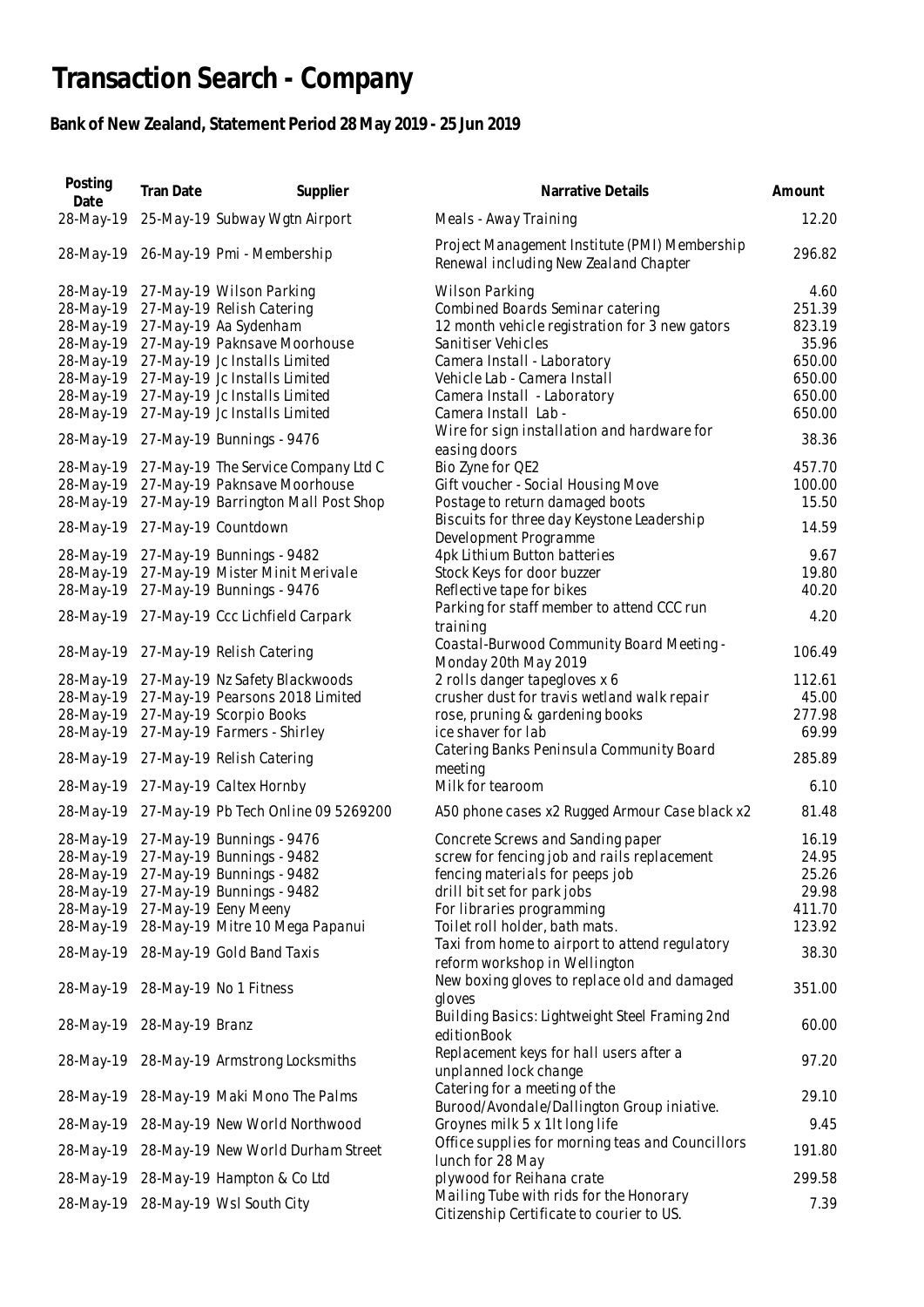| Posting<br>Date | Tran Date                    | Supplier                                      | Narrative Details                                                                    | Amount  |
|-----------------|------------------------------|-----------------------------------------------|--------------------------------------------------------------------------------------|---------|
| 28-May-19       |                              | 28-May-19 Placemakers Antigua St              | Timber for steps and retainer wall on foreshore<br>track                             | 229.26  |
|                 |                              | 28-May-19 28-May-19 New World Prestons        | Trapping bait                                                                        | 25.96   |
| 28-May-19       |                              | 28-May-19 Green Cabs Limited                  | Travel from airport to venue for MBIE workshop<br>on building law reforms.           | 44.80   |
| 28-May-19       |                              | 28-May-19 Countdown                           | biscuits for school students                                                         | 5.19    |
| 29-May-19       |                              | 27-May-19 Fulcrumapp.Com                      | Fulcrum Subscription - May 2019                                                      | 238.71  |
| 29-May-19       |                              | 27-May-19 Paypal *nzccm                       | Renewal of NZCCM Membership                                                          | 60.00   |
| 29-May-19       |                              | 27-May-19 Princes Wharf Crab Shack            | DInner - attending Summit                                                            | 44.00   |
| 29-May-19       |                              | 27-May-19 Wilson P711                         | parking                                                                              | 25.60   |
| 29-May-19       |                              | 27-May-19 Adobe Stock                         | Stock photography subscription licence                                               | 44.83   |
|                 |                              | 29-May-19 28-May-19 Egmont Commercial Lt M/O  | gloves for weeding, earmuffs for operation of new<br>Avant, Ronstar for weed control | 346.14  |
| 29-May-19       |                              | 28-May-19 Nz Safety Blackwoods                | Safety boots and pants                                                               | 283.06  |
| 29-May-19       |                              | 28-May-19 Wilson Parking                      | Parking fees for meeting in Turanga.                                                 | 12.60   |
| 29-May-19       |                              | 28-May-19 Food Truck Garage                   | Dinner - attending Summit                                                            | 50.40   |
| 29-May-19       |                              | 28-May-19 Freshchoice City Mkt                | Catering Deposit                                                                     | 1.00    |
| 29-May-19       |                              | 28-May-19 Wilson Parking                      | Parking                                                                              | 6.60    |
|                 |                              |                                               | Hire of calibrated hydraulic jack with a load cell-                                  |         |
|                 |                              | 29-May-19 28-May-19 Htc Specialised Tooling   | for foundation testing by structural engineer                                        | 158.19  |
|                 |                              | 29-May-19 28-May-19 Createsend.Com Ema        | Community Board Newsletters Banks Peninsula -<br>June 2019                           | 9.28    |
| 29-May-19       |                              | 28-May-19 Createsend.Com Ema                  | Canterbury Arena Update - 28 May 2019                                                | 9.76    |
| 29-May-19       |                              | 28-May-19 Bunnings-9533 Rangiora              | <b>Utility Hooks</b>                                                                 | 7.98    |
|                 |                              | 29-May-19 28-May-19 Bunnings - 9476           | Electrical tape to secure reflective tape to bikes                                   | 11.88   |
|                 |                              | 29-May-19 28-May-19 Countdown                 | Catering for a meeting of the<br>Burwood/Avondale/Dallington Initiative              | 30.40   |
| 29-May-19       |                              | 28-May-19 Ccc Parking                         | Parking for Meeting in the City for planning                                         | 2.50    |
|                 |                              |                                               | Totaranui Workshop.                                                                  | 4.90    |
|                 | 29-May-19 28-May-19 2 Cheap  |                                               | Gift Wrap for Koha                                                                   |         |
|                 |                              | 29-May-19 28-May-19 Whitcoulls Thepalms 47    | Books for koha to visiting preschools for Samoan<br>Storytimes sessions              | 61.56   |
|                 |                              | 29-May-19 28-May-19 Whitcoulls Thepalms 47    | Book Seats for Older Adults Outreach Tech<br>programmes x 2                          | 99.98   |
|                 |                              | 29-May-19 28-May-19 Aspiring Safety           | Rope Washers for RT teams ropes                                                      | 242.70  |
|                 |                              | 29-May-19 28-May-19 Look Sharp Store Northlin | Decorations for Customer Experience - QEII Happy<br>Birthday!                        | 37.00   |
| 29-May-19       |                              | 28-May-19 Mitre 10 Mega Papanui               | 18 volt drill and angle grinder plus disc                                            | 399.81  |
| 29-May-19       |                              | 28-May-19 Pearsons 2018 Limited               | crusher dust for wetland walk repair                                                 | 45.00   |
| 29-May-19       |                              | 28-May-19 Pearsons 2018 Limited               | crusher dust for wetland walk repair                                                 | 90.00   |
| 29-May-19       |                              | 28-May-19 Pearsons 2018 Limited               | crusher dust for travis wetland walk repair                                          | 90.00   |
| 29-May-19       |                              | 28-May-19 Pearsons 2018 Limited               | crusher dust for Travis wetland walk repair                                          | 90.00   |
| 29-May-19       |                              | 28-May-19 Kmart Online                        | Wooden Outdoor Quoits                                                                | 15.00   |
| 29-May-19       |                              | 28-May-19 Freshchoice City Mkt                | <b>Biscuits for meetings</b>                                                         | 29.35   |
| 29-May-19       |                              | 28-May-19 George Henry & Co Ltd               | Workshop Consumables - WO                                                            | 176.87  |
| 29-May-19       |                              | 28-May-19 Sushi Time Southcity                | Councillors lunch 28 May                                                             | 67.30   |
| 29-May-19       |                              | 28-May-19 Secure Parking Nz                   | Parking for meeting at Turanga                                                       | 6.00    |
| 29-May-19       |                              | 28-May-19 Blue Star Taxis                     | taxis to / from Wellington for work trip                                             | 32.80   |
| 29-May-19       |                              | 28-May-19 Wgtn Combined Taxis                 | taxis to/from Wellington for work trip                                               | 33.20   |
|                 |                              |                                               | working lunch with Manager of MFAT Middle East                                       |         |
|                 |                              | 29-May-19 28-May-19 Thunderbird Cafe          | and Africa Division to debrief on international                                      | 43.00   |
|                 |                              | 29-May-19 28-May-19 Dhl Express Christchurch  | relations<br>Express courier cost to send the Honorary                               | 118.88  |
| 29-May-19       |                              | 28-May-19 Farmers - Shirley                   | Citizenship Certificate<br>ice shaver for lab                                        | 89.99   |
| 29-May-19       |                              | 28-May-19 Oddfellows                          | Morning tea coffee supplies                                                          | 17.00   |
| 29-May-19       |                              | 28-May-19 Ccc Art Gallery Car Prk             | Parking for meetings at Civic                                                        | 14.00   |
|                 |                              | 29-May-19 28-May-19 Pulp Kitchen Catering     | Catering for Canterbury Water Management Zone                                        | 306.48  |
|                 |                              |                                               | Committee Meeting 23 May 2019                                                        | 242.81  |
|                 |                              | 29-May-19 28-May-19 Power Tool People Ltd     | Thicknesser repairs                                                                  |         |
|                 |                              | 29-May-19 28-May-19 Charley Noble             | Dinner food while attending a two day MBIE<br>workshop on building law reforms.      | 29.00   |
|                 | 29-May-19 28-May-19 Ipwea Nz |                                               | IPWEA Conference in June                                                             | 1622.25 |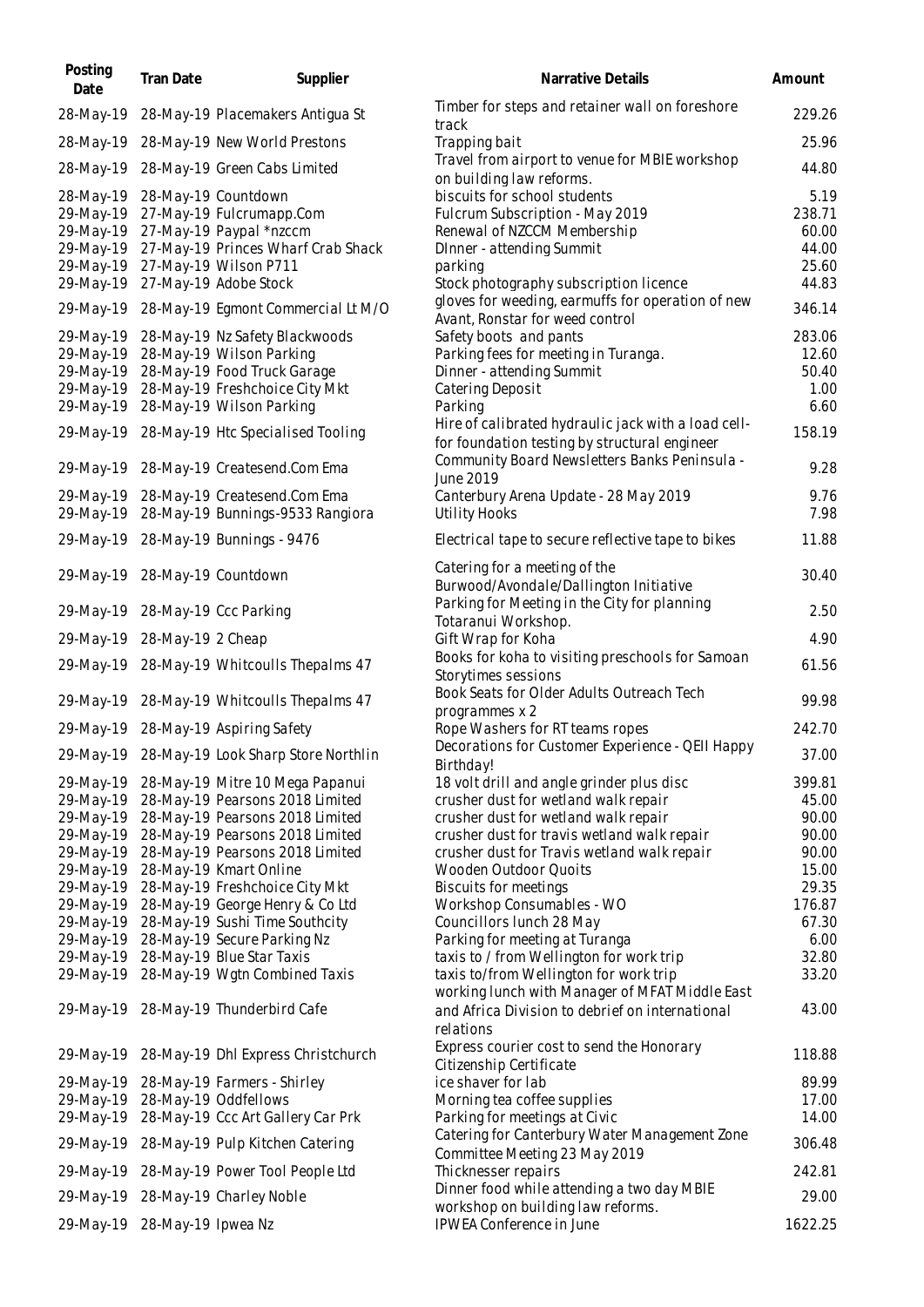| Posting<br>Date           | Tran Date | Supplier                                                                | Narrative Details                                                                           | Amount          |
|---------------------------|-----------|-------------------------------------------------------------------------|---------------------------------------------------------------------------------------------|-----------------|
| 29-May-19                 |           | 28-May-19 Blacks Fasteners Lt                                           | Bolts for ute / trailer                                                                     | 16.72           |
| 29-May-19                 |           | 28-May-19 Nz Safety Blackwoods                                          | Mask and Filters for Polyurethaning                                                         | 114.76          |
| 29-May-19                 |           | 28-May-19 Topmag C0184 Chch                                             | Carpet Blower for drying                                                                    | 329.00          |
| 29-May-19                 |           | 28-May-19 Nzmats.Com                                                    | Rubber fatigue mat for South Library to reduce<br>potential trip hazard on loose tile area. | 402.50          |
| 29-May-19                 |           | 28-May-19 Parsley And Sage                                              | Parsley & Sage - Catering - Afternoon tea at Older<br>Adults Network meeting on 22 May 2019 | 254.44          |
| 29-May-19                 |           | 29-May-19 Xcm Group Limited                                             | Safety gear                                                                                 | 280.14          |
| 29-May-19                 |           | 29-May-19 Xcm Group Limited                                             | Safety gear                                                                                 | 350.18          |
| 29-May-19                 |           | 29-May-19 The Herb & Spice Mill                                         | Goods for resale                                                                            | 228.57          |
| 29-May-19                 |           | 29-May-19 Just Incredible                                               | Stickers and craft material for programmes.<br>Bubbles for storytimes                       | 82.94           |
| 29-May-19                 |           | 29-May-19 Spotlight Stores NZ Ltd                                       | Materials for programme delivery                                                            | 88.49           |
| 29-May-19                 |           | 29-May-19 Nature Discoveries                                            | Materials and props for programme delivery                                                  | 135.91          |
|                           |           |                                                                         | Props and books for Matariki outreach                                                       | 138.97          |
|                           |           | 29-May-19 29-May-19 Paper Plus South City                               | programme delivery                                                                          |                 |
| 29-May-19<br>29-May-19    |           | 29-May-19 Mitre 10 Mega Ferrymead<br>29-May-19 Bridgestone Northwood    | Workshop Consumables - WO<br>repair to flat Avant tyre                                      | 140.36<br>25.50 |
| 29-May-19                 |           | 29-May-19 Trowel Trades Chch                                            | Painting and plastering equipment for Now Then<br>Next installation                         | 263.24          |
| 29-May-19                 |           | 29-May-19 Just Incredible                                               | Holiday Activities Gear - July                                                              | 26.00           |
| 29-May-19                 |           | 29-May-19 Parsley And Sage                                              | Catering for Community Board meeting                                                        | 99.13           |
|                           |           |                                                                         | Lunch with NZTA representatives to discuss NZTA                                             |                 |
|                           |           | 29-May-19 29-May-19 Freshchoice City Mkt                                | Funding for CCC projects                                                                    | 56.70           |
| 29-May-19 29-May-19 Branz |           |                                                                         | Building Basics: Lightweight Steel, Framing 2nd<br>edition. ePub                            | 45.00           |
|                           |           | 29-May-19 29-May-19 Placemakers Antigua St                              | Timber and fastening for new steps and retainer<br>wall on foreshore track at Governors Bay | 528.94          |
| 29-May-19                 |           | 29-May-19 Mitre 10 Mega Papanui                                         | 2 No. leaf rakes for cleaning outdoor pool at Jellie<br>Park                                | 18.00           |
| 29-May-19                 |           | 29-May-19 New World Prestons                                            | pest control items                                                                          | 9.48            |
| 29-May-19                 |           | 29-May-19 Burwood Produce                                               | animal area                                                                                 | 40.50           |
| 29-May-19                 |           | 29-May-19 Beckenham Service Ctr                                         | Staff parking to attend meetings                                                            | 201.50          |
| 29-May-19                 |           | 29-May-19 Briscoes Riccarton                                            | Frames for Community Services Awards                                                        | 54.90           |
|                           |           | 29-May-19 29-May-19 Parsley And Sage                                    | Catering for LCH Community Board meeting on 22<br>May 2019                                  | 129.50          |
|                           |           | 29-May-19 29-May-19 Countdown                                           | Flowers for recipients of Community Services<br>Award                                       | 140.00          |
| 30-May-19                 |           | 28-May-19 Hoo*hootsuite Inc                                             | Hootsuite licence - Library web team                                                        | 118.67          |
| 30-May-19                 |           | 28-May-19 The Old Vicarage                                              | Community Board Catering                                                                    | 11.70           |
| 30-May-19                 |           | 28-May-19 Justins Active Managem                                        | Active Management course attendance                                                         | 210.59          |
| 30-May-19                 |           | 28-May-19 Wilson Parking                                                | Parking - Meeting Turanga                                                                   | 10.60           |
| 30-May-19                 |           | 28-May-19 Www.Rocscience.Com                                            | ITCS Rocsience Rocfall annual renewal                                                       | 398.76          |
| 30-May-19                 |           | 28-May-19 Officevibe                                                    | ITDC Officevibe mthly sub 2019-06                                                           | 1207.24         |
| 30-May-19                 |           | 28-May-19 Aliexpress.Com                                                | reflective leg straps for cycle safety promotions                                           | 47.36           |
| 30-May-19                 |           | 28-May-19 Www.Aliexpress.Com                                            | Silver Hi-Vis straps for cycle safety promotions                                            | 47.36           |
| 30-May-19                 |           | 28-May-19 Www.Aliexpress.Com                                            | silicon bike lights for cycle safety promotions                                             | 56.10           |
| 30-May-19                 |           | 28-May-19 Www.Aliexpress.Com                                            | Green reflective straps for cycle safety<br>promotions                                      | 77.45           |
|                           |           | 30-May-19 28-May-19 Www.Aliexpress.Com                                  | Reflective green straps for cycle safety<br>promotions                                      | 77.45           |
|                           |           | 30-May-19 28-May-19 Www.Aliexpress.Com                                  | Reflective leg straps for cycle safety promotions                                           | 92.72           |
| 30-May-19                 |           | 28-May-19 Www.Aliexpress.Com                                            | orange leg straps for cycle safety promotions                                               | 92.72           |
| 30-May-19                 |           | 28-May-19 Www.Aliexpress.Com                                            | Hi-vis tape for cycle safety promotions                                                     | 130.00          |
| 30-May-19                 |           | 28-May-19 Amznmktplace                                                  | Library book                                                                                | 20.48           |
| 30-May-19                 |           | 29-May-19 Wilson Parking                                                | Wilson Parking - Meeting                                                                    | 10.60           |
|                           |           | 30-May-19 29-May-19 Americanos                                          | Breakfast while in Wellington for regulatory                                                | 21.70           |
| 30-May-19                 |           | 29-May-19 Blue Star Taxis                                               | reform workshop<br>Taxi home from airport after regulatory reform                           | 39.20           |
|                           |           |                                                                         | workshop                                                                                    |                 |
| 30-May-19                 |           | 29-May-19 Canterbury Playcentre<br>30-May-19 29-May-19 Look Sharp Store | Props for programme delivery<br>Supplies for Community Board meetings                       | 81.05<br>6.00   |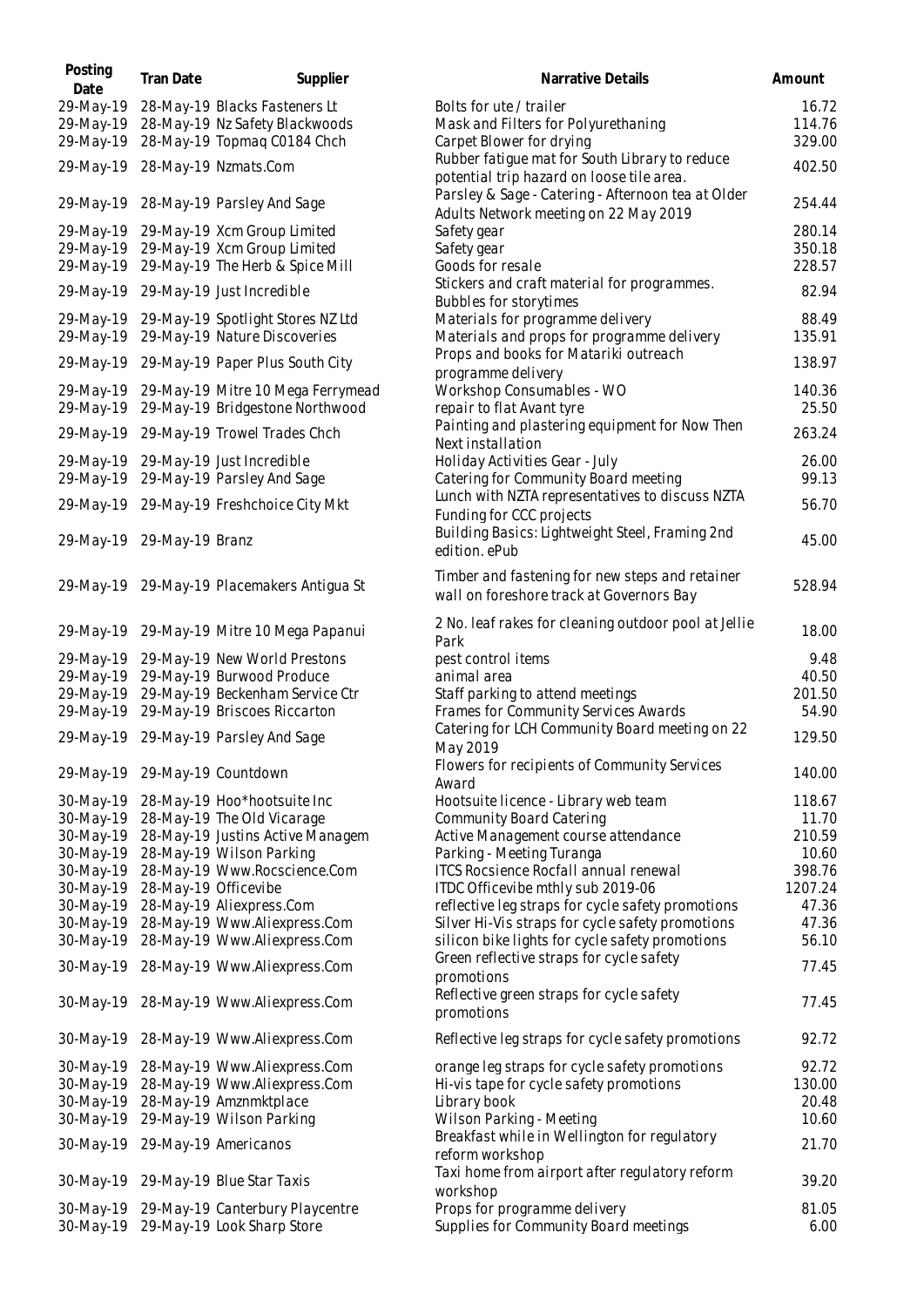| Posting<br>Date        | Tran Date          | Supplier                                                           | Narrative Details                                                                                  | Amount           |
|------------------------|--------------------|--------------------------------------------------------------------|----------------------------------------------------------------------------------------------------|------------------|
| 30-May-19              |                    | 29-May-19 Dyers Road Itm                                           | Workshop Consumables - WO                                                                          | 15.27            |
| 30-May-19              |                    | 29-May-19 Dyers Road Itm                                           | Mesh for Toe Drain Stops - In House Maintenance                                                    | 31.42            |
| 30-May-19<br>30-May-19 |                    | 29-May-19 Nz Safety Blackwoods<br>29-May-19 Mainland Fasteners Ltd | Signage - WO<br>Lockout Station                                                                    | 102.74<br>192.34 |
| 30-May-19              |                    | 29-May-19 Bunnings - 9476                                          | Replacement batteries for Rebecca Baumann                                                          | 154.80           |
| 30-May-19              |                    | 29-May-19 Jones The Grocer Viaduct                                 | artwork<br>Meals - Away Training                                                                   | 13.00            |
| 30-May-19              |                    | 29-May-19 Nz Institute Of Landsc                                   | Registration to NZILA landscape conference                                                         | 729.10           |
| 30-May-19              |                    | 29-May-19 Wilson Parking                                           | Parking Civic                                                                                      | 6.60             |
| 30-May-19              |                    | 29-May-19 Nz Geo Technical Society                                 | "GIS training for Geotechnical Professionals"<br>Diversity at Work - Managing Cultural Differences | 402.50           |
| 30-May-19              |                    | 29-May-19 Business Fitness Nz                                      | and Avoiding Racism, 5 June 2019                                                                   | 241.50           |
| 30-May-19              |                    | 29-May-19 Createsend.Com Ema                                       | Infrastructure Design Standard 2018                                                                | 15.39            |
| 30-May-19<br>30-May-19 |                    | 29-May-19 Surveymonkey<br>29-May-19 Createsend.Com Ema             | Surveymonkey monthly subscription<br>RSU - Fitness Personal Training Offer                         | 57.86<br>75.06   |
| 30-May-19              |                    | 29-May-19 Paper Tree Rangiora                                      | Postal Bag                                                                                         | 7.00             |
| 30-May-19              |                    | 29-May-19 Evolution Cycles                                         | Inner tubes for bikes                                                                              | 32.36            |
| 30-May-19              |                    | 29-May-19 Wilson Parking                                           | Parking costs for meeting attendance                                                               | 12.60            |
| 30-May-19              |                    | 29-May-19 Twl 175 South City                                       | Resources for volunteer Stress guest speaker                                                       | 29.00            |
|                        |                    | 30-May-19 29-May-19 Bridon New Zealand And Go                      | Annual service of Tirfor winches, shackles and<br>strops                                           | 435.85           |
|                        |                    | 30-May-19 29-May-19 Avonside Wainoni Vet                           | Vet check carried out on Animal held in Shelter                                                    | 62.20            |
| 30-May-19              |                    | 29-May-19 Wise Quality NZ Ltd                                      | (Soprano)<br>Key cut for security of heritage items at pages                                       | 39.60            |
| 30-May-19              |                    | 29-May-19 Cyclone Cycles & Mowers L                                | road<br>New drive cable +labour to fit on scrubbar                                                 | 123.00           |
| 30-May-19              |                    | 29-May-19 Paper-Tree.Co.Nz                                         | sealant for stone painting - an annual community<br>event Winter Warmers                           | 31.89            |
| 30-May-19              |                    | 29-May-19 Wilson Parking                                           | Parking at civic                                                                                   | 6.60             |
| 30-May-19              |                    | 29-May-19 Wilson Parking                                           | Parking for meetings in Council building                                                           | 14.60            |
| 30-May-19              |                    | 29-May-19 Wellington Cabs                                          | Travel from venue (MBIE workshop on building<br>law reforms) to airport.                           | 44.00            |
| 30-May-19              | 29-May-19 Vegeland |                                                                    | animal area box of goods for pigs                                                                  | 8.08             |
| 30-May-19              |                    | 29-May-19 Nz Concrete Society                                      | Training / Seminar for 12 June 2019                                                                | 517.50           |
| 30-May-19              |                    | 29-May-19 Wilson Parking                                           | Parking in townfor meeting                                                                         | 4.60             |
| 30-May-19              |                    | 30-May-19 Mrc Global (NZ) Ltd                                      | In House Maintenance - WO                                                                          | 18.10            |
|                        |                    | 30-May-19 30-May-19 Placemakers Riccarton                          | Lock Out Station                                                                                   | 79.09            |
|                        |                    | 30-May-19 30-May-19 New World Fendalton                            | CMUA Reference Group meetings x 2 (morning tea)                                                    | 34.94            |
|                        |                    | 30-May-19 30-May-19 Aarque Group Limited                           | 1 x HP 731 400ml Grey Ink for HP7200 Large<br>format Printer                                       | 336.72           |
| 30-May-19              |                    | 30-May-19 Garden Box                                               | Gravel for under watertank                                                                         | 61.50            |
| 30-May-19              |                    | 30-May-19 Pak N Save Hornby                                        | Morning tea supplies - for volunteers                                                              | 93.54            |
| 30-May-19              |                    | 30-May-19 Goldpine Christchurch                                    | gates to make a temporary barrier on re built                                                      | 350.66           |
| 30-May-19              |                    | 30-May-19 Halswell Timber                                          | access steps on foreshore track<br>QEII Park Timber for irrigation box                             | 58.56            |
| 30-May-19              |                    | 30-May-19 Ccc Parking                                              | Parking for meeting at Civic                                                                       | 4.50             |
| 31-May-19              |                    | 28-May-19 Steamgames.Com                                           | Games for multiplayer VR Testing                                                                   | 100.00           |
| 31-May-19              |                    | 28-May-19 Paypal *arnold                                           | Library book                                                                                       | 65.00            |
| 31-May-19              |                    | 29-May-19 Gallup Inc                                               | Staff training - Strengths finder                                                                  | 424.46           |
| 31-May-19              |                    | 29-May-19 Golden Silk Restaurant                                   | Meals - Away Training                                                                              | 28.80            |
| 31-May-19              |                    | 29-May-19 Sq *the Event Summit P                                   | Staff Training - Event Summit 2019 - Registration                                                  | 593.80           |
|                        |                    | 31-May-19 29-May-19 Safari Bks Online-Flow                         | ITII Safari BooksOnline mthly sub 2019-06                                                          | 61.33            |
| 31-May-19              |                    | 29-May-19 Sq *the Event Summit P                                   | Staff Training - Event Summit Pty Ltd 2019 -<br>Registration                                       | 593.80           |
| 31-May-19              |                    | 29-May-19 Amzn Mktp Uk*mn0kz59u4                                   | Library book                                                                                       | 50.50            |
| 31-May-19              |                    | 30-May-19 Wilson Parking                                           | Wilson Parking - Meeting                                                                           | 4.60             |
| 31-May-19              |                    | 30-May-19 Nz Red Cross                                             | AED pads                                                                                           | 287.50           |
| 31-May-19              |                    | 30-May-19 Kmart - Shirley                                          | Additional frames for Award certificates<br>parking fee to attend LLT Thursday 30 May -            | 60.40            |
| 31-May-19              |                    | 30-May-19 Secure Parking Nz                                        | unable to retrieve parking receipt.                                                                | 6.00             |
|                        |                    | 31-May-19 30-May-19 Hirepool Christchurch                          | Credit Voucher Hirepool Christchurch                                                               | $-73.38$         |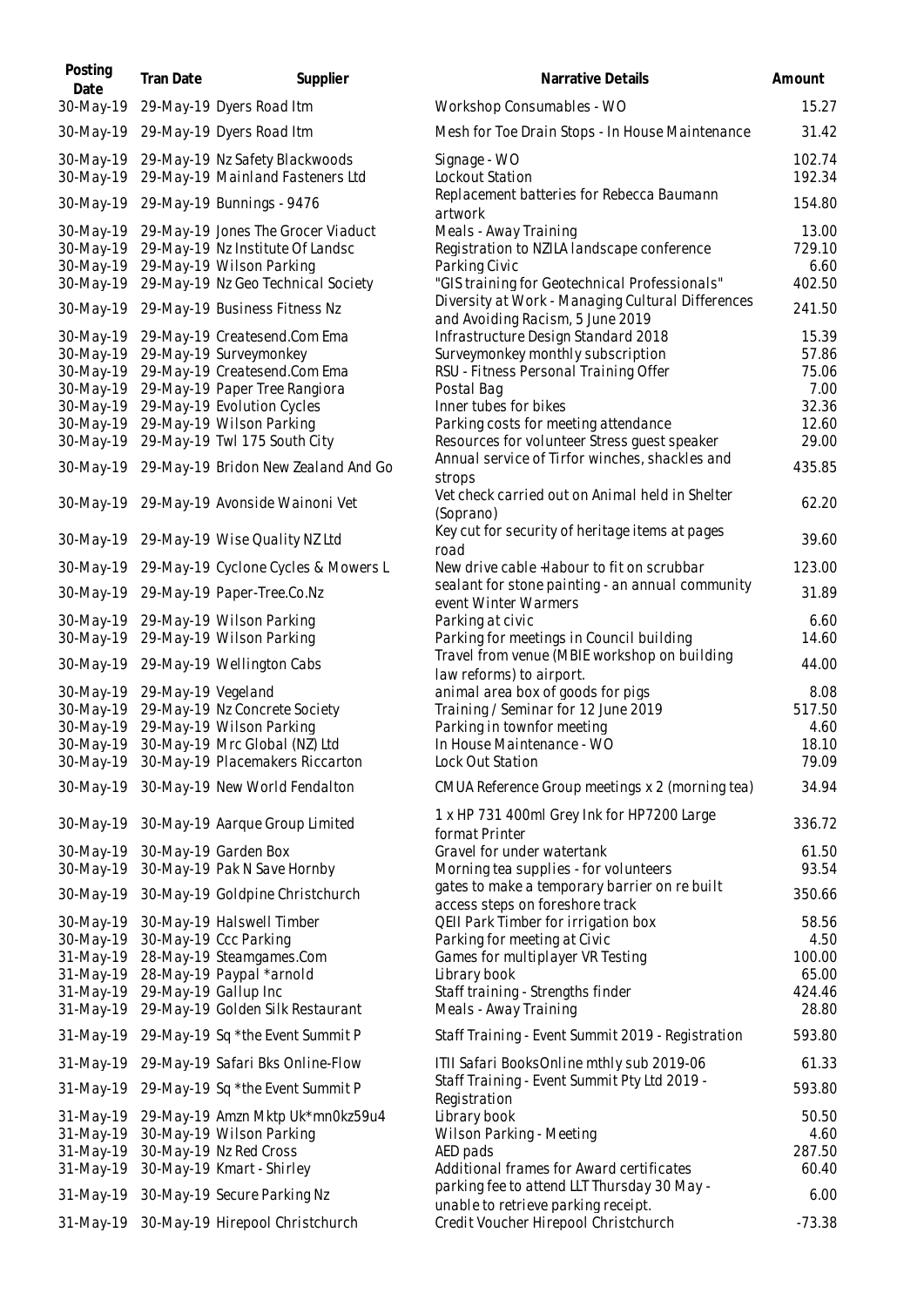| Posting<br>Date | Tran Date         | Supplier                                    | Narrative Details                                                                  | Amount  |
|-----------------|-------------------|---------------------------------------------|------------------------------------------------------------------------------------|---------|
| 31-May-19       |                   | 30-May-19 Hirepool Christchurch             | hire water blaster to clean down structures &<br>seats in BG                       | 210.00  |
| 31-May-19       |                   | 30-May-19 Blacks Fasteners Lt               | G2 Cooler - WO                                                                     | 6.47    |
| 31-May-19       |                   | 30-May-19 Hcd Christchurch                  | In House Maintenance - WO                                                          | 103.24  |
| 31-May-19       |                   | 30-May-19 Workplace Safety Sup              | H & S Consumables - WO                                                             | 670.22  |
| 31-May-19       |                   | 30-May-19 Jaycar Pty Ltd                    | AV Equipment for Now Then Next installation                                        | 10.90   |
| 31-May-19       |                   | 30-May-19 Mitre 10 Beckenham                | Installation equipment for Now Then Next                                           | 39.92   |
| 31-May-19       |                   | 30-May-19 Look Sharp Store Northlin         | Decorations for Taiora QEII Reception for 1 year                                   | 46.00   |
|                 |                   |                                             | Anniversary of opening                                                             |         |
| 31-May-19       |                   | 30-May-19 Wilson Parking                    | Parking fees for meeting in Turanga.                                               | 6.60    |
| 31-May-19       |                   | 30-May-19 Createsend.Com Ema                | Coastal Futures update                                                             | 12.01   |
| 31-May-19       |                   | 30-May-19 Cashel Box Lobby Post Sho         | Rural Ticket (for postage plant delivery)                                          | 3.70    |
| 31-May-19       |                   | 30-May-19 Bunnings - 9482                   | 2 x Simple Green Orange Concentrate                                                | 29.84   |
| 31-May-19       |                   | 30-May-19 Aliexpress.Com                    | Fabric scissors to use for after school and<br>holiday activities                  | 6.99    |
| 31-May-19       |                   | 30-May-19 Boulevard Cafe And Bar            | Catering for farewell                                                              | 150.00  |
| 31-May-19       |                   | 30-May-19 Wilson Parking                    | Parking for meeting at Turanga                                                     | 6.60    |
| 31-May-19       |                   | 30-May-19 A & E Karsten                     | foam for new storage shelving in CH                                                | 226.03  |
|                 |                   | 30-May-19 The Conference Company            | Conference in support of the Christchurch-China                                    | 450.00  |
| 31-May-19       |                   |                                             | relationship - organised by NZ China Council                                       |         |
| 31-May-19       |                   | 30-May-19 Rs Components Limite              | micro switch for lab                                                               | 28.34   |
| 31-May-19       |                   | 30-May-19 Sigma Aldrich Nz                  | sludge - lab                                                                       | 220.11  |
| 31-May-19       |                   | 30-May-19 Bunnings - 9476                   | Misc garden requirements, rat traps, batteries for                                 | 80.90   |
|                 |                   |                                             | label machine, cutting mix and labels.                                             |         |
| 31-May-19       |                   | 30-May-19 Wilson Parking                    | Parking - Inclusive training for Council HR                                        | 6.60    |
| 31-May-19       |                   | 30-May-19 Bunnings - 9476                   | Paint                                                                              | 54.00   |
| 31-May-19       |                   | 31-May-19 Mitre 10 Mega Papanui             | Workshop Consumables - WO                                                          | 37.98   |
| 31-May-19       |                   | 31-May-19 Nz Spring Works Ltd               | Belt Press - WO                                                                    | 60.72   |
| 31-May-19       |                   | 31-May-19 Gordon Harris Chch                | Conservation lab supplies<br>Community meeting supplies. Biscuits, cutlery and     | 334.39  |
| 31-May-19       |                   | 31-May-19 Countdown                         | plateware purchased to be used at community                                        | 148.71  |
|                 |                   |                                             | meeting                                                                            |         |
| 31-May-19       |                   | 31-May-19 Countdown                         | Snacks for monthly YA event                                                        | 6.97    |
| 31-May-19       |                   | 31-May-19 Mitre 10 Mega Papanui             | handles for Reihana crate                                                          | 48.09   |
|                 |                   | 31-May-19 31-May-19 Mitre 10 Mega Ferrymead | Spray paint for marking where fence posts need to<br>go                            | 71.94   |
|                 |                   | 31-May-19 31-May-19 Event Dynamics Ltd      | Attendance at T-tech Future Transport Conference.                                  | 1033.85 |
|                 |                   | 31-May-19 31-May-19 Auldhouse Computer      | excel course                                                                       | 471.50  |
|                 |                   | 31-May-19 31-May-19 Eb *dare To Leadtm Chr  | Dare to Lead Training Seminar, Chch 30-31 July                                     | 2346.98 |
|                 |                   |                                             | 2019 - early bird registration                                                     |         |
| 31-May-19       |                   | 31-May-19 Caltex Redwood                    | milk for Redwood staff room                                                        | 7.98    |
| 31-May-19       |                   | 31-May-19 Ccc Parking                       | H&S meeting parking                                                                | 5.15    |
|                 |                   | 31-May-19 31-May-19 Christchurch Auctions   | Setup kowhai meeting room for community board<br>food area.                        | 469.00  |
|                 |                   | 31-May-19 31-May-19 Wsl Papanui             | Book bag to separate books from other libraries<br>and tea bags for staffroom      | 19.98   |
|                 |                   | 4-Jun-19 28-May-19 Steamgames.Com           | Steam Games for multiplayer VR                                                     | 100.00  |
|                 |                   | 4-Jun-19 29-May-19 Christchurch Airport     | Parking at Christchurch Airport while in                                           | 60.00   |
|                 |                   | 4-Jun-19 30-May-19 Vanguard Group           | Welliington for a two day MBIE workshop<br>Safety barrier webbing for Nga Puna Wai | 308.20  |
|                 |                   |                                             | Community Board Newsletters Spreydon-                                              |         |
| 4-Jun-19        |                   | 30-May-19 Createsend.Com Ema                | Cashmere - June 2019                                                               | 7.77    |
|                 |                   | 4-Jun-19 30-May-19 Createsend.Com Ema       | Community Board Newsletters Fendalton-<br>Waimairi-Harewood June 2019              | 9.78    |
|                 |                   | 4-Jun-19 30-May-19 Paypal *geologismik      | ITCC CLIQ node to floating license conversion one<br>off                           | 71.57   |
| 4-Jun-19        | 30-May-19 Goformz |                                             | ITCC GoFormz mthly sub 2019-06                                                     | 119.01  |
| 4-Jun-19        |                   | 30-May-19 Runscope.Com                      | ITII Runscope mthly sub 2019-06                                                    | 124.40  |
| 4-Jun-19        | 30-May-19 Issuu   |                                             | Service that we use for Huraina. - Annual Sub                                      | 661.34  |
| 4-Jun-19        |                   | 30-May-19 Abebooks Gw7akg                   | Library book                                                                       | 63.06   |
| 4-Jun-19        |                   | 31-May-19 Vtnz Rangiora                     | RUBBISH TRUCK COF                                                                  | 144.00  |
| 4-Jun-19        |                   | 31-May-19 Harvey Norman Northw              | OVEN HOMESTEAD                                                                     | 899.00  |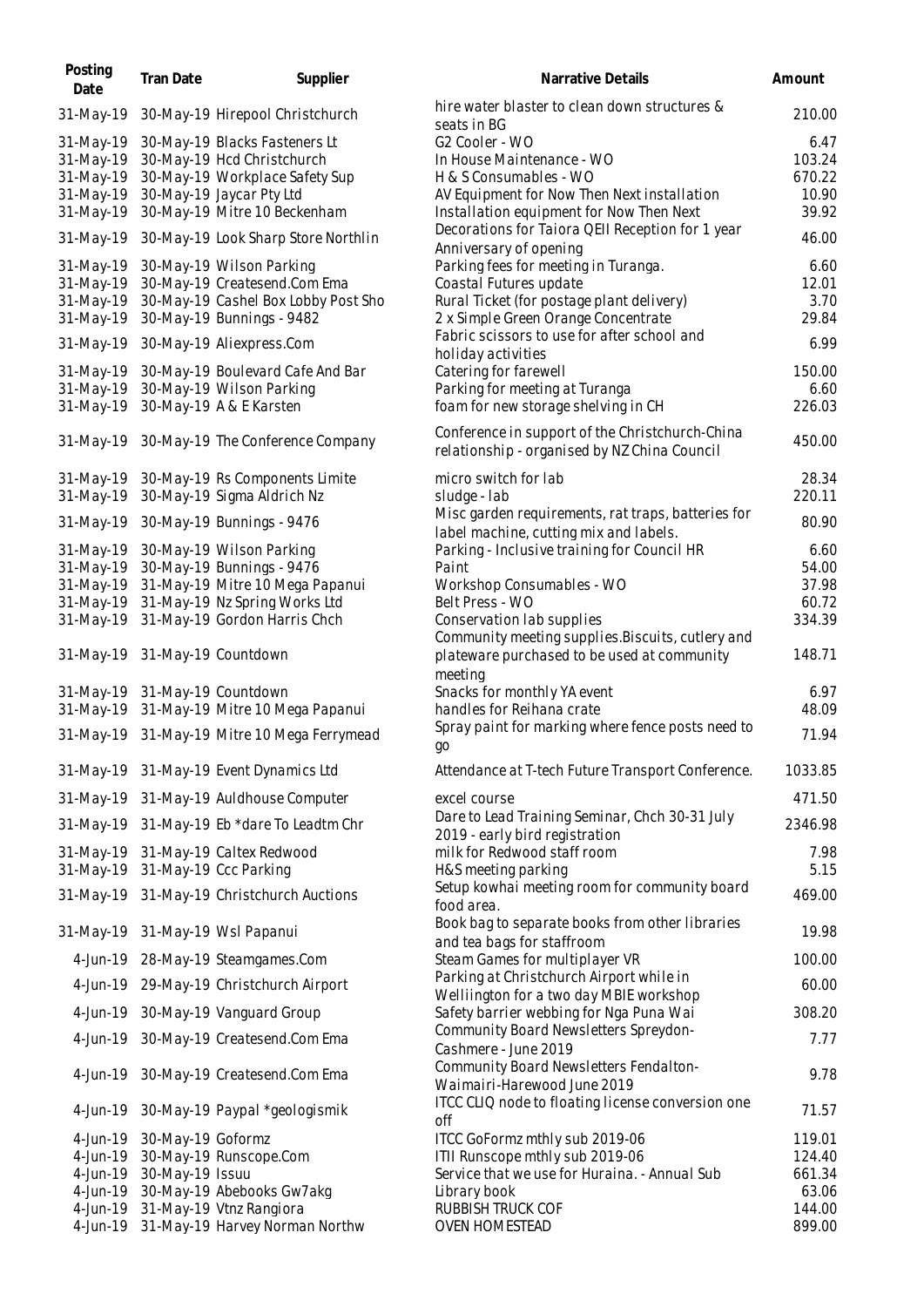| Posting<br>Date | Tran Date                  | Supplier                                                                   | Narrative Details                                                                                          | Amount           |
|-----------------|----------------------------|----------------------------------------------------------------------------|------------------------------------------------------------------------------------------------------------|------------------|
|                 |                            | 4-Jun-19 31-May-19 Wilson Parking<br>4-Jun-19 31-May-19 Wilson Parking     | Wilson Parking - Meeting<br>Meeting at Civic H&S                                                           | 12.60<br>8.60    |
|                 |                            | 4-Jun-19 31-May-19 Fit4 Hornby                                             | Hiking boots for bush, hill and wetland ranger<br>work                                                     | 126.00           |
|                 |                            | 4-Jun-19 31-May-19 Nz Safety Blackwoods                                    | plastic wrap for wrapping tree root balls after the<br>pot is removed                                      | 185.17           |
|                 |                            | 4-Jun-19 31-May-19 Footwear & Apparel Nz                                   | Safety Boots                                                                                               | 489.44           |
|                 |                            | 4-Jun-19 31-May-19 Facebk *m8bhkI68v2                                      | Payment for Facebook advertising for the Art<br>Gallery's After Dark event.                                | 249.96           |
|                 |                            | 4-Jun-19 31-May-19 Butler Auto Mart Ltd<br>4-Jun-19 31-May-19 Moj 267 Dept | New battery for operations ute<br>Court filing fees                                                        | 210.48<br>250.00 |
|                 |                            | 4-Jun-19 31-May-19 Createsend.Com Ema                                      | Community Board Newsletters Linwood-Central-<br>Heathcote - June 2019                                      | 17.31            |
|                 |                            | 4-Jun-19 31-May-19 Createsend.Com Ema                                      | Newsline 31 May 2019                                                                                       | 51.60            |
|                 |                            | 4-Jun-19 31-May-19 Facebk *dr78zk2t62                                      | May charges for Facebook: Jellie Park Lease RFP;<br>Light Up The City; Pioneer Lease Space; Rec &<br>Sport | 716.91           |
|                 |                            | 4-Jun-19 31-May-19 The West End Express Ma                                 | <b>Batteries</b>                                                                                           | 9.00             |
|                 |                            | 4-Jun-19 31-May-19 Skybus Coach Services                                   | Sky Bus from Airport                                                                                       | 39.23            |
|                 |                            | 4-Jun-19 31-May-19 Nova Energy                                             | River of Words interactive installation - 110<br>Cashel Street                                             | 121.71           |
|                 |                            | 4-Jun-19 31-May-19 Facebk *zztl3k2s92                                      | facebook promo edible gardens CBG                                                                          | 4.73             |
|                 |                            | 4-Jun-19 31-May-19 Bunnings - 9476                                         | ergo standing mat, power board, neem granules                                                              | 177.65           |
|                 |                            | 4-Jun-19 31-May-19 Bunnings - 9476                                         | potting up drawers, flexi garden tubs,<br>screwdrivers                                                     | 731.72           |
|                 |                            | 4-Jun-19 31-May-19 Countdown Online                                        | Catering - Supplies for meetings                                                                           | 263.81           |
|                 | 4-Jun-19 31-May-19 Iscaus  |                                                                            | Membership required as part of the recently<br>signed Memorandum of Understanding with ISCA                | 1486.05          |
|                 |                            | 4-Jun-19 31-May-19 Wilson Parking                                          | Parking for meeting in town                                                                                | 6.60             |
|                 |                            | 4-Jun-19 31-May-19 Caltex Hornby                                           | Milk for tearoom                                                                                           | 4.10             |
|                 | 4-Jun-19 31-May-19 Q Store | 4-Jun-19 31-May-19 Kmart - Shirley                                         | Origami paper for family fun day<br>Origami paper for family fun day                                       | 2.50<br>4.00     |
|                 |                            | 4-Jun-19 31-May-19 Facebk *74e6hlamr2                                      | Facebook advertising - Matariki Events                                                                     | 3.61             |
|                 |                            | 4-Jun-19 31-May-19 Facebk *ssr9rlszs2                                      | FB Advertising - Paint 'n Pen Workshop                                                                     | 71.97            |
| 4-Jun-19        |                            | 31-May-19 Facebk *kyjskljtp2                                               | Travel information posted on Facebook                                                                      | 45.32            |
|                 |                            | 4-Jun-19 31-May-19 Amzn Mktp Us*m600x9fy1                                  | Retractable Wall Barrier signs - for poolside<br>changing rooms                                            | 256.16           |
| 4-Jun-19        |                            | 31-May-19 French Bazaar Pty Lt                                             | Giftware for resale in the B G V C Gift shop                                                               | 2231.86          |
| 4-Jun-19        |                            | 1-Jun-19 Addressfinder By Ablet                                            | Monthly software licence - Libraries                                                                       | 149.50           |
| 4-Jun-19        |                            | 1-Jun-19 Countdown                                                         | Huggies Little Swimmers for Resale                                                                         | 117.06           |
| 4-Jun-19        |                            | 1-Jun-19 Ccc Parking                                                       | Parking for Au Tā programme at Tūranaga                                                                    | 3.50             |
| 4-Jun-19        |                            | 1-Jun-19 Fulcrumapp.Com                                                    | Supply of data capture tool CWW assets                                                                     | 1076.70          |
| 4-Jun-19        |                            | 1-Jun-19 Fulcrumapp.Com                                                    | Data collection software monthly account for<br>District Planning                                          | 59.82            |
| 4-Jun-19        |                            | 1-Jun-19 Spotlight Stores NZ Ltd                                           | Craft materials for holiday programmes                                                                     | 20.00            |
| 4-Jun-19        |                            | 1-Jun-19 Spotlight Stores NZ Ltd                                           | Fabric for displays and Matariki                                                                           | 35.06            |
| 4-Jun-19        |                            | 1-Jun-19 Pb Technologies Christchu                                         | USB floppy drive                                                                                           | 47.15            |
| 4-Jun-19        |                            | 1-Jun-19 Kmart - Riccarton                                                 | Trays for the boardroom                                                                                    | 29.00            |
| 4-Jun-19        |                            | 2-Jun-19 Ecodrop Metro                                                     | Dump fees                                                                                                  | 10.14            |
| 4-Jun-19        |                            | 2-Jun-19 Glo.Com                                                           | Yoga training tool for instructors                                                                         | 28.33            |
| 4-Jun-19        |                            | 2-Jun-19 Central Innovation                                                | ITCC ArchiCAD mthly sub 2019-06                                                                            | 339.25           |
| 4-Jun-19        |                            | 2-Jun-19 Hell Pizza Hereford St                                            | Food - Lunch time Pizza for MEOC operations<br>team                                                        | 308.50           |
| 4-Jun-19        |                            | 2-Jun-19 Mitre 10 Mega Hornby                                              | Power board and extension cords for the<br>boardroom                                                       | 17.92            |
| 4-Jun-19        |                            | 3-Jun-19 Mitre 10 Mega Rangiora                                            | Ladder for use of customer service reps.                                                                   | 49.98            |
| 4-Jun-19        |                            | 3-Jun-19 Whitcoulls Riccarton 50                                           | Boardgames replacement and update for New<br>Brighton.                                                     | 262.45           |
| 4-Jun-19        |                            | 3-Jun-19 Nightlife Music                                                   | Jellie Park monthly nightlife fees                                                                         | 338.70           |
| 4-Jun-19        |                            | 3-Jun-19 Nightlife Music                                                   | Pioneer monthly nightlife fees                                                                             | 338.70           |
| 4-Jun-19        |                            | 3-Jun-19 Nightlife Music                                                   | Monthly nightlife fees for Taiora                                                                          | 431.08           |
| 4-Jun-19        |                            | 3-Jun-19 Twl 128 Hornby                                                    | Puzzle mat for adult's puzzle table.                                                                       | 20.00            |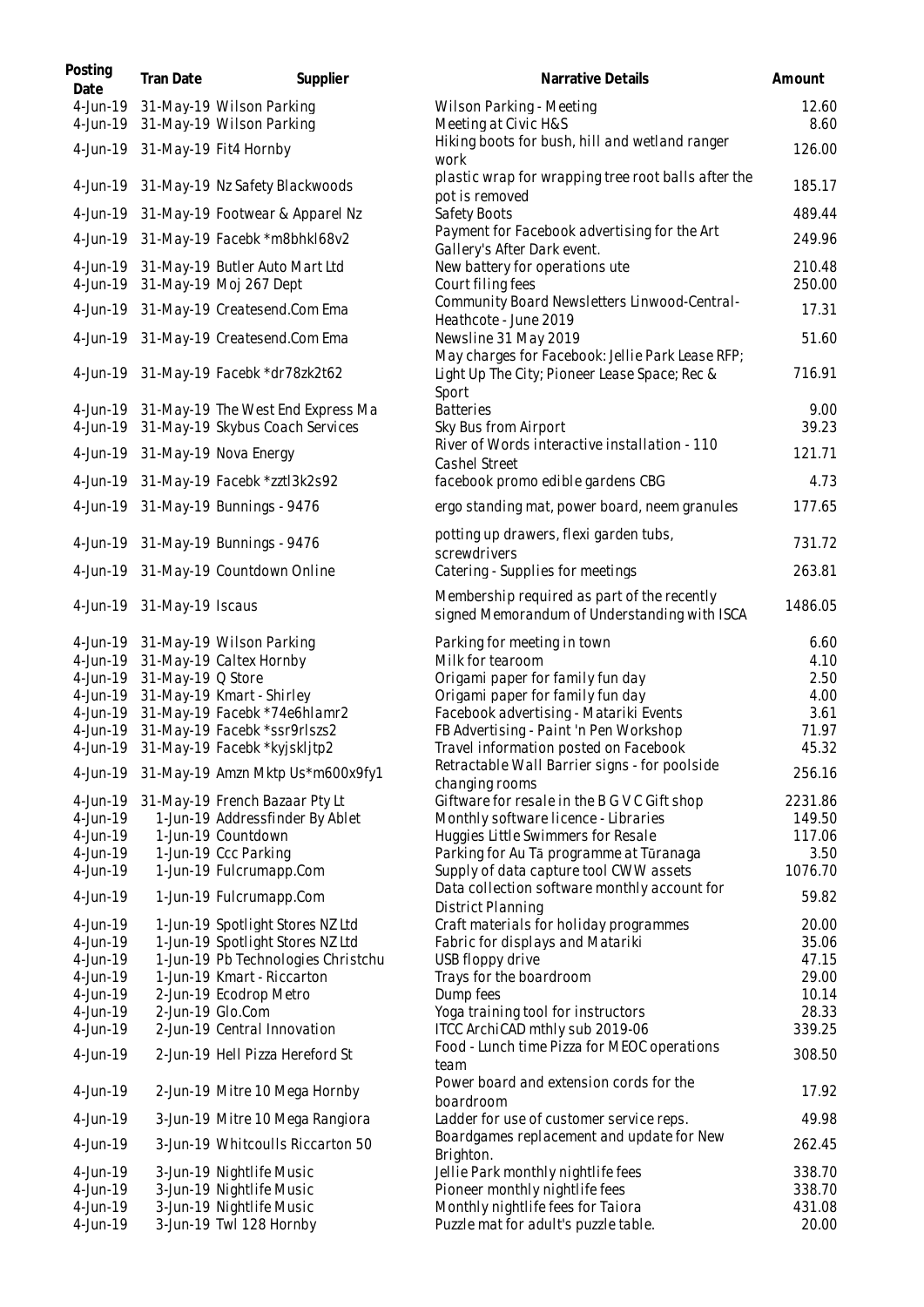| Posting<br>Date      | <b>Tran Date</b> | Supplier                                                        | Narrative Details                                                                                | Amount           |
|----------------------|------------------|-----------------------------------------------------------------|--------------------------------------------------------------------------------------------------|------------------|
| 4-Jun-19             |                  | 3-Jun-19 Whitcoulls Hornby 049                                  | Floor puzzle for children's library                                                              | 22.49            |
| 4-Jun-19             |                  | 3-Jun-19 Timely Limited                                         | Monthly Calendar Booking system for phone<br>collection and set up                               | 23.00            |
| 4-Jun-19             |                  | 3-Jun-19 Amazon Video                                           | Unknown charge - dispute action in progress with<br><b>BNZ</b>                                   | 4.70             |
| 4-Jun-19<br>4-Jun-19 |                  | 3-Jun-19 Pest Control Research<br>3-Jun-19 Amazon Web Services  | pest control items for traps lure<br>Hosting fee for 3D models and website.                      | 501.52<br>70.84  |
| 4-Jun-19             |                  | 3-Jun-19 Christchurch Art Galler                                | Christchurch Art Gallery Design Store - Greeting<br>cards for Spreydon-Cashmere Community Board  | 38.30            |
| 4-Jun-19             |                  | 4-Jun-19 Chch City Council Civic                                | PCard used in error - Reimbursement to be made<br>by DD to CCC. PCard Administrator advised.     | 8.80             |
| 4-Jun-19<br>4-Jun-19 |                  | 4-Jun-19 New World Fendalton<br>4-Jun-19 Twl 128 Hornby         | Supplies for Community Board meetings<br>Supplies                                                | 11.84<br>78.00   |
| 4-Jun-19             |                  | 4-Jun-19 Ymca Christchurch                                      | Meeting room hire for Team Meeting - no large                                                    | 50.00            |
| 4-Jun-19             |                  | 4-Jun-19 Four Square Akaroa                                     | rooms available at either BNZ Centre or CCC.<br>Duplicate Charge - Refunded                      | 26.94            |
| 4-Jun-19             |                  | 4-Jun-19 Four Square Akaroa                                     | Credit Voucher Four Square Akaroa                                                                | $-26.94$         |
| 4-Jun-19             |                  | 4-Jun-19 Four Square Akaroa                                     | Catering Akaroa - Miscellaneous Little River - fly<br>spray, light bulbs                         | 26.94            |
| $4$ -Jun-19          |                  | 4-Jun-19 Countdown                                              | Coastal-Burwood Communtiy Board General<br>Meeting Supplies                                      | 21.80            |
| 4-Jun-19             |                  | 4-Jun-19 Mitre 10 Mega Ferrymead                                | Miscellaneous tools - Garden Fork                                                                | 14.98            |
| 4-Jun-19             |                  | 4-Jun-19 Noel Leeming 12                                        | SayGo Donations spent on Binoculars.                                                             | 318.40           |
| 4-Jun-19             |                  | 4-Jun-19 Cactus Outdoor Limited                                 | Cactus trousers                                                                                  | 464.80           |
| 5-Jun-19             |                  | 3-Jun-19 Woolworths 1248                                        | Conference daily expenses                                                                        | 18.48            |
| 5-Jun-19             |                  | 3-Jun-19 Metropole Cafe                                         | Conference daily expenses - food<br>Community Board Newsletters Coastal-Burwood -                | 18.85            |
| 5-Jun-19             |                  | 3-Jun-19 Createsend.Com Ema                                     | June 2019<br>Certified Environmental Practitioner Scheme                                         | 10.66            |
| 5-Jun-19             |                  | 3-Jun-19 Cenvp.Org                                              | Annual Subscription                                                                              | 386.58           |
| 5-Jun-19             |                  | 3-Jun-19 Hms Airport Terminal                                   | Subsistence during TBiM Conference Sydney                                                        | 9.90             |
| 5-Jun-19             |                  | 3-Jun-19 Metropole Cafe                                         | Subsistence during TBiM Conference Sydney                                                        | 21.57            |
| 5-Jun-19             |                  | 3-Jun-19 Maggies Thai                                           | Subsistence during TBiM Conference Sydney                                                        | 34.33            |
| 5-Jun-19             |                  | 3-Jun-19 Irugs NZ -                                             | New rug for children's area at Shirley Library                                                   | 239.00           |
| 5-Jun-19             |                  | 3-Jun-19 Fulcrumapp.Com                                         | Charge for the change of settings for pdf outputs<br>in Fulcrum                                  | 463.72           |
| 5-Jun-19             |                  | 3-Jun-19 Html Email Check                                       | ITDC htmlemailcheck mthly sub 2019-06                                                            | 23.50            |
| 5-Jun-19             |                  | 4-Jun-19 Wilson Parking                                         | Wilson Parking - Meeting<br><b>Chlorination - Tools</b>                                          | 10.60            |
| 5-Jun-19<br>5-Jun-19 |                  | 4-Jun-19 Noel Leeming 12<br>4-Jun-19 Countdown                  | sealable plastic bags for poison baits                                                           | 1087.00<br>12.00 |
| 5-Jun-19             |                  | 4-Jun-19 Fishpond Co NZ                                         | Throwing bean bags set of 12                                                                     | 54.37            |
|                      |                  |                                                                 | Concrete mix for setting post in ground at                                                       |                  |
| 5-Jun-19             |                  | 4-Jun-19 Halswell Timber                                        | Cashmere carpark entranceway<br>Credit Voucher Branz Lightweight Steel Framing                   | 31.84            |
| 5-Jun-19             | 4-Jun-19 Branz   |                                                                 | 2nd edition                                                                                      | $-52.00$         |
| 5-Jun-19             |                  | 4-Jun-19 Createsend.Com Ema                                     | Community Board Newsletters Halswell-Hornby-<br>Riccarton - June 2019                            | 10.50            |
| 5-Jun-19             |                  | 4-Jun-19 Stk*shutterstock                                       | Shutterstock music download for soft toys to<br>muslim children video                            | 77.02            |
| 5-Jun-19             |                  | 4-Jun-19 Countdown                                              | BBQ and other catering supliies for the Thomson<br>Park opening event. Event held on 6 June 2019 | 194.26           |
| 5-Jun-19             |                  | 4-Jun-19 Cotters Electrical Ltd                                 | vacume bags for workshop vacume cleaner                                                          | 90.00            |
| 5-Jun-19             |                  | 4-Jun-19 Texture Plants Lt                                      | garden plants                                                                                    | 214.51           |
| 5-Jun-19             |                  | 4-Jun-19 Terra Viva Home & Garden                               | garden plants                                                                                    | 228.39           |
| 5-Jun-19             |                  | 4-Jun-19 Pb Tech Online 09 5269200                              | Order for SLC                                                                                    | 118.03           |
| 5-Jun-19             |                  | 4-Jun-19 Ideal Electrical                                       | Lamps and fluorescent starters                                                                   | 111.50           |
| 5-Jun-19             |                  | 4-Jun-19 Nz Red Cross                                           | 2 Sets of G3 AED pads                                                                            | 287.50           |
| 5-Jun-19             |                  | 4-Jun-19 The Service Company Ltd C                              | Biozyme Cleaning Product                                                                         | 695.55           |
| 5-Jun-19             |                  | 4-Jun-19 George Henry & Co Ltd                                  | Chalk                                                                                            | 281.75           |
| 5-Jun-19<br>5-Jun-19 |                  | 4-Jun-19 New World Prestons<br>5-Jun-19 Mitre 10 Mega Ferrymead | Milk for staff<br>Workshop Consumables - WO                                                      | 6.78<br>12.66    |
|                      |                  |                                                                 |                                                                                                  |                  |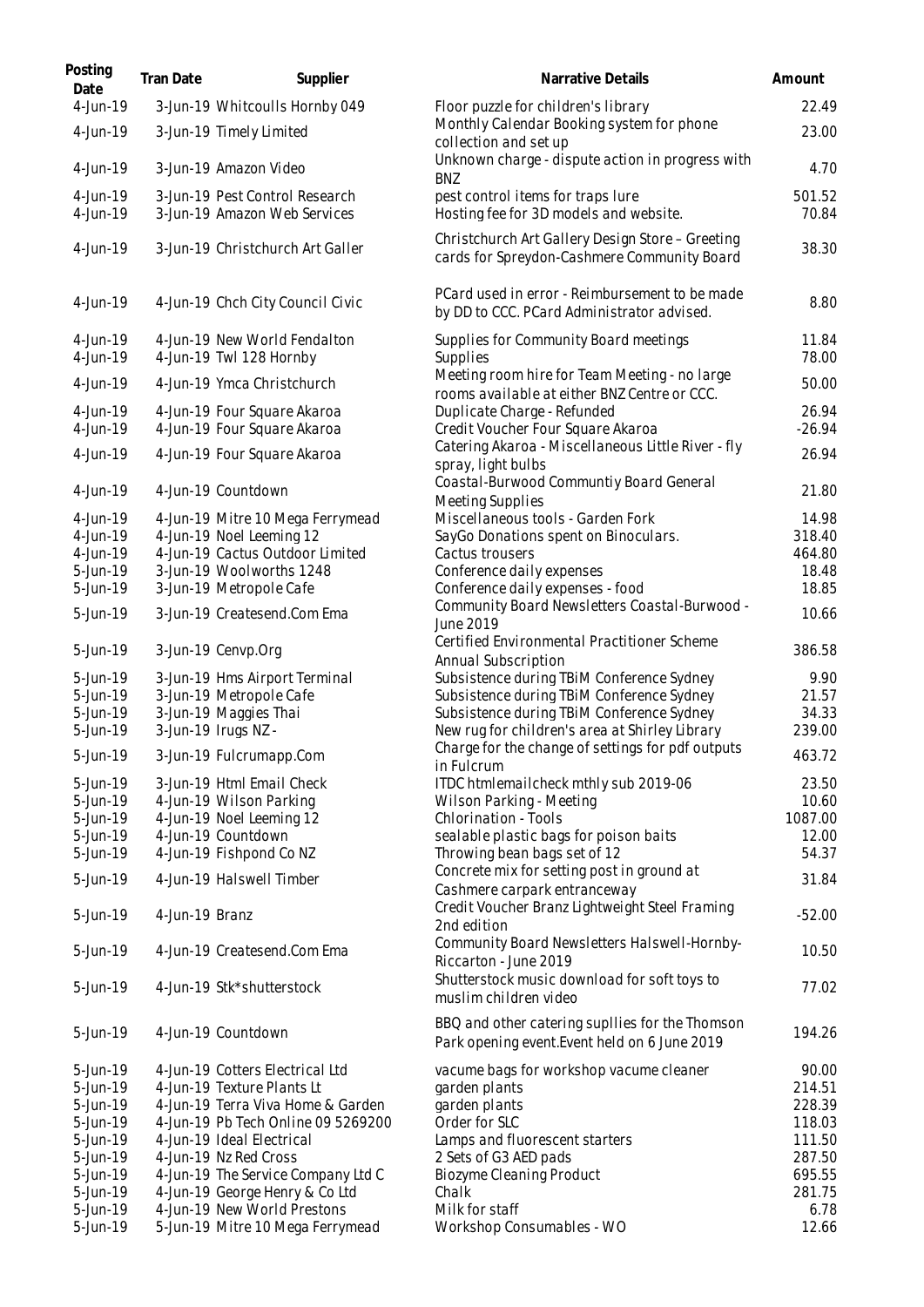| Posting<br>Date            | Tran Date | Supplier                                                          | Narrative Details                                                                                       | Amount          |
|----------------------------|-----------|-------------------------------------------------------------------|---------------------------------------------------------------------------------------------------------|-----------------|
| 5-Jun-19                   |           | 5-Jun-19 Wsl Eastgate                                             | Workshop Consumables - WO<br>PaknSav Monthly account for Graham Condon                                  | 19.98           |
| 5-Jun-19                   |           | 5-Jun-19 Pak N Save Northlands                                    | Recreation and Sport Centre - Nappies for Resale,<br>Batteries etc                                      | 233.15          |
| 5-Jun-19                   |           | 5-Jun-19 Mitre 10 Mega Ferrymead                                  | Tools, torch and grease for maintenance - Mitre<br>10                                                   | 85.72           |
| 5-Jun-19                   |           | 5-Jun-19 Spotlight Stores NZ Ltd                                  | star fabric for Matariki                                                                                | 15.75           |
| 5-Jun-19                   |           | 5-Jun-19 Twl 175 South City                                       | big bottles of bubbles for Preschool Programming                                                        | 140.00          |
| 5-Jun-19                   |           | 5-Jun-19 Rebel Papanui                                            | Thompson Park - Basketball Court and<br>improvements opening event. Basketball nets                     | 17.98           |
| 5-Jun-19                   |           | 5-Jun-19 Maki Mono The Palms                                      | Food Purchase for the Aranui Partners Meeting<br>held on 5/06/2019                                      | 40.70           |
| 5-Jun-19                   |           | 5-Jun-19 Hellers Shop Chch                                        | Sausages purchased for the Thompson Park<br>Opening Event.5 June 2019                                   | 115.00          |
| 5-Jun-19                   |           | 5-Jun-19 Pak N Save Northlands                                    | For clean-up/weeding morning at Papanui Bush<br>on 5 June 2019.                                         | 132.45          |
| 5-Jun-19                   |           | 5-Jun-19 Npd Moorhouse                                            | Milk for Carlyle.                                                                                       | 6.38            |
| 5-Jun-19                   |           | 5-Jun-19 Countdown                                                | Stock for resale in the shop                                                                            | 66.67           |
| 5-Jun-19                   |           | 5-Jun-19 The Warehouse Online                                     | Playdoh for Maker Space Kits                                                                            | 18.00           |
| 5-Jun-19                   |           | 5-Jun-19 Permark Industries Ltd                                   | Name badges for Customer Experience at RSE sites                                                        | 58.56           |
| 5-Jun-19                   |           | 5-Jun-19 Supervalue Sumner                                        | Milk for May                                                                                            | 50.22           |
| $6$ -Jun-19                |           | 3-Jun-19 Itsopal1                                                 | Conference daily expenses - Opal card top-up                                                            | 54.24           |
| $6$ -Jun-19<br>$6$ -Jun-19 |           | 3-Jun-19 Itsopal2<br>4-Jun-19 Wilson Parking                      | Airport transfer during TBiM Conference Sydney<br>Parking for meeting with DCL on High Street           | 37.97<br>6.60   |
| $6$ -Jun-19                |           | 4-Jun-19 Squoodles                                                | star puppets preschool programming                                                                      | 48.00           |
| 6-Jun-19                   |           | 4-Jun-19 Cutnpaste Weed Gels                                      | Cut and paste weed gel for pest plants                                                                  | 611.80          |
| $6$ -Jun-19                |           | 4-Jun-19 Formassembly.Com                                         | ITDC FormAssembly mthly sub 2019-06                                                                     | 405.91          |
| $6$ -Jun-19                |           | 5-Jun-19 Wilson Parking                                           | Wilson Parking - Meeting                                                                                | 6.60            |
| $6$ -Jun-19                |           | 5-Jun-19 Bunnings - 9476                                          | Stick on Hooks                                                                                          | 27.70           |
| $6$ -Jun-19                |           | 5-Jun-19 The Service Company Ltd C                                | Various Items for cleaning new floors.                                                                  | 278.01          |
| $6$ -Jun-19                |           | 5-Jun-19 Hirepool Christchurch                                    | Credit Voucher Hirepool Christchurch                                                                    | $-73.38$        |
| $6$ -Jun-19                |           | 5-Jun-19 Hirepool Christchurch                                    | hire trailer water blaster to clean seats &<br>structures                                               | 210.00          |
| 6-Jun-19                   |           | 5-Jun-19 Hydraulic Systems & Co                                   | repairs to small Avant. Replacement of valve that<br>sits under control lever.                          | 592.84          |
| 6-Jun-19                   |           | 5-Jun-19 Bunnings - 9476                                          | Padlock for chain on Trailer @ NPW                                                                      | 65.00           |
| $6$ -Jun-19                |           | 5-Jun-19 Mitre 10 Mega Ferrymead                                  | Basket for Pure Natural Prize - Taiora QEII 1 year<br>Anniversary Weekend                               | 7.90            |
| $6$ -Jun-19                |           | 5-Jun-19 Rs Components Limite                                     | Thermohygrometer to take temperature and<br>relative humidity readings.                                 | 177.07          |
| $6$ -Jun-19                |           | 5-Jun-19 Scorpio Books                                            | landscape book for team library                                                                         | 55.00           |
| $6$ -Jun-19                |           | 5-Jun-19 Nz Safety Blackwoods                                     | Spray mask cartridges, disposable masks and<br>respirator wipes                                         | 210.63          |
| 6-Jun-19                   |           | 5-Jun-19 Chiswick At The Galle                                    | Conference daily expenses - food                                                                        | 20.07           |
| $6$ -Jun-19                |           | 5-Jun-19 Chiswick At The Galle                                    | Conference daily expenses - food                                                                        | 34.17           |
| $6$ -Jun-19                |           | 5-Jun-19 Createsend.Com Ema                                       | Central city transport update - June 2019                                                               | 8.29            |
| 6-Jun-19<br>$6$ -Jun-19    |           | 5-Jun-19 Mitre 10 Mega Ferrymead<br>5-Jun-19 Stonebaked The Palms | Balance for bolts purchased, badminton poles<br>Aranui Partners Meeting Catering held on 6 June<br>2019 | 1.92<br>16.00   |
| $6$ -Jun-19                |           | 5-Jun-19 Smiths City 8241                                         | Groynes Office microwave oven                                                                           | 239.00          |
| $6$ -Jun-19                |           | 5-Jun-19 Nz Safety Blackwoods                                     | Ranger footwear                                                                                         | 17.76           |
| $6$ -Jun-19                |           | 5-Jun-19 Chiswick At The Galle                                    | Subsistence during TBiM Conference Sydney                                                               | 24.41           |
| $6$ -Jun-19                |           | 5-Jun-19 Chiswick At The Galle                                    | Subsistence during TBiM Conference Sydney                                                               | 32.55           |
| $6$ -Jun-19                |           | 5-Jun-19 A & E Karsten                                            | PE foam for new shelves in CH                                                                           | 208.62          |
| $6$ -Jun-19                |           | 5-Jun-19 Rs Components Limite                                     | DPDT plug for lab - invoice does not show gst                                                           | 85.81           |
| 6-Jun-19                   |           | 5-Jun-19 Wilson Parking                                           | Parking for meeting in town                                                                             | 14.60           |
| $6$ -Jun-19                |           | 5-Jun-19 James Bull & Co                                          | Door Closer for Mens dryside toilets                                                                    | 408.24          |
| 6-Jun-19                   |           | 5-Jun-19 Mighty Ape Limited                                       | Spirograph for Maker Space Kits                                                                         | 66.00           |
| $6$ -Jun-19<br>$6$ -Jun-19 |           | 5-Jun-19 Ross Galt Lock & Key<br>5-Jun-19 Cactus Outdoor Limited  | Replace 3 shanks in Padlocks                                                                            | 37.50<br>211.65 |
| 6-Jun-19                   |           | 6-Jun-19 Cial Online Parking                                      | Cactus super trousers<br>Parking at CIAL booked for 14 June 2019 (PCNZ                                  | 80.00           |
|                            |           |                                                                   | Awards in Auckland) - booked online 6/6/2019                                                            |                 |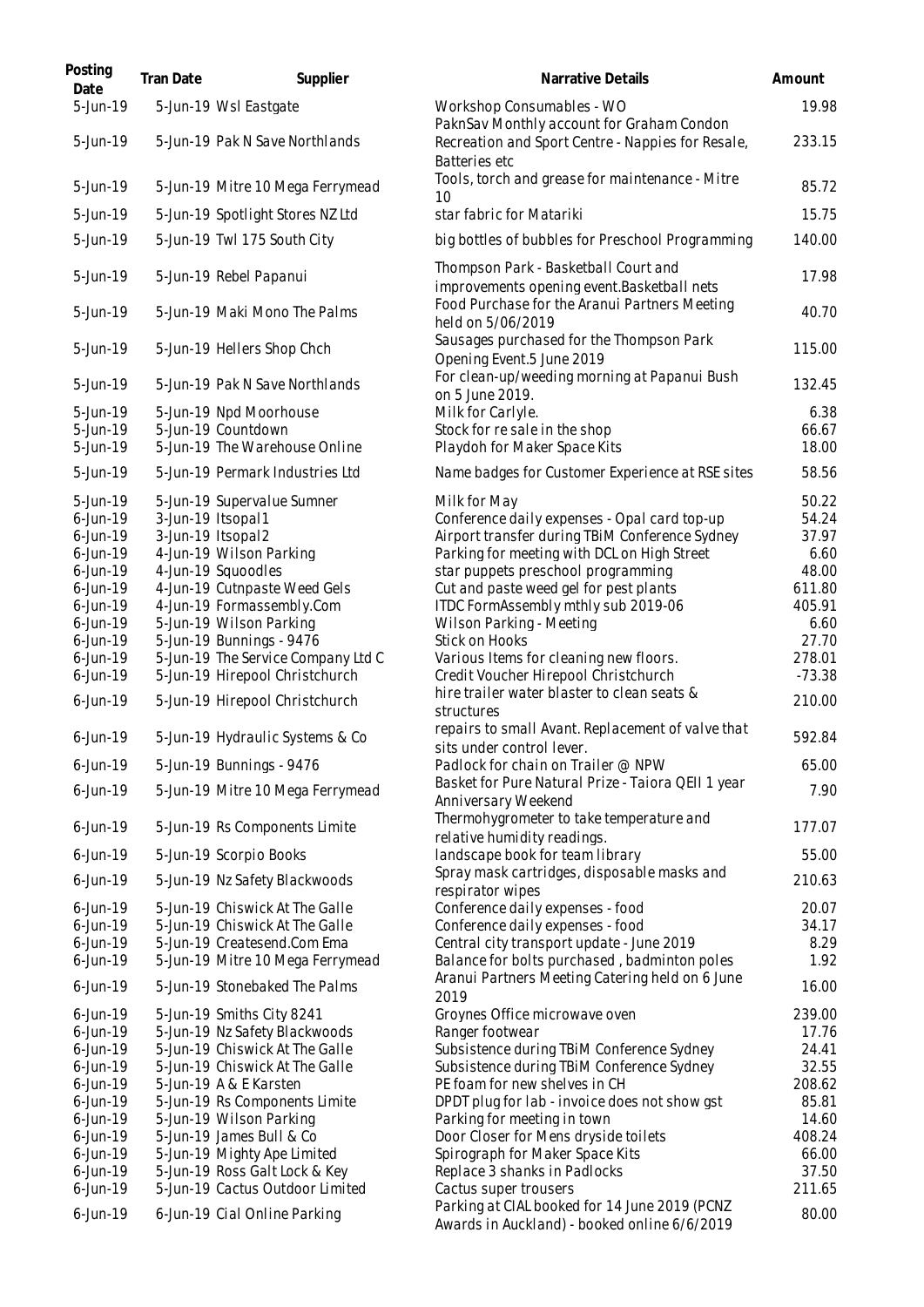| Posting<br>Date                                                                        | Tran Date | Supplier                                                                                                                                                                                                             | Narrative Details                                                                                                                                                                                                                                                                                      | Amount                                                      |
|----------------------------------------------------------------------------------------|-----------|----------------------------------------------------------------------------------------------------------------------------------------------------------------------------------------------------------------------|--------------------------------------------------------------------------------------------------------------------------------------------------------------------------------------------------------------------------------------------------------------------------------------------------------|-------------------------------------------------------------|
| $6$ -Jun-19                                                                            |           | 6-Jun-19 Mitre 10 Mega Hornby                                                                                                                                                                                        | Veg plants & Bokashi compost for Curators House<br>garden                                                                                                                                                                                                                                              | 54.84                                                       |
| $6$ -Jun-19<br>$6$ -Jun-19<br>$6$ -Jun-19                                              |           | 6-Jun-19 Jaycar Pty Ltd<br>6-Jun-19 Mitre 10 Mega Ferrymead<br>6-Jun-19 Mitre 10 Mega Ferrymead                                                                                                                      | Fleetlink Radios - WO<br>G2 Cooler - WO<br>G2 Cooler - WO                                                                                                                                                                                                                                              | 14.70<br>19.32<br>36.92                                     |
| $6$ -Jun-19                                                                            |           | 6-Jun-19 Parsley And Sage                                                                                                                                                                                            | Catering for Community Board Meeting<br>(Extraordinary)                                                                                                                                                                                                                                                | 102.93                                                      |
| $6$ -Jun-19<br>$6$ -Jun-19                                                             |           | 6-Jun-19 Aarque Group Limited<br>6-Jun-19 Ccc Parking                                                                                                                                                                | Matt laminating pouches for new brand lyrics<br>Parking - Civic - CCC Cruise staff meeting                                                                                                                                                                                                             | 701.30<br>6.70                                              |
| $6$ -Jun-19                                                                            |           | 6-Jun-19 Spotlight Stores NZ Ltd                                                                                                                                                                                     | Material for curtain in toilet at Akaroa Service<br>Centre                                                                                                                                                                                                                                             | 13.00                                                       |
| $6$ -Jun-19                                                                            |           | 6-Jun-19 Wsl Papanui                                                                                                                                                                                                 | Large sized removable hook to hang library iPad<br>close to returns to improve usage                                                                                                                                                                                                                   | 7.99                                                        |
| $6$ -Jun-19                                                                            |           | 6-Jun-19 Mitre 10 Mega Ferrymead                                                                                                                                                                                     | Miscellaneous materials for community<br>volunteer planting                                                                                                                                                                                                                                            | 73.84                                                       |
| $6$ -Jun-19                                                                            |           | 6-Jun-19 Wgtn Combined Taxis                                                                                                                                                                                         | taxi airport to Wellington city - Regulatory<br>Reference Group meeting                                                                                                                                                                                                                                | 43.90                                                       |
| $6$ -Jun-19<br>$6$ -Jun-19<br>$6$ -Jun-19                                              |           | 6-Jun-19 New World Durham Street<br>6-Jun-19 Four Square Akaroa<br>6-Jun-19 Halswell Timber                                                                                                                          | Farewell for 2 years with Council<br>tea, coffee, milk, cleaning products etc<br>Timber for DHRMC replacement bridge                                                                                                                                                                                   | 80.07<br>72.53<br>413.91                                    |
| $6$ -Jun-19                                                                            |           | 6-Jun-19 Garden Box                                                                                                                                                                                                  | Crusher dust for bridges                                                                                                                                                                                                                                                                               | 57.00                                                       |
| $6$ -Jun-19                                                                            |           | 6-Jun-19 Norgren Ltd                                                                                                                                                                                                 | Air hose fittings for compressor line at Jellie Park.                                                                                                                                                                                                                                                  | 58.08                                                       |
| $6$ -Jun-19<br>$6$ -Jun-19<br>7-Jun-19<br>7-Jun-19<br>7-Jun-19<br>7-Jun-19<br>7-Jun-19 |           | 6-Jun-19 Freshchoice Barrington<br>6-Jun-19 Award Plastics<br>4-Jun-19 Apple NZ Gcs<br>4-Jun-19 Guzman Y Gomez World<br>4-Jun-19 Guzman Y Gomez World<br>5-Jun-19 Createsend.Com Ema<br>5-Jun-19 Paypal *fruitlovers | Milk card and coffee for spreydon team rrom<br>Plastic mirrors for childrens area<br>Monthly software licence - Libraries<br>Conference daily expenses - food<br>Subsistence during TBiM conference Sydney<br>Newsline 31May 2019<br>Seeds imported<br>Team meal for retirement after 29 years of work | 33.98<br>97.86<br>78.25<br>12.89<br>15.06<br>16.41<br>88.22 |
| 7-Jun-19                                                                               |           | 5-Jun-19 Thai Garden                                                                                                                                                                                                 | for Christchurch City Council                                                                                                                                                                                                                                                                          | 150.00                                                      |
| 7-Jun-19                                                                               |           | 5-Jun-19 Fulcrumapp.Com                                                                                                                                                                                              | Monthly fee for fulcrum users for data collection                                                                                                                                                                                                                                                      | 235.39                                                      |
| 7-Jun-19<br>7-Jun-19                                                                   |           | 5-Jun-19 Www.Aliexpress.Com<br>5-Jun-19 Www.Aliexpress.Com                                                                                                                                                           | Spoke reflectors for Cycle Safety promotions<br>Spoke reflectors for Cycle Safety promotions                                                                                                                                                                                                           | 148.95<br>153.14                                            |
| 7-Jun-19                                                                               |           | 5-Jun-19 Amzn Mktp Us*m69zj4es1                                                                                                                                                                                      | Microscope and learning resources Maker Space<br>Kits                                                                                                                                                                                                                                                  | 43.83                                                       |
| 7-Jun-19                                                                               |           | 5-Jun-19 Amzn Mktp Us*m65i25el1                                                                                                                                                                                      | Microscope and learning resources for Maker<br>Space Kits                                                                                                                                                                                                                                              | 117.79                                                      |
| 7-Jun-19                                                                               |           | 5-Jun-19 Www.Aliexpress.Com                                                                                                                                                                                          | Blocks, 3D Pens, UV Pens, Musical instruments<br>for Maker Space Kits                                                                                                                                                                                                                                  | 325.49                                                      |
| 7-Jun-19<br>7-Jun-19<br>7-Jun-19<br>7-Jun-19                                           |           | 5-Jun-19 Abebooks Gw7akg<br>5-Jun-19 Abebooks Gwesig<br>5-Jun-19 Abebooks Gwesir<br>6-Jun-19 Vtnz Rangiora                                                                                                           | Library book<br>Library book<br>Library book<br>WOF CSY619-failed                                                                                                                                                                                                                                      | $-60.08$<br>77.23<br>188.80<br>63.00                        |
| 7-Jun-19                                                                               |           | 6-Jun-19 Wilson Parking                                                                                                                                                                                              | Wilson Parking - Meeting                                                                                                                                                                                                                                                                               | 8.60                                                        |
| 7-Jun-19<br>7-Jun-19                                                                   |           | 6-Jun-19 Wilson Parking<br>6-Jun-19 Kevin Daly Mowers Ltd                                                                                                                                                            | Wilson Parking - Meeting<br>repair throttle control for billy goat blower -<br>plant 1721                                                                                                                                                                                                              | 10.60<br>68.00                                              |
| 7-Jun-19                                                                               |           | 6-Jun-19 Hercules Store                                                                                                                                                                                              | FWH Gazebo to be used for Community Board                                                                                                                                                                                                                                                              | 1519.73                                                     |
| 7-Jun-19<br>7-Jun-19                                                                   |           | 6-Jun-19 Bunnings - 9476<br>6-Jun-19 Nz Safety Blackwoods                                                                                                                                                            | funded community events<br>Wall plugs and drill for security barrier<br>Safety Boots, Pants, CRC for toolkit                                                                                                                                                                                           | 10.44<br>393.11                                             |
| 7-Jun-19                                                                               |           | 6-Jun-19 Countdown                                                                                                                                                                                                   | Hand Sanitizers for Taiora QEII Reception                                                                                                                                                                                                                                                              | 15.00                                                       |
| 7-Jun-19                                                                               |           | 6-Jun-19 Chiswick At The Galle                                                                                                                                                                                       | Counters<br>Conference daily expenses - food                                                                                                                                                                                                                                                           | 25.46                                                       |
| 7-Jun-19                                                                               |           | 6-Jun-19 Richard Suckling                                                                                                                                                                                            | Eye Examination and part payment of lenses<br>under staff policy                                                                                                                                                                                                                                       | 224.25                                                      |
| 7-Jun-19<br>7-Jun-19                                                                   |           | 6-Jun-19 Little River Cafe & Sto<br>6-Jun-19 Tamper Evident                                                                                                                                                          | Catering - milk - Little River Service Desk<br>Tamper tape for Known Shipper regs                                                                                                                                                                                                                      | 6.40<br>219.36                                              |
| 7-Jun-19                                                                               |           | 6-Jun-19 Stk*shutterstock                                                                                                                                                                                            | Shutterstock music download for Art Gallery<br>video                                                                                                                                                                                                                                                   | 75.88                                                       |
| 7-Jun-19                                                                               |           | 6-Jun-19 Stk*shutterstock                                                                                                                                                                                            | Shuterrstock music video download                                                                                                                                                                                                                                                                      | 75.88                                                       |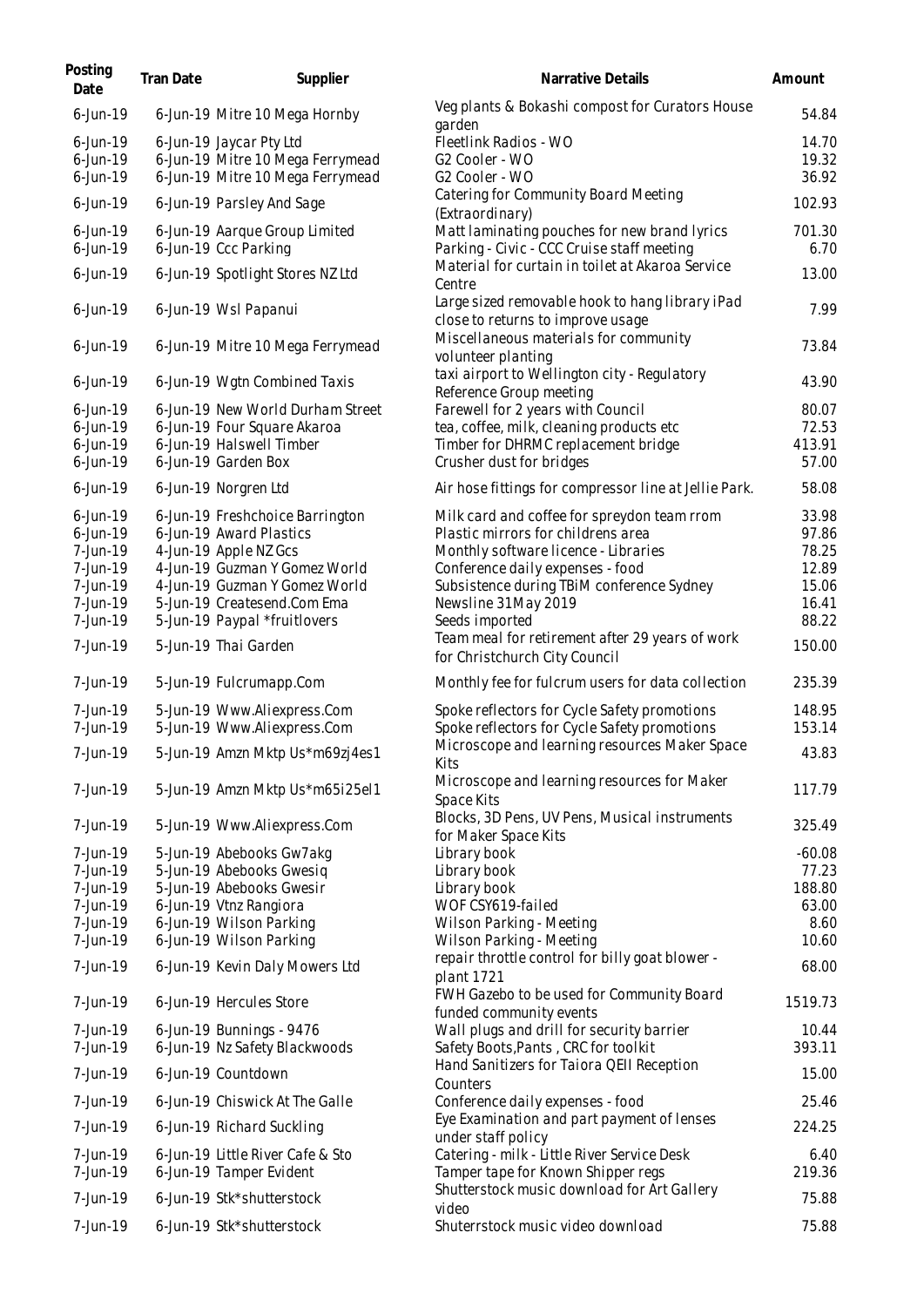| Posting<br>Date        | Tran Date      | Supplier                                                   | Narrative Details                                                                              | Amount         |
|------------------------|----------------|------------------------------------------------------------|------------------------------------------------------------------------------------------------|----------------|
| 7-Jun-19               |                | 6-Jun-19 The Naked Baker Ltd                               | Thomson Park Opening Event.6 June 2019                                                         | 116.00         |
| 7-Jun-19               |                | 6-Jun-19 New World Bishopdale                              | Cleaning product for Bishopdale Library                                                        | 20.38          |
| 7-Jun-19               |                | 6-Jun-19 Akaroa Motor Garage                               | Warrant of Fitness for Trailer for Camp                                                        | 44.90          |
| 7-Jun-19               |                | 6-Jun-19 Westfield Gift Voucher                            | Volunteers reimbursements and materials for<br>youth event                                     | 300.00         |
| 7-Jun-19               |                | 6-Jun-19 Chiswick At The Galle                             | Subsistence during TBiM Conference Sydney                                                      | 26.00          |
| 7-Jun-19               |                | 6-Jun-19 Aarque Group Limited                              | 8 x Rolls of Jetpro Bond Deluxe 841 x 90 paper for<br>HP7200 large format printer              | 576.05         |
| 7-Jun-19               |                | 6-Jun-19 Wedderburn Scales                                 | Replacement scales for the fitness centre at QE2                                               | 1063.75        |
| 7-Jun-19               |                | 6-Jun-19 Wilson Parking                                    | Parking for employee on secondment to Civic<br>offices covering Elections and Council Hearings | 523.20         |
| 7-Jun-19               |                | 6-Jun-19 Wilson Parking                                    | Parking for staff interviewing at Civic building                                               | 6.60           |
| 7-Jun-19               |                | 6-Jun-19 Nz Safety Blackwoods                              | Purchase of winter gloves                                                                      | 19.10          |
| 7-Jun-19               |                | 6-Jun-19 Bunnings - 9476                                   | Purchase of tools                                                                              | 123.76         |
| 7-Jun-19               |                | 6-Jun-19 Bunnings - 9476                                   | Storage cupboards/drawers                                                                      | 698.98         |
| 7-Jun-19               |                | 6-Jun-19 Twl 123 Eastgate                                  | Paper for Matariki event                                                                       | 7.00           |
| 7-Jun-19               |                | 6-Jun-19 Caltex Hornby                                     | Milk for tearoom                                                                               | 6.10           |
| 7-Jun-19               |                | 6-Jun-19 Pb Tech Online 09 5269200                         | Cable Display port Mail to DVI                                                                 | 26.66          |
| 7-Jun-19               | 6-Jun-19 Crisp |                                                            | animal food pigs and rabbits                                                                   | 30.41          |
| 7-Jun-19               |                | 6-Jun-19 Parsley And Sage                                  | Catering for LCH CB Meeting                                                                    | 124.55         |
| 7-Jun-19               |                | 6-Jun-19 Bunnings - 9482                                   | Fast crete for gate fence post Aston Dr                                                        | 24.50          |
| 7-Jun-19               |                | 7-Jun-19 Stuff Media (Ps)                                  | Graham Condon Newspaper Press daily delivery                                                   | 48.62          |
| 7-Jun-19               |                | 7-Jun-19 Stuff Media (Ps)                                  | Taiora QEII Newspaper Press Daily delivery                                                     | 48.80          |
| 7-Jun-19               |                | 7-Jun-19 Trowel Trades Chch                                | trowel trades for now then next                                                                | 89.65          |
| 7-Jun-19               |                | 7-Jun-19 New World Halswell                                | Sugar for staffroom                                                                            | 1.39           |
| 7-Jun-19               |                | 7-Jun-19 Countdown                                         | Milk for Carlyle.                                                                              | 7.32           |
| 7-Jun-19               |                | 7-Jun-19 Ccc Parking                                       | Procurement Meeting                                                                            | 6.70           |
| 7-Jun-19               |                | 7-Jun-19 Spotlight Stores NZ Ltd                           | Felt for eTextiles programming                                                                 | 13.50          |
| 7-Jun-19               |                | 7-Jun-19 Spotlight Stores NZ Ltd                           | Felt for eTextiles programming                                                                 | 115.77         |
| 10-Jun-19              |                | 4-Jun-19 New World Bishopdale                              | Reo Rockstars PD session-light refreshments for<br>externals                                   | 32.92          |
| 10-Jun-19              |                | 4-Jun-19 New World St Martins                              | Tearoom morning tea supplies<br>10 No. boxes DPD-1 for chlorine tests at Pioneer               | 20.55          |
| 10-Jun-19              |                | 4-Jun-19 Propeller Swim School                             | Pool                                                                                           | 293.30         |
| 10-Jun-19              |                | 4-Jun-19 Bunnings - 9482                                   | PVC solvent gutter brackets, screwdriver set for<br>repairs to BLake gutters                   | 73.22          |
| 10-Jun-19              |                | 5-Jun-19 Woolworths 1248                                   | Meal/Refreshment - Sydney Trip                                                                 | 10.54          |
| 10-Jun-19              |                | 6-Jun-19 Spotify P0b38d2fb7                                | licence for music for a month for CAG                                                          | 14.99          |
| 10-Jun-19              |                | 6-Jun-19 The Elm Cafe                                      | Lunch with artists                                                                             | 79.00          |
| 10-Jun-19              |                | 6-Jun-19 Sq *bar Tapa                                      | Conference daily expenses - food                                                               | 43.13          |
| 10-Jun-19              |                | 6-Jun-19 Trippas White Cateri                              | Meal/Refreshment - Sydney Trip                                                                 | 3.83           |
| 10-Jun-19              |                | 6-Jun-19 Sq *bar Tapa                                      | Meal/Refreshment - Sydney Trip                                                                 | 43.13          |
| 10-Jun-19              |                | 6-Jun-19 Abebooks Gwesig                                   | Library book                                                                                   | $-75.03$       |
| 10-Jun-19              |                | 6-Jun-19 Abebooks Gwesir                                   | Library book                                                                                   | $-183.44$      |
| 10-Jun-19              |                | 7-Jun-19 Gooses Screen Design 2007                         | SHIRT PRINTING                                                                                 | 5.75           |
| 10-Jun-19              |                | 7-Jun-19 Ferrymead Post Shop                               | Reprint 521 Rego                                                                               | 4.21           |
| 10-Jun-19              |                | 7-Jun-19 Mainland Fasteners Ltd                            | Workshop Consumables - Credit WO                                                               | 52.96          |
| 10-Jun-19              |                | 7-Jun-19 Weldplus                                          | Workshop Consumables - WO                                                                      | 727.60         |
| 10-Jun-19              |                | 7-Jun-19 Wilson Parking                                    | Parking > 2hrs                                                                                 | 14.60<br>25.34 |
| 10-Jun-19              |                | 7-Jun-19 Chiswick At The Galle                             | Conference daily expenses                                                                      | 20.70          |
| 10-Jun-19<br>10-Jun-19 |                | 7-Jun-19 Createsend.Com Ema<br>7-Jun-19 Createsend.Com Ema | Art Do 2019 - DO drinks<br>Newsline 7 June 2019                                                | 51.61          |
| 10-Jun-19              |                | 7-Jun-19 New World Halswell                                | Combined training day for WRT                                                                  | 96.70          |
| 10-Jun-19              |                | 7-Jun-19 Paypal *elenadumitr                               | CaptureFix for 645z raw file converter for                                                     | 117.44         |
| 10-Jun-19              |                | 7-Jun-19 Ross Galt Lock & Key                              | CaptureOne<br>Keys for gate B                                                                  | 80.00          |
| 10-Jun-19              |                | 7-Jun-19 Highcharts Cloud                                  | Electronic monthly subscription to chart building                                              | 13.92          |
| 10-Jun-19              |                | 7-Jun-19 Surveymonkey                                      | software for Greater Christchurch<br>Survey Monkey - Subscription Lee Liaw                     | 39.00          |
| 10-Jun-19              |                | 7-Jun-19 Ccc Art Gallery Car Prk                           | Parking for meeting in Civic                                                                   | 9.00           |
| 10-Jun-19              |                | 7-Jun-19 Alpine Ice Sports                                 | Alpine Ice costs for Dusk to Dawn event                                                        | 1425.00        |
| 10-Jun-19              |                | 7-Jun-19 Transportfornsw Opal                              | Transport - Sydney Trip                                                                        | 10.80          |
| 10-Jun-19              |                | 7-Jun-19 Chiswick At The Galle                             | Meal/Refreshment - Sydney Trip                                                                 | 24.26          |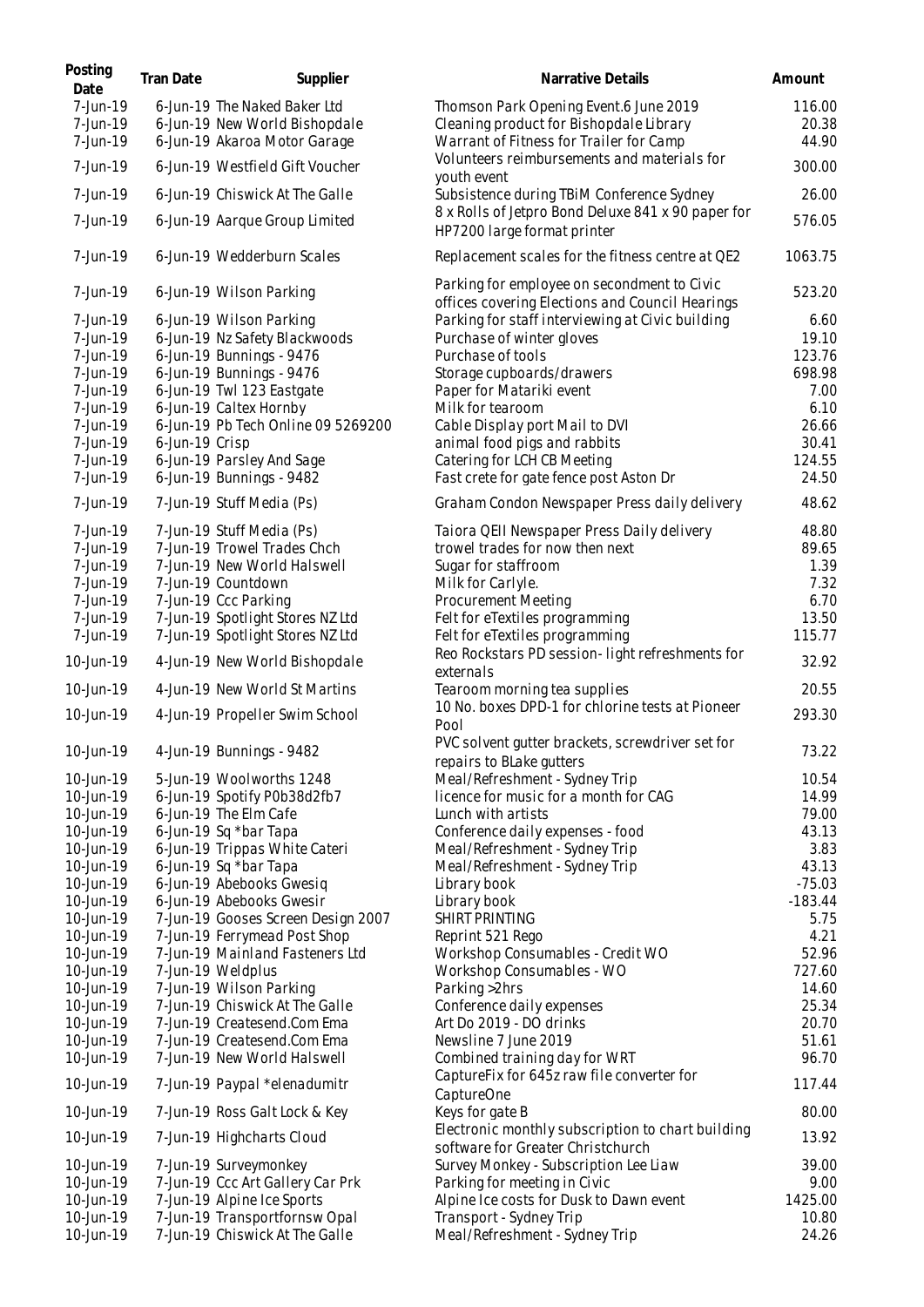| Posting<br>Date                     | Tran Date                      | Supplier                                                                     | Narrative Details                                                                                                                       | Amount                  |
|-------------------------------------|--------------------------------|------------------------------------------------------------------------------|-----------------------------------------------------------------------------------------------------------------------------------------|-------------------------|
| 10-Jun-19                           |                                | 7-Jun-19 Emirates Leisure Retai                                              | Meal/Refreshment - Sydney Trip                                                                                                          | 47.95                   |
| 10-Jun-19                           |                                | 7-Jun-19 Chch City Council Civic                                             | Parking Vouchers for Elected members and guests<br>to Civic offices                                                                     | 93.00                   |
| 10-Jun-19<br>10-Jun-19<br>10-Jun-19 |                                | 7-Jun-19 Wilson Parking<br>7-Jun-19 Wilson Parking<br>7-Jun-19 Scorpio Books | Parking for staff interviewing at Civic building<br>Parking for staff interviewing at Civic building<br>Pruning books for hort trainees | 8.60<br>14.60<br>100.00 |
| 10-Jun-19<br>10-Jun-19              |                                | 7-Jun-19 Halswell Butchery<br>7-Jun-19 New World Halswell                    | volunteer expenses<br>volunteer expenses                                                                                                | 45.00<br>85.71          |
| 10-Jun-19<br>10-Jun-19              | 7-Jun-19 Spot<br>7-Jun-19 Spot |                                                                              | Spot tracker licence renewal<br>Tracking device for field staff                                                                         | 337.83<br>75.52         |
| 10-Jun-19<br>10-Jun-19              |                                | 7-Jun-19 The Service Company Ltd C<br>7-Jun-19 Bernina Dress Sundries        | Eco Star Detergent for Washing<br>Sewing needles for machines in Tūranga                                                                | 275.98<br>89.00         |
| 10-Jun-19<br>10-Jun-19              |                                | 7-Jun-19 Signage Sys Baxgroup<br>7-Jun-19 Yoko Fashion Byron Bay             | Vinyl for cameo cutters<br>Giftware for resale in the B G V C Gift shop<br>For H&S reasons watering cans used for chlorine              | 204.70<br>386.27        |
| 10-Jun-19                           |                                | 8-Jun-19 Twl 123 Eastgate                                                    | and cleaning products now need to be clearly<br>identified                                                                              | 90.00                   |
| 10-Jun-19                           |                                | 8-Jun-19 Fresh Choice Parklands                                              | Replacement paper for undelivered Press                                                                                                 | 3.80                    |
| 10-Jun-19                           |                                | 8-Jun-19 Peter Timbs Meats                                                   | sausage for community planting day beacon st<br>wetlands                                                                                | 78.07                   |
| 10-Jun-19<br>10-Jun-19              |                                | 9-Jun-19 Ecodrop Metro<br>9-Jun-19 Mitre 10 Mega Ferrymead                   | Dump fees<br>Cleaning items purchased for shelter                                                                                       | 20.27<br>77.08          |
| 10-Jun-19                           |                                | 9-Jun-19 Mitre 10 Mega Hornby                                                | Anti skid geogrid                                                                                                                       | 91.96                   |
| 10-Jun-19<br>10-Jun-19              |                                | 9-Jun-19 New World Prestons<br>9-Jun-19 New World Prestons                   | xtra food for community planting day<br>BBQ food for volunteers                                                                         | 14.58<br>79.69          |
| 10-Jun-19                           |                                | 10-Jun-19 Ccc Parking                                                        | Parking - Meeting                                                                                                                       | 3.60                    |
| 10-Jun-19<br>10-Jun-19              |                                | 10-Jun-19 Ccc Parking<br>10-Jun-19 Weldplus                                  | Parking - Meeting<br>Credit Voucher Weldplus WO                                                                                         | 6.70<br>$-235.46$       |
| 10-Jun-19                           |                                | 10-Jun-19 Fishpond Co NZ                                                     | Credit Voucher Fishpond Co Nz                                                                                                           | $-45.13$                |
| 10-Jun-19                           |                                | 10-Jun-19 Hampton & Co Ltd                                                   | workshop support fittings                                                                                                               | 213.42                  |
| 11-Jun-19<br>11-Jun-19              |                                | 9-Jun-19 Pastperfect Software<br>9-Jun-19 Abebooks Gwja74                    | annual software support fee<br>Library book                                                                                             | 667.99<br>24.54         |
| 11-Jun-19                           |                                | 10-Jun-19 Trees For Canterbury                                               | Koha of seedlings for speakers during Lyttelton<br>Library Sustainable Living Week                                                      | 70.00                   |
| 11-Jun-19<br>11-Jun-19              |                                | 10-Jun-19 Mainland Fasteners Ltd<br>10-Jun-19 Advance Fitness                | Trickling Filter Fan - WO<br>Rower foot straps                                                                                          | 454.33<br>97.75         |
| 11-Jun-19                           |                                | 10-Jun-19 Countdown                                                          | Dishwashing Tablets for Taiora QEII Staff Room                                                                                          | 33.98                   |
| 11-Jun-19                           |                                | 10-Jun-19 Halswell Service Centre                                            | Parking Coupons                                                                                                                         | 93.00                   |
| 11-Jun-19                           |                                | 10-Jun-19 Engineering New Zealand                                            | Principal Geotechnical Advisor membership                                                                                               | 44.41                   |
| 11-Jun-19<br>11-Jun-19              |                                | 10-Jun-19 Stk*shutterstock<br>10-Jun-19 Canterbury Teamwear                  | Parks Volunteer video music download.<br>Soft Shell Jacket                                                                              | 75.77<br>156.86         |
| 11-Jun-19                           |                                | 10-Jun-19 Hanmer Springs Retreat                                             | <b>CDEM EMO Forum</b>                                                                                                                   | 556.00                  |
| 11-Jun-19                           |                                | 10-Jun-19 Spectrum Lighting & Sound                                          | Stage for Zumba party for Pioneers 20th birthday                                                                                        | 469.37                  |
| 11-Jun-19                           |                                | 10-Jun-19 Burger Fuel Hereford St                                            | Catering for meals for staff attending BW4HANA<br>training out of hours.                                                                | 35.20                   |
| 11-Jun-19                           |                                | 10-Jun-19 Wilson Parking                                                     | Parking - Training<br>Morning tea biscuits for S.R.S Eastenders track                                                                   | 14.60                   |
| 11-Jun-19                           |                                | 10-Jun-19 New World St Martins                                               | team                                                                                                                                    | 30.43                   |
| 11-Jun-19<br>11-Jun-19              |                                | 10-Jun-19 Sprout Social, Inc.                                                | ITDC SproutSocial Mthly sub 2019-06<br>Fee for entry in Best Design Awards for "ART-                                                    | 497.90<br>289.00        |
| 11-Jun-19                           | 10-Jun-19 Crisp                | 10-Jun-19 Design Promotions Ltd                                              | <b>TASTIC"</b><br>animal food pigs                                                                                                      | 16.96                   |
| 11-Jun-19                           |                                | 10-Jun-19 Bp Connect Marshlands                                              | gas bottle for rangers BBQ trailer                                                                                                      | 38.99                   |
| 11-Jun-19                           |                                | 10-Jun-19 Vendhq.Com                                                         | For library Enterprise subscription                                                                                                     | 1058.20                 |
| 11-Jun-19<br>11-Jun-19              |                                | 10-Jun-19 Sp * Lilybee Wrap<br>10-Jun-19 Mitre 10 Mega Papanui               | Giftware for resale in the B G V C Gift shop<br>Duct tape to highlight and promote new location                                         | 836.64<br>19.98         |
| 11-Jun-19                           |                                | 11-Jun-19 Marketing Chemicals Ltd                                            | of Service Centre and NZ Post<br>Inhibitor                                                                                              | 1089.33                 |
| 11-Jun-19                           |                                | 11-Jun-19 Wsl South City                                                     | Vivid's                                                                                                                                 | 7.98                    |
| 11-Jun-19                           |                                | 11-Jun-19 Relish Catering                                                    | Coastal-Burwood Community Board Meeting<br>Catering.Board meeting date: 4 June 2019                                                     | 113.39                  |
| 11-Jun-19<br>11-Jun-19              |                                | 11-Jun-19 Hanmer Springs Rest<br>11-Jun-19 Hanmer Springs Rest               | CDEM EMO Forum<br>CDEM EMO Forum                                                                                                        | 19.50<br>45.00          |
| 11-Jun-19                           |                                | 11-Jun-19 Hanmer Springs Rest                                                | CDEM EMO Forum                                                                                                                          | 118.00                  |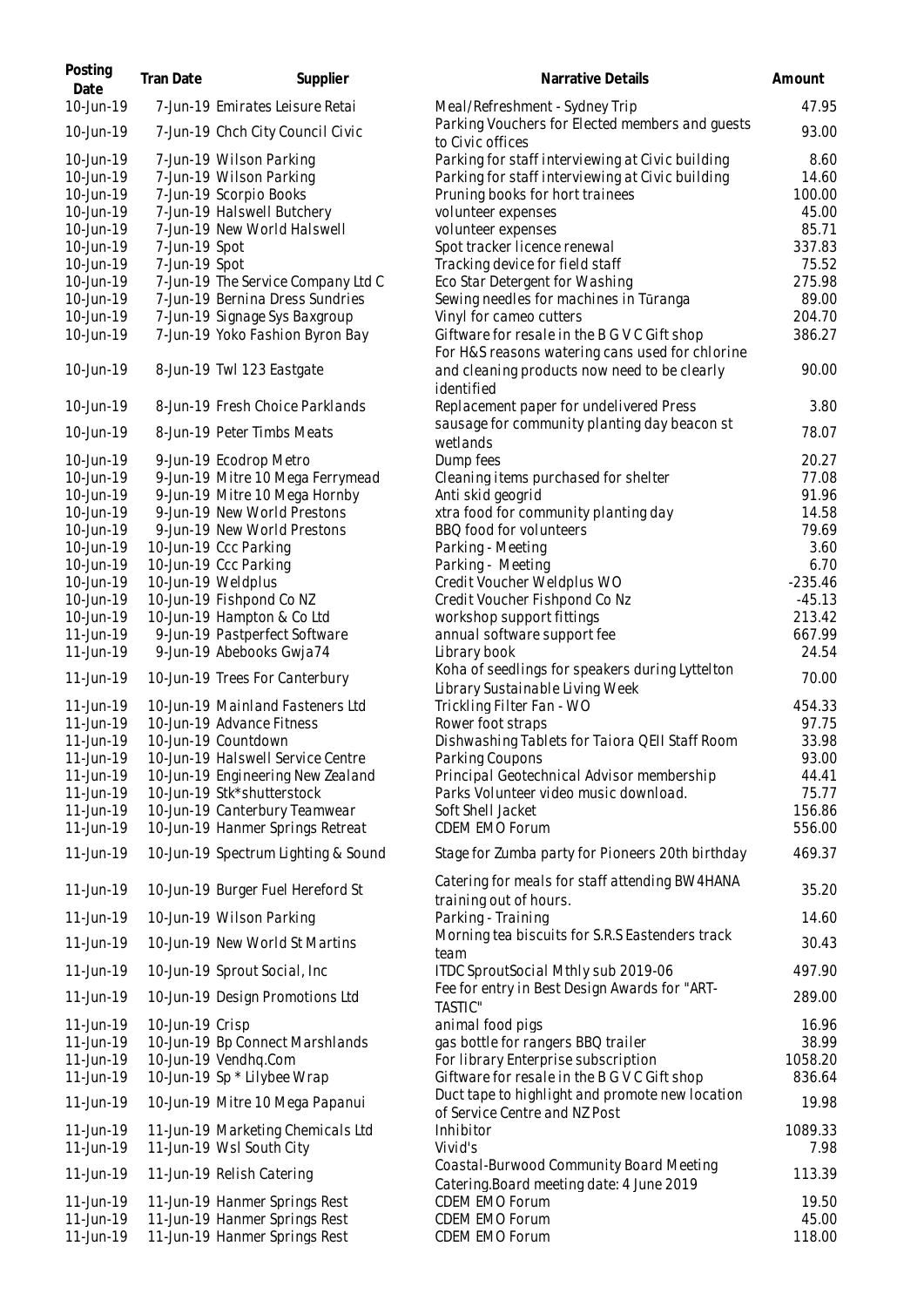| Posting<br>Date        | Tran Date           | Supplier                                                 | Narrative Details                                                                                | Amount         |
|------------------------|---------------------|----------------------------------------------------------|--------------------------------------------------------------------------------------------------|----------------|
| 11-Jun-19              |                     | 11-Jun-19 Countdown                                      | Catering supplies for Community Board meeting                                                    | 5.41           |
| 11-Jun-19<br>11-Jun-19 |                     | 11-Jun-19 New World Prestons<br>11-Jun-19 Caltex Redwood | Milk for BLFP<br>milk for Redwood staffroom                                                      | 6.78<br>7.98   |
| 11-Jun-19              |                     | 11-Jun-19 Muswums Aotearoa                               | Natural Science Collection management meeting<br>at Te Papa                                      | 60.00          |
| 11-Jun-19              |                     | 11-Jun-19 Burwood Produce                                | animal area food                                                                                 | 84.50          |
| 12-Jun-19              |                     | 9-Jun-19 Trumba Corporation                              | Monthly software licence - Libraries                                                             | 154.77         |
| 12-Jun-19              |                     | 10-Jun-19 Mexicanos                                      | Sponsorship meeting                                                                              | 49.00          |
| 12-Jun-19              |                     | 10-Jun-19 Smk*wufoo.Com Charge                           | KidsFest 2019 - Closing Event - Vendor<br>Registration - Wufoo                                   | 52.65          |
| 12-Jun-19              |                     | 11-Jun-19 Boulevard Cafe And Bar                         | Farewell function                                                                                | 150.00         |
| 12-Jun-19              |                     | 11-Jun-19 Kevin Daly Mowers Ltd                          | service billy goat blower - plant 5168                                                           | 73.00          |
| 12-Jun-19              |                     | 11-Jun-19 Kmart Online                                   | Tea Lights for Light It Up                                                                       | 85.00          |
| 12-Jun-19              |                     | 11-Jun-19 Just Incredible                                | Tea Lights for Light It Up                                                                       | 96.00          |
| 12-Jun-19              |                     | 11-Jun-19 New World Bishopdale                           | Catering for Aotearoa Rockstars Project meeting                                                  | 32.83          |
| 12-Jun-19              |                     | 11-Jun-19 Wsl Eastgate                                   | Stocktake Stationery - WO                                                                        | 89.70          |
| 12-Jun-19              |                     | 11-Jun-19 Ecodrop Parkhouse                              | Dump rubbish from back of Pioneer                                                                | 106.43         |
| 12-Jun-19              |                     | 11-Jun-19 Freshchoice City Mkt                           | Resources required for Exhibition Opening Event                                                  | 155.95         |
|                        |                     |                                                          | at Turanga                                                                                       |                |
| 12-Jun-19<br>12-Jun-19 |                     | 11-Jun-19 Createsend.Com Ema                             | School Education at Christchurch Art Gallery<br>Corflute for Dusk to Dawn                        | 20.97<br>73.65 |
| 12-Jun-19              |                     | 11-Jun-19 Sign Network Ltd<br>11-Jun-19 Wilson Parking   | parking costs for meeting attendance                                                             | 12.60          |
| 12-Jun-19              |                     | 11-Jun-19 Blacks Fasteners Lt                            | blacks projector fixings for now then next                                                       | 14.27          |
| 12-Jun-19              |                     | 11-Jun-19 Secure Parking Nz                              | Parking for training                                                                             | 6.00           |
| 12-Jun-19              |                     | 11-Jun-19 Bunnings - 9482                                | rope , screws , brackets shackle                                                                 | 71.94          |
| 12-Jun-19              |                     | 11-Jun-19 Foundation                                     | Catering for Climate Change Strategy - External<br>Advisors                                      | 74.60          |
| 12-Jun-19              |                     | 11-Jun-19 Trademe H006 Ping                              | DVD Stones-Shine a Light for a public Programme<br>screening 29 June                             | 17.00          |
| 12-Jun-19              |                     | 11-Jun-19 Avon Engineering Suply                         | new belt for sanding machine                                                                     | 15.75          |
| 12-Jun-19              |                     | 11-Jun-19 Mainland Fasteners Ltd                         | stainless connector bolts for crating                                                            | 148.35         |
| 12-Jun-19              |                     | 11-Jun-19 Outsider Mountain Sprt                         | <b>Boots</b>                                                                                     | 660.10         |
| 12-Jun-19              |                     | 11-Jun-19 Mitre 10 Mega Hornby                           | Garden tools for BG                                                                              | 407.56         |
| 12-Jun-19              |                     | 11-Jun-19 Bunnings - 9476                                | AA batteries                                                                                     | 38.57          |
| 12-Jun-19              |                     | 11-Jun-19 Steamgames.Com 4259522985                      | More VR games for TU - Steam (KM) Kerbal etc                                                     | 100.00         |
| 12-Jun-19              |                     | 11-Jun-19 Para Rubber Christchur                         | Slip mat for Ronnie van Hout Art work                                                            | 19.98          |
| 12-Jun-19              |                     | 11-Jun-19 Ccc Art Gallery Car Prk                        | CCC Art Gallery Car Park - Parking for Community<br>Recreation Advisor while attending a course. | 20.00          |
| 12-Jun-19              | 12-Jun-19 Site Safe |                                                          | Health & Safety in Contracting Training                                                          | 615.83         |
| 12-Jun-19              |                     | 12-Jun-19 Parsley And Sage                               | Catering for Community Board meeting                                                             | 99.13          |
| 12-Jun-19              |                     | 12-Jun-19 Nz Institute Of Landsc                         | Registration NZILA conference                                                                    | 573.85         |
| 12-Jun-19              |                     | 12-Jun-19 Rubber Stamps                                  | Cancelled stamps                                                                                 | 245.98         |
| 12-Jun-19              |                     | 12-Jun-19 Smiths City 8241                               | replacement fridge for travis education centre                                                   | 725.00         |
| 12-Jun-19              |                     | 12-Jun-19 New World Ilam                                 | Leaving function                                                                                 | 154.00         |
| 12-Jun-19              |                     | 12-Jun-19 Wsl South City                                 | Photo of the US Ambassador with the Mayor                                                        | 1.30           |
| 12-Jun-19              |                     | 12-Jun-19 Smiths City 3207                               | microwave x 2 for level 5 and ground item<br>8754269 Pana NN - SF574 27 LT s/s Microwave         | 740.00         |
| 12-Jun-19              |                     | 12-Jun-19 Hoyts Colombo                                  | Hoyts EntX vouchers - incentives for CCTP surveys                                                | 600.00         |
| 12-Jun-19              |                     | 12-Jun-19 Ascent Technology Ltd                          | Lightning to HDMI dongle for UR.                                                                 | 30.20          |
| 12-Jun-19              |                     | 12-Jun-19 James Bull & Co                                | Cutting keys for kitchen cupboards                                                               | 276.00         |
| 12-Jun-19              |                     | 12-Jun-19 Supervalue Sumner                              | The Press (missing delivery reported)                                                            | 2.60           |
| 13-Jun-19              |                     | 6-Jun-19 Officemax                                       | Stationery                                                                                       | 46.49          |
| 13-Jun-19              |                     | 10-Jun-19 Paypal *imprint5                               | Snapbands for students to be used as prizes                                                      | 325.05         |
| 13-Jun-19              |                     | 10-Jun-19 Paypal *timslade72                             | Vivaldi DVD to complement the Turn, Turn, Turn: A<br>Year in Art exhibition                      | 237.82         |
| 13-Jun-19              |                     | 11-Jun-19 Paypal *nzaep                                  | New Zealand event Management Risk and third<br>parties                                           | 51.75          |
| 13-Jun-19              |                     | 11-Jun-19 Justins Active Managem                         | Active Management workshop attendance                                                            | 210.50         |
| 13-Jun-19              |                     | 11-Jun-19 Dnh*godaddy.Com Nzd                            | ITDC districtplan annual renewal                                                                 | 431.24         |
| 13-Jun-19              |                     | 11-Jun-19 Abebooks Gwlmq3                                | Library book                                                                                     | 56.25          |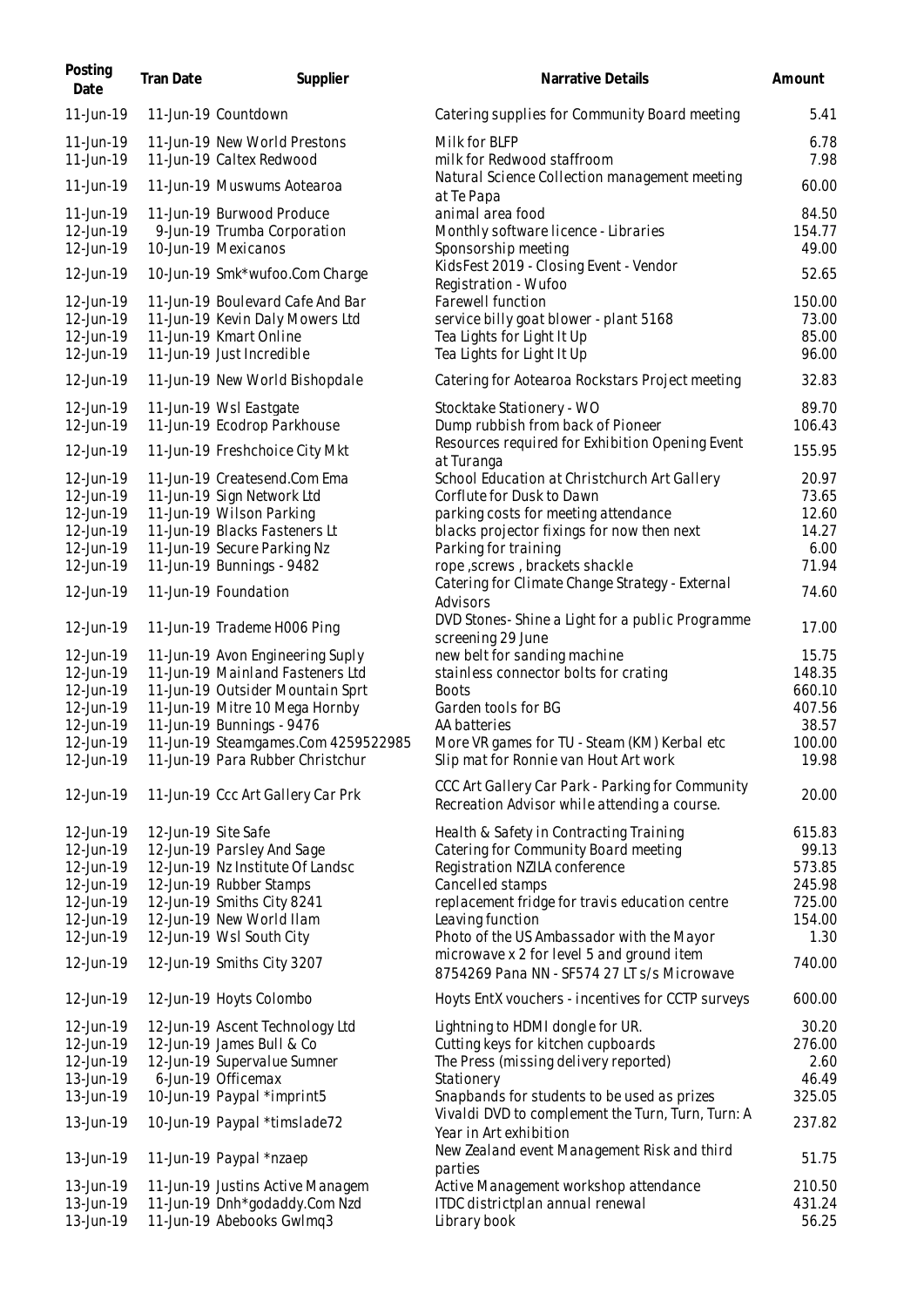| Posting<br>Date        | Tran Date | Supplier                                                              | Narrative Details                                                                                              | Amount            |
|------------------------|-----------|-----------------------------------------------------------------------|----------------------------------------------------------------------------------------------------------------|-------------------|
| 13-Jun-19<br>13-Jun-19 |           | 12-Jun-19 Wilson Parking<br>12-Jun-19 Hirepool Christchurch           | Wilson Parking - Meeting<br>Credit Voucher Hirepool Christchurch                                               | 14.60<br>$-76.42$ |
| 13-Jun-19              |           | 12-Jun-19 Hirepool Ltd Hb                                             | hire trailer water blaster to clean seats &<br>structures                                                      | 220.00            |
| 13-Jun-19<br>13-Jun-19 |           | 12-Jun-19 Saecowilson - Christch<br>12-Jun-19 Harvey Norman Moorhouse | In House Maintenance Step Screen 4<br>Hard drive storage for Project Managers                                  | 471.56<br>494.00  |
| 13-Jun-19<br>13-Jun-19 |           | 12-Jun-19 Secure Parking Nz<br>12-Jun-19 Briscoes Chch Salisbury      | Parking for interviews<br><b>Tablecloths for Events</b>                                                        | 4.50<br>95.00     |
| 13-Jun-19              |           | 12-Jun-19 Createsend.Com Ema                                          | CAG - June e-newsletter                                                                                        | 145.21            |
| 13-Jun-19              |           | 12-Jun-19 Whitcoulls Thepalms 47                                      | Sympathy cards purchased for community<br>member.                                                              | 11.98             |
| 13-Jun-19              |           | 12-Jun-19 Sign Network Ltd                                            | Corflute signage for Thomson Park Opening Event<br>June 2019.                                                  | 137.26            |
| 13-Jun-19              |           | 12-Jun-19 Bunnings - 9482                                             | 2 x cable locks for wildlife cameras                                                                           | 117.00            |
| 13-Jun-19              |           | 12-Jun-19 Jaycar Pty Ltd                                              | 2 x wild life cameras and SD cards                                                                             | 481.80            |
| 13-Jun-19              |           | 12-Jun-19 Officemax                                                   | Bean Bag Squares - Urban Regen Team                                                                            | 44.33             |
| 13-Jun-19              |           | 12-Jun-19 New World Durham Street                                     | Farewell function for CEO from Mayor and<br>Councillors                                                        | 67.49             |
| 13-Jun-19<br>13-Jun-19 |           | 12-Jun-19 Oderings Nurseries<br>12-Jun-19 Wilson Parking              | Frost cover<br>parking in town for training                                                                    | 47.92<br>8.60     |
| 13-Jun-19              |           | 12-Jun-19 Myob New Zealand Lim                                        | <b>ITCB MYOB Annual Renewal</b>                                                                                | 1179.90           |
| 13-Jun-19              |           | 12-Jun-19 Wilson Parking                                              | Parking at Civic                                                                                               | 6.60              |
| 13-Jun-19              |           | 12-Jun-19 Wgtn Combined Taxis                                         | Travel from airport to accommodation, in Wgtn<br>for Metro Managers Mtg                                        | 40.00             |
| 13-Jun-19              |           | 12-Jun-19 Caltex Hornby                                               | Milk for tearoom                                                                                               | 6.10              |
| 13-Jun-19              |           | 12-Jun-19 Bunnings - 9476                                             | Concrete crack will and scraper                                                                                | 26.92             |
| 13-Jun-19<br>13-Jun-19 |           | 12-Jun-19 Melrose Kiwi Chairs<br>13-Jun-19 Lyttelton Supervalue       | Foot rests for wheelchair<br>Catering for Lyttelton Harbour Network meeting                                    | 275.99<br>20.10   |
| 13-Jun-19              |           | 13-Jun-19 Four Square Akaroa                                          | Staff Meeting and Consumables                                                                                  | 62.08             |
| 13-Jun-19              |           | 13-Jun-19 Jaycar Pty Ltd                                              | now and then mini amplifier                                                                                    | 119.00            |
| 13-Jun-19              |           | 13-Jun-19 Mitre 10 Mega Papanui                                       | Groynes picnic area entrances handles for chain,<br>spray for visability                                       | 31.33             |
| 13-Jun-19              |           | 13-Jun-19 Placemakers Cranford                                        | Auger bit for bollards                                                                                         | 54.57             |
| 13-Jun-19              |           | 13-Jun-19 Wsl South City                                              | A photo print of the US Ambassador on his visit to<br>meet the Mayor for the Mayor's Office Team.              | 1.30              |
| 13-Jun-19              |           | 13-Jun-19 Countdown                                                   | Catering items for the Sister Cities Chairs meeting<br>and Songpa-Gu Sister City Committee Chair's<br>farewell | 42.56             |
| 13-Jun-19              |           | 13-Jun-19 Mitre 10 Mega Ferrymead                                     | paint for stone painting event Emotion Rocks at<br>Linwood Library - annual Winter Warmer event                | 43.40             |
| 13-Jun-19              |           | 13-Jun-19 Vinz Christchurch Cof                                       | Replacement plates fro Animal Management ute<br>after original plates stolen.                                  | 19.84             |
| 13-Jun-19              |           | 13-Jun-19 Burwood Produce                                             | animal area bird food                                                                                          | 46.90             |
| 13-Jun-19              |           | 13-Jun-19 Peter Timbs Meats                                           | Seperate line for overcharge subsequently<br>refunded 20/06 food for volunteer planting day                    | 52.84             |
| 13-Jun-19              |           | 13-Jun-19 New World Prestons                                          | food items for volunteers day 16/06/19 local<br>crew                                                           | 62.97             |
| 13-Jun-19              |           | 13-Jun-19 Twl 123 Eastgate                                            | Vouchers for volunteers                                                                                        | 320.00            |
| 13-Jun-19              |           | 13-Jun-19 Permark Industries Ltd                                      | 43 branded name badges for Libraries staff                                                                     | 229.46            |
| 13-Jun-19              |           | 13-Jun-19 Cactus Outdoor Limited                                      | Cactus super safety trousers                                                                                   | 233.15            |
| 13-Jun-19              |           | 13-Jun-19 Parsley And Sage                                            | Parsley & Sage - Catering for Board Chairs and<br>Staff Forum on 7 June 2019                                   | 125.01            |
| 13-Jun-19              |           | 13-Jun-19 Parsley And Sage                                            | Parsley & Sage - Catering for Spreydon-Cashmere<br>Community Board meeting 4 June 2019                         | 126.50            |
| 14-Jun-19              |           | 10-Jun-19 Steamgames.Com                                              | Games for VR - Steam - TU (KM)                                                                                 | 100.00            |
| 14-Jun-19              |           | 12-Jun-19 Www.liconservation.Org                                      | International Institute of Conservation<br>Membership                                                          | 125.21            |
| 14-Jun-19              |           | 12-Jun-19 Spicer Art                                                  | Magnets for display/conservation book                                                                          | 249.21            |
| 14-Jun-19              |           | 12-Jun-19 Createsend.Com Ema                                          | What's On Christchurch 13 June                                                                                 | 174.12            |
| 14-Jun-19              |           | 12-Jun-19 The Institution Of E                                        | Membership renewal to the EA Professional                                                                      | 863.99            |
|                        |           |                                                                       | Overseas Fellow Membership                                                                                     |                   |
| 14-Jun-19              |           | 13-Jun-19 Wilson Parking                                              | Wilson Parking - Meeting                                                                                       | 14.60             |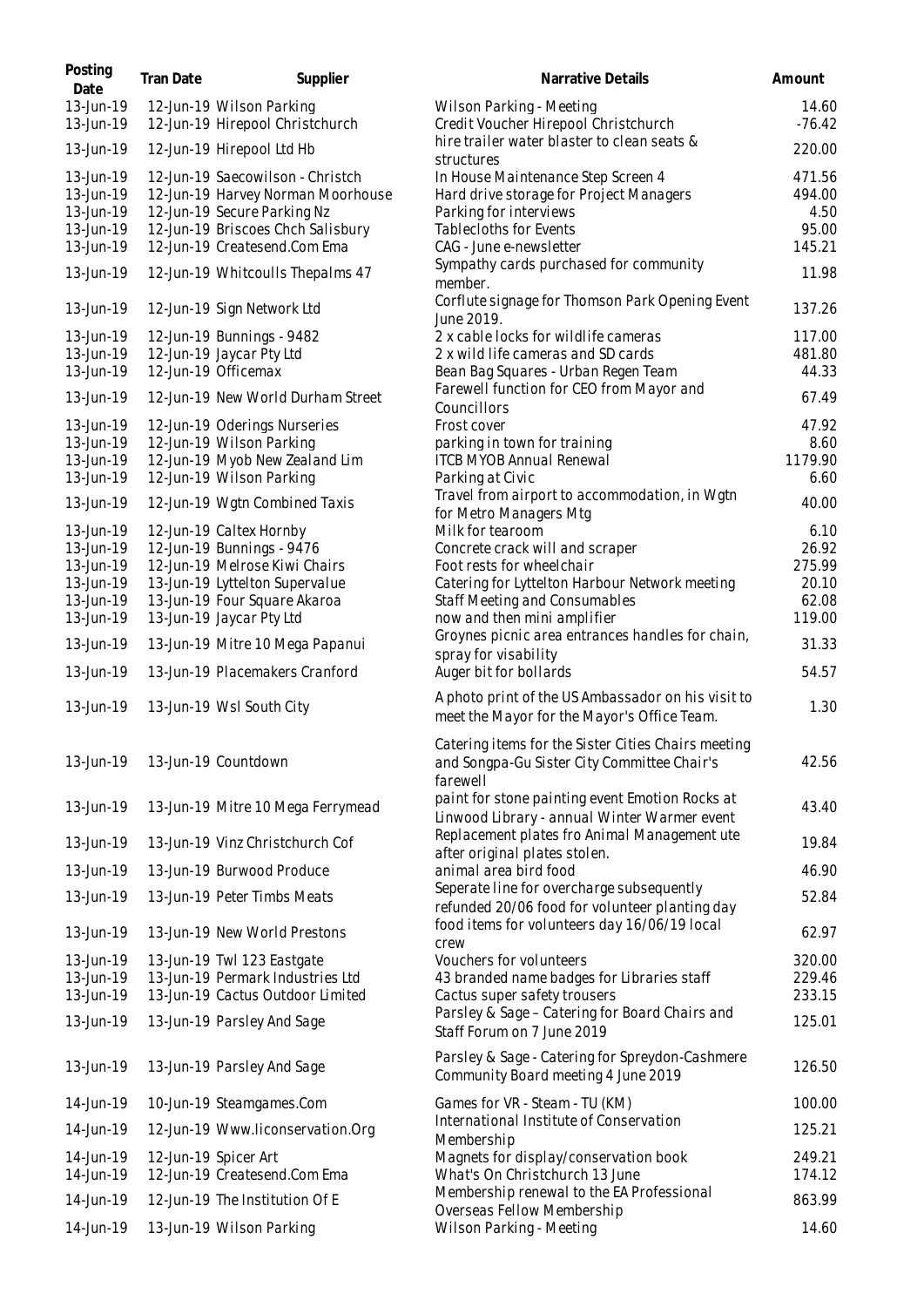| Posting<br>Date        | Tran Date          | Supplier                                                         | Narrative Details                                                                                             | Amount          |
|------------------------|--------------------|------------------------------------------------------------------|---------------------------------------------------------------------------------------------------------------|-----------------|
| 14-Jun-19              |                    | 13-Jun-19 Tonys Wellesley Street                                 | Dinner for 2x 13 June 2019 - CMUA Market<br>Sounding Interviews                                               | 80.00           |
| 14-Jun-19              |                    | 13-Jun-19 Brar Transport                                         | Taxi - AKL airport > AKL CBD for CMUA Market<br>Sounding Interviews 14 June 2019                              | 96.50           |
| 14-Jun-19<br>14-Jun-19 | 13-Jun-19 Apache   | 13-Jun-19 Pickle And Pie                                         | Breakfast before Creative NZ conference<br>Dinner at Creative NZ conference                                   | 26.50<br>49.00  |
| 14-Jun-19              |                    | 13-Jun-19 Kevin Daly Mowers Ltd                                  | service billy Goat blower -plant 3237                                                                         | 82.00           |
| 14-Jun-19              |                    | 13-Jun-19 Mainland Fasterners                                    | Workshop Supplies - WO                                                                                        | 504.57          |
| 14-Jun-19              |                    | 13-Jun-19 Mainland Fasterners                                    | Workshop Supplies - WO                                                                                        | 522.66          |
| 14-Jun-19              |                    | 13-Jun-19 Paknsave Moorhouse                                     | Provisions for leaving morning tea on<br>13/06/2019                                                           | 112.87          |
| 14-Jun-19              |                    | 13-Jun-19 Aliexpress.Com                                         | Network Holiday Activities                                                                                    | 32.77           |
| 14-Jun-19<br>14-Jun-19 |                    | 13-Jun-19 Nz Safety Blackwoods<br>13-Jun-19 Twl 180 Rangiora     | Nitrile Gloves<br>3 x Plastic Storage containers                                                              | 276.80<br>30.00 |
|                        |                    |                                                                  | Postage Stamps for Sympathy cards - for                                                                       |                 |
| 14-Jun-19              |                    | 13-Jun-19 The Palms NZ Post Kiwiban                              | community member                                                                                              | 2.40            |
| 14-Jun-19              |                    | 13-Jun-19 Canterbury Rams                                        | Canterbury Rams Merchnadise for use as prizes<br>at Thmson Park Opening Evetn 2019.                           | 300.00          |
| 14-Jun-19              |                    | 13-Jun-19 Wilson Parking                                         | parking costs for meeting attendance                                                                          | 14.60           |
| 14-Jun-19              |                    | 13-Jun-19 The Brasserie Cafe                                     | Pre-meeting with engineers to prepare for Akaroa<br>Wharf Renewal Project pre-engagement session<br>in Akaroa | 10.25           |
| 14-Jun-19              |                    | 13-Jun-19 Windsor Gallery                                        | Framing of the 3 painting artworks for the Elected<br>Members Lounge for the Mayor's Office Team.             | 213.00          |
| 14-Jun-19              |                    | 13-Jun-19 Windsor Gallery                                        | Framing services of the photo and description of<br>the Army Colors to be displayed in the 1st Floor          | 385.90          |
| 14-Jun-19              |                    | 13-Jun-19 Bridon New Zealand - Chch                              | Trailer shackles x8Bow shackles x 425mm ratchet<br>tiedowns x 4                                               | 198.93          |
| 14-Jun-19              |                    | 13-Jun-19 Scorpio Books                                          | Gardening & English rose books                                                                                | 227.97          |
| 14-Jun-19              | 13-Jun-19 Hub      |                                                                  | Work bike service, spare tubes for garden carts,<br>bike lights.                                              | 386.90          |
| 14-Jun-19<br>14-Jun-19 |                    | 13-Jun-19 Nz Transport Agency<br>13-Jun-19 Design Promotions Ltd | REGO for trailer for RSU.<br>Fee for entry in Best Design Awards                                              | 32.48<br>289.00 |
| 14-Jun-19              |                    | 13-Jun-19 Pb Tech Online 09 5269200                              | PB Tech Cables HDMI x20, Grommets, Cable ties                                                                 | 227.79          |
| 14-Jun-19              |                    | 13-Jun-19 Pet Doctors Marshall                                   | Vet check for impounded Parklands dog with poss<br>bite injuries.                                             | 141.80          |
| 14-Jun-19              | 13-Jun-19 Vegeland |                                                                  | animal food                                                                                                   | 19.38           |
| 14-Jun-19              |                    | 13-Jun-19 Bunnings - 9482                                        | habitat equipment for volunteers wk                                                                           | 148.59          |
| 14-Jun-19              | 13-Jun-19 Kiwigas  |                                                                  | Gas bottles for camp BBQ'S                                                                                    | 326.49          |
| 14-Jun-19              |                    | 13-Jun-19 Nz Safety Blackwoods                                   | H & S gear chainsaw chaps, hard hat, safety boots                                                             | 541.12          |
| 14-Jun-19              |                    | 13-Jun-19 Bunnings - 9482                                        | Tool/security box and various hand tools                                                                      | 747.41          |
| 14-Jun-19              |                    | 14-Jun-19 Twl 122 Rolleston                                      | hot water flasks x 4 for Charlesworth,<br>MCCormacks Bay vols, and 2 blank notebooks                          | 63.94           |
| 14-Jun-19              |                    | 14-Jun-19 Wsl South City                                         | Stocktake Labels                                                                                              | 59.80           |
| 14-Jun-19              |                    | 14-Jun-19 Paper Plus South City                                  | Network Holiday Activities                                                                                    | 4.49            |
| 14-Jun-19              |                    | 14-Jun-19 Just Incredible                                        | Network Holiday Activities                                                                                    | 10.00           |
| 14-Jun-19              |                    | 14-Jun-19 Toms Emporium                                          | Holiday Activities Gear                                                                                       | 73.80           |
| 14-Jun-19              |                    | 14-Jun-19 Twl 175 South City                                     | Holiday Activities                                                                                            | 81.00           |
| 14-Jun-19              |                    | 14-Jun-19 Millers Ltd                                            | purchase of curtains - NPW                                                                                    | 232.25          |
| 14-Jun-19              |                    | 14-Jun-19 Eb *school Of Landscap                                 | school landscape architecture 50th anniversary                                                                | 116.47          |
| 14-Jun-19              |                    | 14-Jun-19 Connovation                                            | Erayz blocks for travis pest control                                                                          | 416.65          |
| 14-Jun-19              |                    | 14-Jun-19 Twl 128 Hornby                                         | Single Roll Toilet Paper for Cabins & chopping<br>board for Tourist Flat                                      | 20.00           |
| 14-Jun-19              |                    | 14-Jun-19 Ccc Art Gallery Car Prk                                | Working from and meeting in Civic                                                                             | 12.00           |
| 14-Jun-19              |                    | 14-Jun-19 Mrc Global (NZ) Ltd                                    | steel pipes for packaging rolls rack in<br>conservation                                                       | 57.04           |
| 14-Jun-19              |                    | 14-Jun-19 Hampton & Co Ltd                                       | plywood for new packing rolls storage rack in<br>conservation                                                 | 298.45          |
| 14-Jun-19              |                    | 14-Jun-19 Nz Concrete Society                                    | Seminar for Engineering Team CCG. Delivery 17th<br><b>July 2019</b>                                           | 632.50          |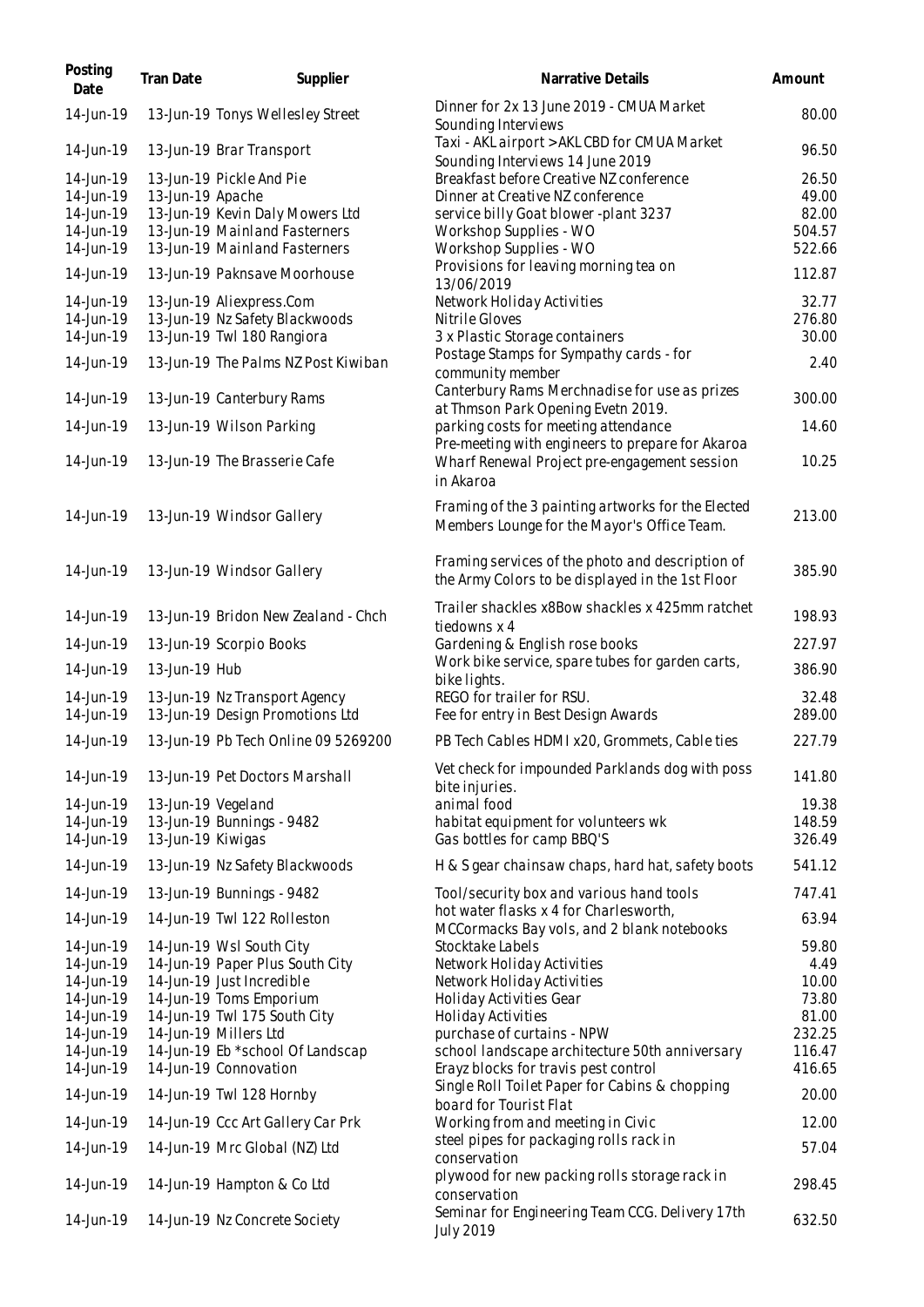| Posting<br>Date        | Tran Date        | Supplier                                                  | Narrative Details                                                                      | Amount        |
|------------------------|------------------|-----------------------------------------------------------|----------------------------------------------------------------------------------------|---------------|
| 17-Jun-19              |                  | 13-Jun-19 Dunedin City Council                            | Car parking Dunedin trip 14/6                                                          | 1.50          |
| 17-Jun-19              |                  | 13-Jun-19 Github.Com                                      | ITDC GitHub annual renewal                                                             | 131.03        |
| 17-Jun-19              |                  | 13-Jun-19 Abebooks.Com                                    | Library book                                                                           | 28.37         |
| 17-Jun-19              |                  | 13-Jun-19 Presentermedia                                  | Presenter Media programme / license used for<br>presentations, training etc            | 155.92        |
| 17-Jun-19              |                  | 14-Jun-19 Mitre 10 Mega Hornby                            | Small bins for disabled change rms, rust remover                                       | 203.32        |
| 17-Jun-19              |                  | 14-Jun-19 The Coffee Club Custom St                       | Breakfast - CMUA Market Sounding Interviews<br>AKLD 13 June 2019                       | 46.50         |
| 17-Jun-19              |                  | 14-Jun-19 Pickle And Pie                                  | Breakfast before Creative NZ Conference -<br>Wellington                                | 26.50         |
| 17-Jun-19              |                  | 14-Jun-19 Mitre 10 Mega Hornby                            | hand tools for Charlesworth Reserve (shears,<br>extendable tree pruner, knee pads x 2) | 272.91        |
| 17-Jun-19              |                  | 14-Jun-19 Sq *georgie Paws                                | Goods for resale                                                                       | 461.56        |
| 17-Jun-19              | 14-Jun-19 Skarfe |                                                           | Goods for resale                                                                       | 964.96        |
| 17-Jun-19              |                  | 14-Jun-19 Sq *georgie Paws                                | Goods for resale                                                                       | 1039.56       |
| 17-Jun-19              |                  | 14-Jun-19 Bunnings - 9476                                 | D batteries replacements for gate counters                                             | 18.00         |
| 17-Jun-19              |                  | 14-Jun-19 Wet & Forget Retail Ltd                         | bone dry x 5lts to spray on seats after cleaning                                       | 110.00        |
| 17-Jun-19              |                  | 14-Jun-19 Dunedin City Council                            | Car parking Dunedin trip 14/6                                                          | 1.50          |
| 17-Jun-19              |                  | 14-Jun-19 Dyers Road Itm                                  | PST's - Toe Drain                                                                      | 242.19        |
| 17-Jun-19              |                  | 14-Jun-19 Saecowilson - Christch                          | Workshop Supplies - WO                                                                 | 725.95        |
| 17-Jun-19              |                  | 14-Jun-19 Look Sharp Store                                | Network Holiday Activities                                                             | 6.20          |
| 17-Jun-19              |                  | 14-Jun-19 Paknsave Moorhouse                              | Signature Programme - Philippine Independence<br>Day                                   | 63.24         |
| 17-Jun-19              |                  | 14-Jun-19 Ccc Art Gallery Car Prk                         | Parking for Training Day                                                               | 17.00         |
| 17-Jun-19              |                  | 14-Jun-19 Secure Parking Nz                               | parking required for meeting in Tūranga                                                | 6.00          |
| 17-Jun-19              |                  | 14-Jun-19 Flashbay Pty Ltd N                              | CAG branded USBs for Loan and Acquisition use                                          | 430.66        |
| 17-Jun-19              |                  | 14-Jun-19 Createsend.Com Ema                              | Community Board Newsletters Papanui-Innes -<br>June 2019                               | 8.01          |
| 17-Jun-19              |                  | 14-Jun-19 Createsend.Com Ema                              | Water Supply Update 14 June                                                            | 21.04         |
| 17-Jun-19              |                  | 14-Jun-19 Createsend.Com Ema                              | Newsline 14 June 2019                                                                  | 51.64         |
| 17-Jun-19              |                  | 14-Jun-19 Createsend.Com Ema                              | RSU - Refer a friend membership campaign                                               | 91.96         |
| 17-Jun-19              |                  | 14-Jun-19 Fresh Choice Parklands                          | food for Travis wetland volunteer work day                                             | 69.23         |
| 17-Jun-19              |                  | 14-Jun-19 Dawes Grain & Stock Fd                          | Hay purchased for stock (goats)                                                        | 88.00         |
| 17-Jun-19              |                  | 14-Jun-19 Bunnings - 9476                                 | secateurs (museum garden)                                                              | 9.98          |
| 17-Jun-19              |                  | 14-Jun-19 Bioguard Poolside Chch                          | Pool Scoop for cleaning pool                                                           | 59.90         |
| 17-Jun-19              |                  | 14-Jun-19 Bunnings - 9476                                 | Watering cans for poolside. Lighting for Spa pool<br>garden                            | 65.93         |
| 17-Jun-19              |                  | 14-Jun-19 Mitre 10 Mega Hornby                            | Garden cart, kneeling pads, masonry drill set,<br>utility belt                         | 526.76        |
| 17-Jun-19              |                  | 14-Jun-19 Supershuttle/custom                             | Taxi / shuttle costs for out of town summit                                            | 26.00         |
| 17-Jun-19              |                  | 14-Jun-19 Wilson Parking                                  | attendance<br>Parking in town for meeting                                              | 6.60          |
|                        |                  |                                                           | Parking at Christchurch Airport while attending                                        |               |
| 17-Jun-19<br>17-Jun-19 |                  | 14-Jun-19 Christchurch Airport<br>14-Jun-19 Caltex Hornby | Metro Managers meeting in Wellington.<br>Milk for tearoom                              | 60.00<br>6.10 |
|                        |                  |                                                           | Bunnings - Keys Cut for Storage Facility - Events                                      |               |
| 17-Jun-19              |                  | 14-Jun-19 Bunnings - 9482                                 | Team                                                                                   | 39.60         |
| 17-Jun-19              |                  | 14-Jun-19 Book Tokens NZ Ltd                              | Fee for membership of Booksellers NZ                                                   | 473.42        |
| 17-Jun-19              |                  | 14-Jun-19 Mitre 10 Beckenham                              | Wet Floor signs and Dust sheet for Sumner and<br>Hornby                                | 65.74         |
| 17-Jun-19              |                  | 14-Jun-19 Hirepool Port A Loo                             | Hirepool - Port A Loo hire for 'Muddy Adventure'                                       | 195.50        |
| 17-Jun-19              |                  | 15-Jun-19 The Fabric Store Chch                           | fabric for shark puppet fro Lyttelton Library                                          | 40.80         |
| 17-Jun-19              |                  | 15-Jun-19 Bp Connect Marshlands                           | Signature Programme - Philippine Independence<br>Day                                   | 9.98          |
| 17-Jun-19              | 15-Jun-19 Amano  |                                                           | Breakfast - Auckland                                                                   | 19.00         |
| 17-Jun-19              | 15-Jun-19 Amano  |                                                           | Breakfast - Auckland                                                                   | 34.50         |
| 17-Jun-19              |                  | 15-Jun-19 Mitre 10 Mega Ferrymead                         | Work pants for Ranger                                                                  | 114.29        |
| 17-Jun-19              |                  | 15-Jun-19 New World Ferry Road                            | BBQ for west broken run volunteer planting event                                       | 98.77         |
| 17-Jun-19              |                  | 15-Jun-19 Mitre 10 Beckenham                              | gloves-recip saw blades and safety glasses for<br>volunteers                           | 140.33        |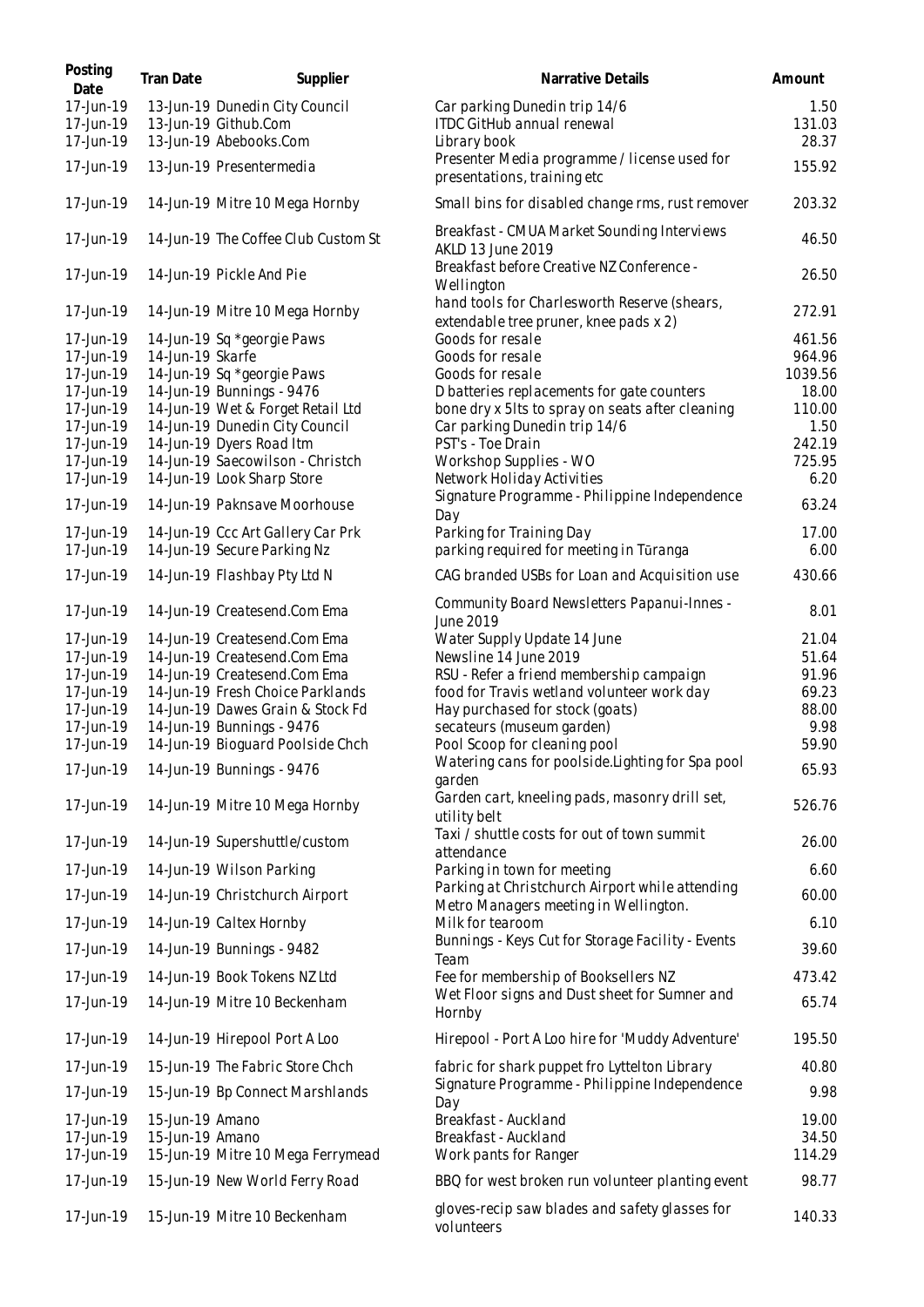| Posting<br>Date        | Tran Date         | Supplier                                          | Narrative Details                                                                                      | Amount        |
|------------------------|-------------------|---------------------------------------------------|--------------------------------------------------------------------------------------------------------|---------------|
| 17-Jun-19              |                   | 15-Jun-19 Supershuttle/custom                     | Taxi / shuttle costs for out of town summit<br>attendance                                              | 26.00         |
| 17-Jun-19              |                   | 15-Jun-19 The Warehouse Online                    | The Warehouse - Items for 'Muddy Adventure                                                             | 88.86         |
| 17-Jun-19              |                   | 15-Jun-19 Players Sports NZ Ltd                   | Players Sports NZ Ltd - Tug of War Rope for Hoon                                                       | 138.98        |
| 17-Jun-19              |                   | 15-Jun-19 Rebel Sports                            | Hay Hoops<br>Rebel Sport - Basketballs for Hoon Hay Hoops                                              | 154.94        |
| 17-Jun-19              |                   | 15-Jun-19 Trademe 062r Ping                       | Personal Use in Error - to be reimbursed at<br>Service Desk                                            | 213.00        |
| 17-Jun-19              |                   | 16-Jun-19 Bunnings - 9482                         | pad bolts , screws and tools replacement for<br>buildings at travis                                    | 106.56        |
| 17-Jun-19              |                   | 16-Jun-19 Ecodrop Metro                           | Dump fees                                                                                              | 20.27         |
| 17-Jun-19              |                   | 17-Jun-19 Pest Control Research                   | cat traps for predator control on kaitorete Spit<br>dishwashing liquid for staff kitchen not available | 994.75        |
| 17-Jun-19              |                   | 17-Jun-19 Lyttelton Supervalue                    | through stationery                                                                                     | 2.99          |
| 17-Jun-19              |                   | 17-Jun-19 Nzrc Online Shop                        | First Aid Training                                                                                     | 130.00        |
| 17-Jun-19              |                   | 17-Jun-19 Ccc Art Gallery Car Prk                 | Parking for Interviews<br>Parking for meeting at Civic (text-to-park not                               | 8.00          |
| 17-Jun-19              |                   | 17-Jun-19 Ccc Parking                             | working)                                                                                               | 6.70          |
| 17-Jun-19              |                   | 17-Jun-19 Ferntech NZ Limited                     | Photography equipment                                                                                  | 38.00         |
| 17-Jun-19              | 17-Jun-19 Branz   |                                                   | Passive fire design webinar for architectural staff                                                    | 30.00         |
| 17-Jun-19              |                   | 17-Jun-19 New Zealand Registered Ar               | Senior architect annual registration (as an<br>architect) fee                                          | 644.00        |
| 17-Jun-19              | 17-Jun-19 Nzc     |                                                   | Shuttle from Auckland Airport to City                                                                  | 28.00         |
| 17-Jun-19              |                   | 17-Jun-19 Countdown                               | Catering for the Coastal-Burwood Community<br>Board Meeting held on Monday 17 June 2019.               | 40.19         |
| 17-Jun-19              |                   | 17-Jun-19 Divine Cakes & Dessert                  | Diamond Harbour change of leadership event                                                             | 66.82         |
| 17-Jun-19              |                   | 17-Jun-19 Twl 120 Northlands                      | Replacement of event materials                                                                         | 115.00        |
| 17-Jun-19              |                   | 17-Jun-19 Twl 220 Riccarton                       | Purchase of portable speaker system for events<br>and board meetings                                   | 129.00        |
| 17-Jun-19<br>17-Jun-19 |                   | 17-Jun-19 Gardenmakers<br>17-Jun-19 Npd Moorhouse | 6 x Pea straw bales for curators garden<br>Milk for Carlyle                                            | 60.00<br>7.58 |
| 17-Jun-19              | 17-Jun-19 Kiwigas |                                                   | BBQ gas bottle                                                                                         | 197.82        |
| 18-Jun-19              |                   | 16-Jun-19 B&h Photo 800-606-6969                  | Camera equipment for CAG photography lab.                                                              | 4891.22       |
| 18-Jun-19              |                   | 16-Jun-19 Createsend.Com Ema                      | Graffiti Newsletter - June 2019<br>Hornby Library, Customer Services and Recreation                    | 9.67          |
| 18-Jun-19              |                   | 16-Jun-19 Createsend.Com Ema                      | and Sport Centre                                                                                       | 12.16         |
| 18-Jun-19              |                   | 16-Jun-19 Axure Software                          | ITDC Axure RP mthly sub 2019-06                                                                        | 154.50        |
| 18-Jun-19              |                   | 16-Jun-19 Swiftype.Com                            | ITDC Swiftype mthly sub 2019-06                                                                        | 313.73        |
| 18-Jun-19              |                   | 17-Jun-19 Bunnings - 9482                         | No smoking signs, tape<br>Predator control bait, lure and equipment for                                | 90.60         |
| 18-Jun-19              |                   | 17-Jun-19 Connovation                             | Charlesworth Reserve                                                                                   | 947.43        |
| 18-Jun-19              |                   | 17-Jun-19 Nzrc Online Shop                        | First Aid Training<br>shower hose and head for accessible changing                                     | 130.00        |
| 18-Jun-19              |                   | 17-Jun-19 Mitre 10 Mega Papanui                   | room                                                                                                   | 49.97         |
| 18-Jun-19              |                   | 17-Jun-19 New Zealand Registered Ar               | Annual registration (as an architect) fee<br>Unicorn puppet for new Story time pack                    | 644.00        |
| 18-Jun-19              |                   | 17-Jun-19 Fishpond Limited                        | "Fantastic Creatures" Fox puppet for new<br>Storytime pack                                             | 165.91        |
| 18-Jun-19              |                   | 17-Jun-19 Createsend.Com Ema                      | Southern Centre Feedback - 2019                                                                        | 21.42         |
| 18-Jun-19              |                   | 17-Jun-19 Lighting Plus Chch                      | 9 x Black Spot Lamps & 10 x !0w LED Bulbs                                                              | 394.10        |
| 18-Jun-19              |                   | 17-Jun-19 Kmart - Riccarton                       | Chalk for on court marking<br>Clipboards for instructors and correction fluid                          | 15.50         |
| 18-Jun-19              |                   | 17-Jun-19 Wsl South City                          | for re-marking up of maps.                                                                             | 27.56         |
| 18-Jun-19              |                   | 17-Jun-19 Wsl Papanui                             | Air dry clay, display items, coloured marker pens<br>and storage bags for school holiday activities    | 54.28         |
| 18-Jun-19              |                   | 17-Jun-19 Mitre 10 Mega Papanui                   | Styx staples and shade cloth fasteners                                                                 | 37.06         |
| 18-Jun-19              |                   | 17-Jun-19 Ballingers Hunting & Fish               | ammunition for .223 for Bottle Lake pig control                                                        | 129.98        |
| 18-Jun-19              |                   | 17-Jun-19 Cashel Box Lobby Post Sho               | Postage for sending photos to the Mayor - City of<br>Orlando                                           | 4.40          |
| 18-Jun-19              |                   | 17-Jun-19 Rex Wheels & Castors                    | castors for trollies in conservation                                                                   | 534.20        |
| 18-Jun-19              |                   | 17-Jun-19 Countdown                               | Catering item for Sister Cities Chairs Meeting on<br>18 June 2019                                      | 4.48          |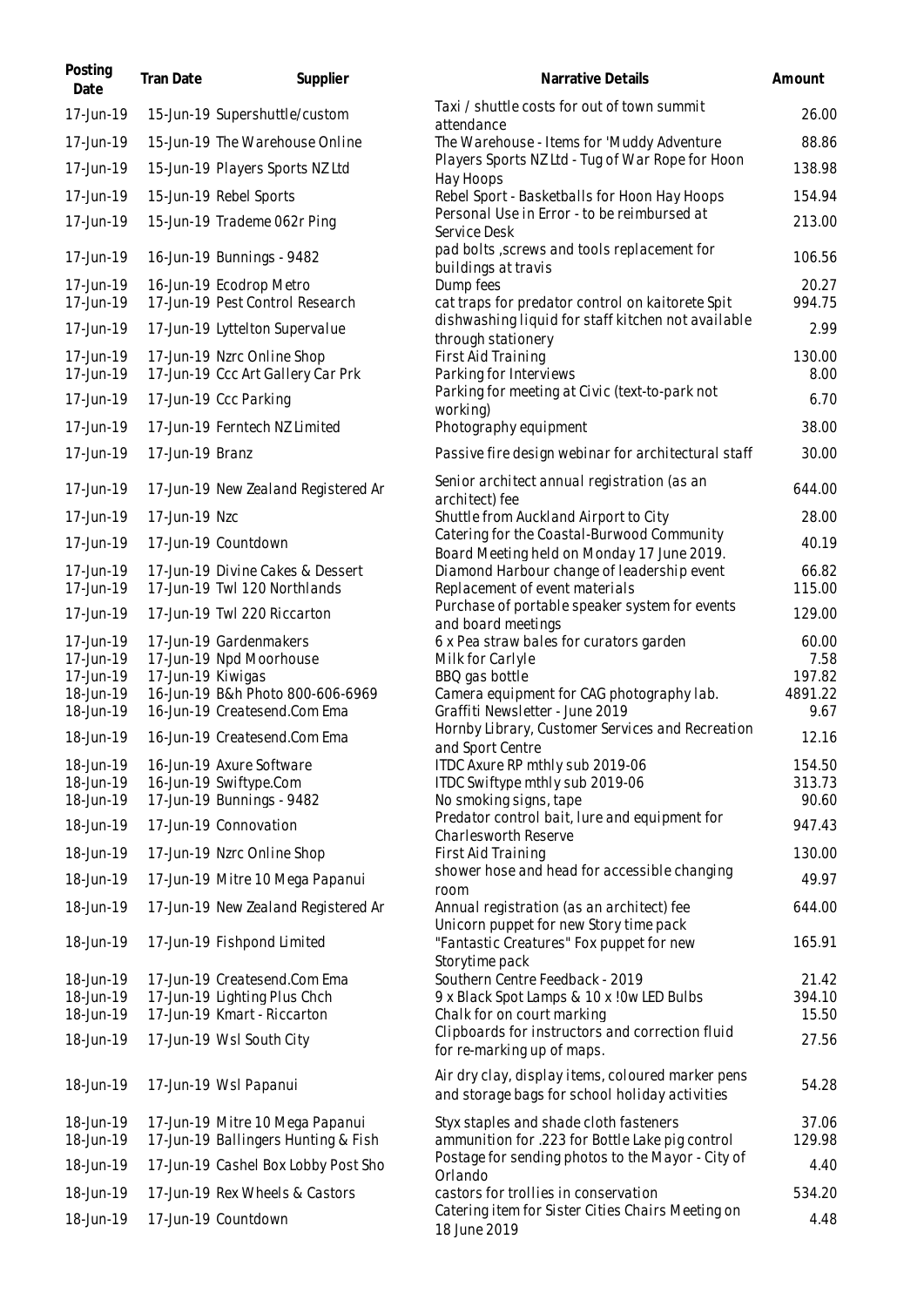| Posting<br>Date | Tran Date         | Supplier                            | Narrative Details                                                                             | Amount   |
|-----------------|-------------------|-------------------------------------|-----------------------------------------------------------------------------------------------|----------|
| 18-Jun-19       |                   | 17-Jun-19 The Sauce Kitchen Ltd     | Catering for the Civic Welcome for Nagano<br>University group on 5 June at the Civic Offices  | 347.50   |
| 18-Jun-19       |                   | 17-Jun-19 Countdown                 | stuff for Redwood Makerspace session (making<br>fossils)                                      | 4.60     |
| 18-Jun-19       |                   | 17-Jun-19 Oborns Nautical Rcctn     | 2 Ronstan Link Shackles to secure portable hoops<br>to floor                                  | 21.80    |
| 18-Jun-19       |                   | 17-Jun-19 Bunnings - 9482           | Screws and hook for spinal board in teach pool                                                | 36.37    |
| 18-Jun-19       |                   | 17-Jun-19 The Service Company Ltd C | Magic Cleaning Sponges                                                                        | 120.34   |
| 18-Jun-19       |                   | 17-Jun-19 Belfast Vet Clinic        | Animal area rabbit stuff keep them going                                                      | 487.00   |
| 18-Jun-19       |                   | 17-Jun-19 Aliexpress.Com            | Batteries for papertronics programming                                                        | 15.84    |
| 18-Jun-19       |                   | 17-Jun-19 Animelab                  | Library book                                                                                  | 34.99    |
| 18-Jun-19       |                   | 17-Jun-19 Kmart - Shirley           | 2 x Award picture frames                                                                      | 12.00    |
| 18-Jun-19       |                   | 18-Jun-19 Wsl Eastgate              | Large presentation pad for team meetings<br>Bird food (apples and seed) for mist net/bird     | 29.99    |
| 18-Jun-19       |                   | 18-Jun-19 Countdown                 | banding training for CCC ranger staff                                                         | 26.49    |
| 18-Jun-19       |                   | 18-Jun-19 Mrc Global (NZ) Ltd       | NZRC Replacement AED Pads -                                                                   | 71.97    |
| 18-Jun-19       |                   | 18-Jun-19 Nz Red Cross Cwc          | Replacement AED Pads -                                                                        | 293.25   |
| 18-Jun-19       |                   | 18-Jun-19 Vulcan Steel Ltd Dch      | PST3 Clean & Overhaul - WO                                                                    | 497.61   |
| 18-Jun-19       |                   | 18-Jun-19 Resene Lichfield St 031   | Paint for Endless Light central wall                                                          | 205.46   |
| 18-Jun-19       |                   | 18-Jun-19 Twl 123 Eastgate          | Miscellaneous expense - leaving card                                                          | 10.99    |
| 18-Jun-19       |                   | 18-Jun-19 Thode Knife & Saw Ltd     | sharpen quillotine blade                                                                      | 55.98    |
| 18-Jun-19       |                   | 18-Jun-19 Freshchoice City Mkt      | <b>Transport Workshop Meeting</b>                                                             | 243.50   |
| 18-Jun-19       |                   | 18-Jun-19 Mitre 10 Mega Papanui     | Uniform                                                                                       | 218.00   |
| 18-Jun-19       |                   | 18-Jun-19 Garden Box                | compost                                                                                       | 45.22    |
| 18-Jun-19       |                   | 18-Jun-19 Garden Box                | soil for rose garden                                                                          | 772.82   |
| 19-Jun-19       |                   | 17-Jun-19 Hart Sport Pty Ltd        | Badminton and Basketball nets                                                                 | 437.50   |
| 19-Jun-19       |                   | 17-Jun-19 Silver Platypus Pty       | Lean Change Agent Workshop training course                                                    | 1948.46  |
| 19-Jun-19       |                   | 17-Jun-19 Aliexpress.Com            | Spoke reflectors for cycle safety promotion in<br>CCTP programme.                             | 155.88   |
| 19-Jun-19       |                   | 18-Jun-19 Nz Safety Blackwoods      | No smoking signs for out side.                                                                | 67.19    |
| 19-Jun-19       | 18-Jun-19 Damstra |                                     | Health & Safety Induction for Metro Sports<br>Facility                                        | 25.81    |
| 19-Jun-19       |                   | 18-Jun-19 Doc Motukarara            | Banks Pen-sourced native plants for habitat<br>restoration at Kaituna Rivermouth              | 826.20   |
| 19-Jun-19       |                   | 18-Jun-19 Hirepool Christchurch     | Credit Voucher Hirepool Christchurch                                                          | $-62.01$ |
| 19-Jun-19       |                   | 18-Jun-19 Hirepool Christchurch     | hire of trailer water blaster to clean seats &                                                | 180.00   |
| 19-Jun-19       |                   | 18-Jun-19 Armstrong Locksmiths      | structures<br>Hirer keys for Hei Hei Community link                                           | 64.80    |
| 19-Jun-19       |                   | 18-Jun-19 Armstrong Locksmiths      | Installed push plate to staff access door making<br>it one way access. Replaced broken spring | 175.90   |
| 19-Jun-19       |                   | 18-Jun-19 Officemax                 | Stocktake Labels - WO                                                                         | 35.98    |
| 19-Jun-19       |                   | 18-Jun-19 Mainland Fasterners       | Workshop Supplies - WO                                                                        | 123.90   |
| 19-Jun-19       |                   | 18-Jun-19 Amare Safety Christchurch | Annual PPE                                                                                    | 480.70   |
| 19-Jun-19       |                   | 18-Jun-19 Nz Institute Of Landsc    | Nzila conference registration                                                                 | 729.10   |
| 19-Jun-19       |                   | 18-Jun-19 Order Of St John          | First Aid St Albans park opening                                                              | 319.13   |
| 19-Jun-19       |                   | 18-Jun-19 Order Of St John          | Children's day First Aid                                                                      | 764.75   |
| 19-Jun-19       |                   | 18-Jun-19 Wilson Parking            | parking costs for meeting attendance                                                          | 14.60    |
| 19-Jun-19       |                   | 18-Jun-19 Safeworx South Island     | Pop up road cones for RTs                                                                     | 1000.00  |
| 19-Jun-19       |                   | 18-Jun-19 Mitre 10 Mega Papanui     | Groynes spray can for chain entrance to picnic<br>areas plus 2 handle entrance areas          | 31.72    |
| 19-Jun-19       |                   | 18-Jun-19 Accurate Instruments      | Replacement of land drainage 5m long survey rod<br>(staff)                                    | 115.00   |
| 19-Jun-19       |                   | 18-Jun-19 Mbie Standards Nz         | Purchase of ISO standard 21307 latest edition                                                 | 155.69   |
| 19-Jun-19       |                   | 18-Jun-19 Wilson Parking            | Wilson Parking - Meeting                                                                      | 4.60     |
| 19-Jun-19       |                   | 18-Jun-19 Sp * Halswell Butchery    | halswell quarry volunteer bbq                                                                 | 305.15   |
| 19-Jun-19       |                   | 18-Jun-19 Rcs Industrial            | cleaning supplies for workshop                                                                | 72.44    |
| 19-Jun-19       |                   | 18-Jun-19 Computer Dynamics Ltd     | ITTI Perimeter Road Networking Cabling                                                        | 1562.92  |
| 19-Jun-19       |                   | 18-Jun-19 Bp Connect Marshlands     | Milk for BLFP                                                                                 | 10.58    |
| 19-Jun-19       |                   | 18-Jun-19 Pearsons 2018 Limited     | Crusher dust for Tovey Str track                                                              | 73.50    |
| 19-Jun-19       |                   | 18-Jun-19 Abacus Transport          | Airport shuttle for Walking Summit Auckland                                                   | 105.00   |
| 19-Jun-19       |                   | 18-Jun-19 St Pierres Northlands     | Catering for Shirley Inter-Agency Community<br>Network meeting held on 18 June 2019.          | 22.00    |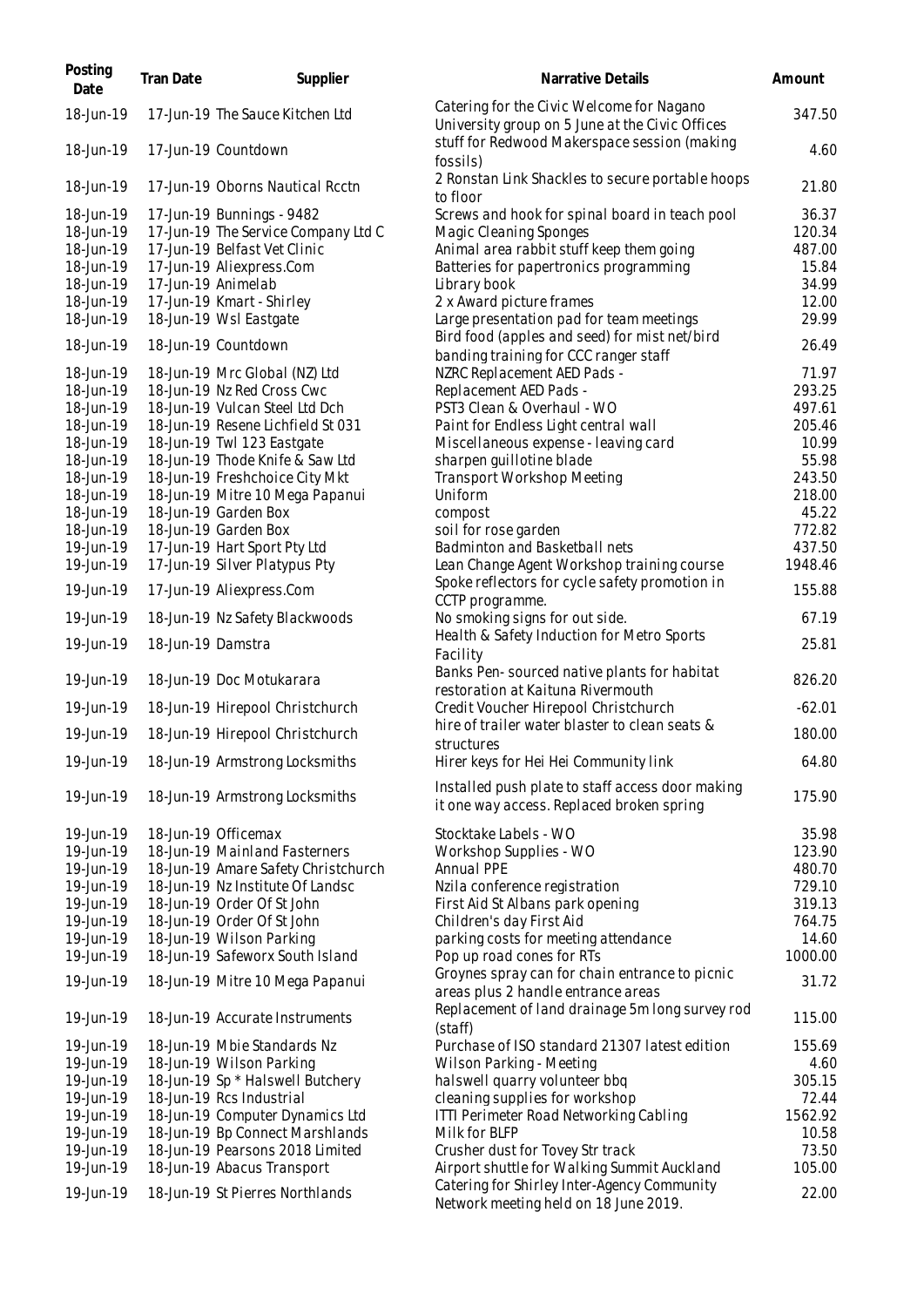| Posting<br>Date                                                                                                                             | Tran Date       | Supplier                                                                                                                                                                                                                                                                                                                           | Narrative Details                                                                                                                                                                                                                                                                                                                                                                           | Amount                                                                                             |
|---------------------------------------------------------------------------------------------------------------------------------------------|-----------------|------------------------------------------------------------------------------------------------------------------------------------------------------------------------------------------------------------------------------------------------------------------------------------------------------------------------------------|---------------------------------------------------------------------------------------------------------------------------------------------------------------------------------------------------------------------------------------------------------------------------------------------------------------------------------------------------------------------------------------------|----------------------------------------------------------------------------------------------------|
| 19-Jun-19                                                                                                                                   |                 | 18-Jun-19 Couplands Bakeries                                                                                                                                                                                                                                                                                                       | Catering for Papanui Inter-Agency Community<br>Network meeting held on 18/6/19.                                                                                                                                                                                                                                                                                                             | 70.20                                                                                              |
| 19-Jun-19<br>19-Jun-19                                                                                                                      |                 | 18-Jun-19 Service Plus<br>18-Jun-19 Mico Hornby 7367                                                                                                                                                                                                                                                                               | Repair to MacBook. Replace logic board.<br>Waste traps covers for poolside                                                                                                                                                                                                                                                                                                                  | 913.95<br>300.06                                                                                   |
| 19-Jun-19                                                                                                                                   |                 | 19-Jun-19 Lyttelton Supervalue                                                                                                                                                                                                                                                                                                     | Meet and Greet - Lyttelton Rec Centre partnership                                                                                                                                                                                                                                                                                                                                           | 46.38                                                                                              |
| 19-Jun-19<br>19-Jun-19<br>19-Jun-19                                                                                                         |                 | 19-Jun-19 Pest Control Research<br>19-Jun-19 Anzor Fasteners<br>19-Jun-19 Armstrong Locksmiths                                                                                                                                                                                                                                     | possum bait for pest animal control<br>Clean & Overhaul PST3 - WO<br>1x key for user 2x keys for stock                                                                                                                                                                                                                                                                                      | 743.75<br>35.35<br>48.60                                                                           |
| 19-Jun-19                                                                                                                                   |                 | 19-Jun-19 Countdown                                                                                                                                                                                                                                                                                                                | Coastal-Burwood Residents Association Forum -                                                                                                                                                                                                                                                                                                                                               | 57.52                                                                                              |
| 19-Jun-19<br>19-Jun-19<br>19-Jun-19                                                                                                         |                 | 19-Jun-19 Freshchoice City Mkt<br>19-Jun-19 Countdown<br>19-Jun-19 Mitre 10 Beckenham                                                                                                                                                                                                                                              | Monday 29th July<br>Urban Design Panel workshop<br>milk for tearoom - Victoria Park<br>Cement for post hole/repair                                                                                                                                                                                                                                                                          | 311.00<br>6.82<br>10.06                                                                            |
| 19-Jun-19                                                                                                                                   |                 | 19-Jun-19 Moller-Young Nz                                                                                                                                                                                                                                                                                                          | A plaque to present to the St Margaret's College<br>for allowing us to use their Charles Luney<br>Auditorium                                                                                                                                                                                                                                                                                | 198.95                                                                                             |
| 19-Jun-19<br>19-Jun-19<br>19-Jun-19<br>20-Jun-19                                                                                            |                 | 19-Jun-19 Mitre 10 Beckenham<br>19-Jun-19 Countdown<br>19-Jun-19 Bselect - Moorhouse Ave<br>17-Jun-19 Paypal *generalprin                                                                                                                                                                                                          | light bulb for trailer<br>Catering for early morning meeting<br>QEII Park Tractor (#4897) Puncture repair.<br>Pull up portable display unit                                                                                                                                                                                                                                                 | 2.86<br>45.33<br>31.50<br>136.50                                                                   |
| 20-Jun-19                                                                                                                                   |                 | 18-Jun-19 Bd&e/Hemming Group                                                                                                                                                                                                                                                                                                       | Structural engineering "Bridge" magazine annual<br>subscription.                                                                                                                                                                                                                                                                                                                            | 207.94                                                                                             |
| 20-Jun-19                                                                                                                                   |                 | 18-Jun-19 Pro Clima Hub                                                                                                                                                                                                                                                                                                            | Building cladding analysis training for Senior<br>architect                                                                                                                                                                                                                                                                                                                                 | 1150.00                                                                                            |
| 20-Jun-19                                                                                                                                   |                 | 18-Jun-19 Www.Aliexpress.Com                                                                                                                                                                                                                                                                                                       | resources for new Storytime packs<br>Mobile App Subscription to support post Maori                                                                                                                                                                                                                                                                                                          | 123.07                                                                                             |
| 20-Jun-19<br>20-Jun-19                                                                                                                      |                 | 18-Jun-19 Quizlet.Com<br>19-Jun-19 Nz Safety Blackwoods                                                                                                                                                                                                                                                                            | Language Training                                                                                                                                                                                                                                                                                                                                                                           | 19.99<br>201.50                                                                                    |
| 20-Jun-19<br>20-Jun-19<br>20-Jun-19<br>20-Jun-19<br>20-Jun-19<br>20-Jun-19<br>20-Jun-19<br>20-Jun-19<br>20-Jun-19                           |                 | 19-Jun-19 The Service Company Ltd C<br>19-Jun-19 New World Lincoln<br>19-Jun-19 Toms Emporium<br>19-Jun-19 Rubber Stamps<br>19-Jun-19 Fishpond Co NZ<br>19-Jun-19 Storage Box-Tower Junctio<br>19-Jun-19 Createsend.Com Ema<br>20-Jun-19 19-Jun-19 Relish Catering<br>19-Jun-19 Wilson Parking<br>19-Jun-19 Federal Express Pacifi | Safety Gear purchased<br>Laundry Powder - WO<br>Morning Tea for U3A<br>Network Holiday Activities<br>8 new stamps for 4 new Storytime packs<br>soft scarves for "Calm" pack<br>Tubs for storage<br>Lyttelton Harbour Wastewater Project<br>Coastal-Burwood Residents Association<br>ForumAttendees<br>parking costs for meeting attendance<br>Import duty on Pentax 25mm medium format lens | 182.54<br>10.98<br>22.70<br>119.86<br>152.64<br>117.93<br>11.26<br>548.32<br>14.60<br>755.72       |
| 20-Jun-19                                                                                                                                   |                 | 19-Jun-19 Kool Zone                                                                                                                                                                                                                                                                                                                | Mobile cover for work iphone                                                                                                                                                                                                                                                                                                                                                                | 29.99                                                                                              |
| 20-Jun-19<br>20-Jun-19<br>20-Jun-19<br>20-Jun-19<br>20-Jun-19<br>20-Jun-19<br>20-Jun-19<br>20-Jun-19<br>20-Jun-19<br>20-Jun-19<br>20-Jun-19 | 19-Jun-19 Branz | 19-Jun-19 George Henry & Co Ltd<br>19-Jun-19 Mitre 10 Beckenham<br>19-Jun-19 Smiths Hire<br>19-Jun-19 Wilson Parking<br>19-Jun-19 Ccc Art Gallery Car Prk<br>19-Jun-19 Bunnings - 9476<br>19-Jun-19 Oderings Nurseries<br>19-Jun-19 Bunnings - 9476<br>19-Jun-19 Bunnings - 9482<br>19-Jun-19 Parsley And Sage                     | Workshop Supplies - WO<br>Rope for tying back gates<br>24 Chainsaw - Chainsaw Kit Hire<br>parking in town for training<br>Parking for meetings at Civic<br>Plywood boards for soil removal in rose garden<br>Plants for Mona vale<br>Shower Head, Hinges, screws<br>pest control programme item for traps<br>Catering LCH community board meeting<br>Webinar Training (building Insp) BRANZ | 187.68<br>9.99<br>70.00<br>14.60<br>15.00<br>177.50<br>205.74<br>60.73<br>40.97<br>127.19<br>30.00 |
| 20-Jun-19                                                                                                                                   |                 | 19-Jun-19 Ccc Art Gallery Car Prk                                                                                                                                                                                                                                                                                                  | CCC Art Gallery Car Park - Parking for Community<br>Recreation Advisor while at events meetings                                                                                                                                                                                                                                                                                             | 17.00                                                                                              |
| 20-Jun-19                                                                                                                                   |                 | 20-Jun-19 Mitre 10 Mega Ferrymead                                                                                                                                                                                                                                                                                                  | PPE Knee Pads Dewalt Equip - WO                                                                                                                                                                                                                                                                                                                                                             | 59.90                                                                                              |
| 20-Jun-19                                                                                                                                   | 20-Jun-19 Solgm |                                                                                                                                                                                                                                                                                                                                    | Webinar seat 10/07/19, The Funding Inquiry<br>Report - The Journey Begins                                                                                                                                                                                                                                                                                                                   | 287.50                                                                                             |
| 20-Jun-19<br>20-Jun-19<br>20-Jun-19<br>20-Jun-19<br>20-Jun-19                                                                               |                 | 20-Jun-19 Halswell Butchery<br>20-Jun-19 Stuff Ps Recurring<br>20-Jun-19 Stuff Ps Recurring<br>20-Jun-19 Stuff Ps Recurring<br>20-Jun-19 Stuff Ps Recurring                                                                                                                                                                        | Sausages for volunteer winter bbq<br>The Press subscription<br>The Press subscription<br>The Press subscription<br>The Press subscription                                                                                                                                                                                                                                                   | 116.83<br>50.70<br>55.47<br>56.77<br>66.74                                                         |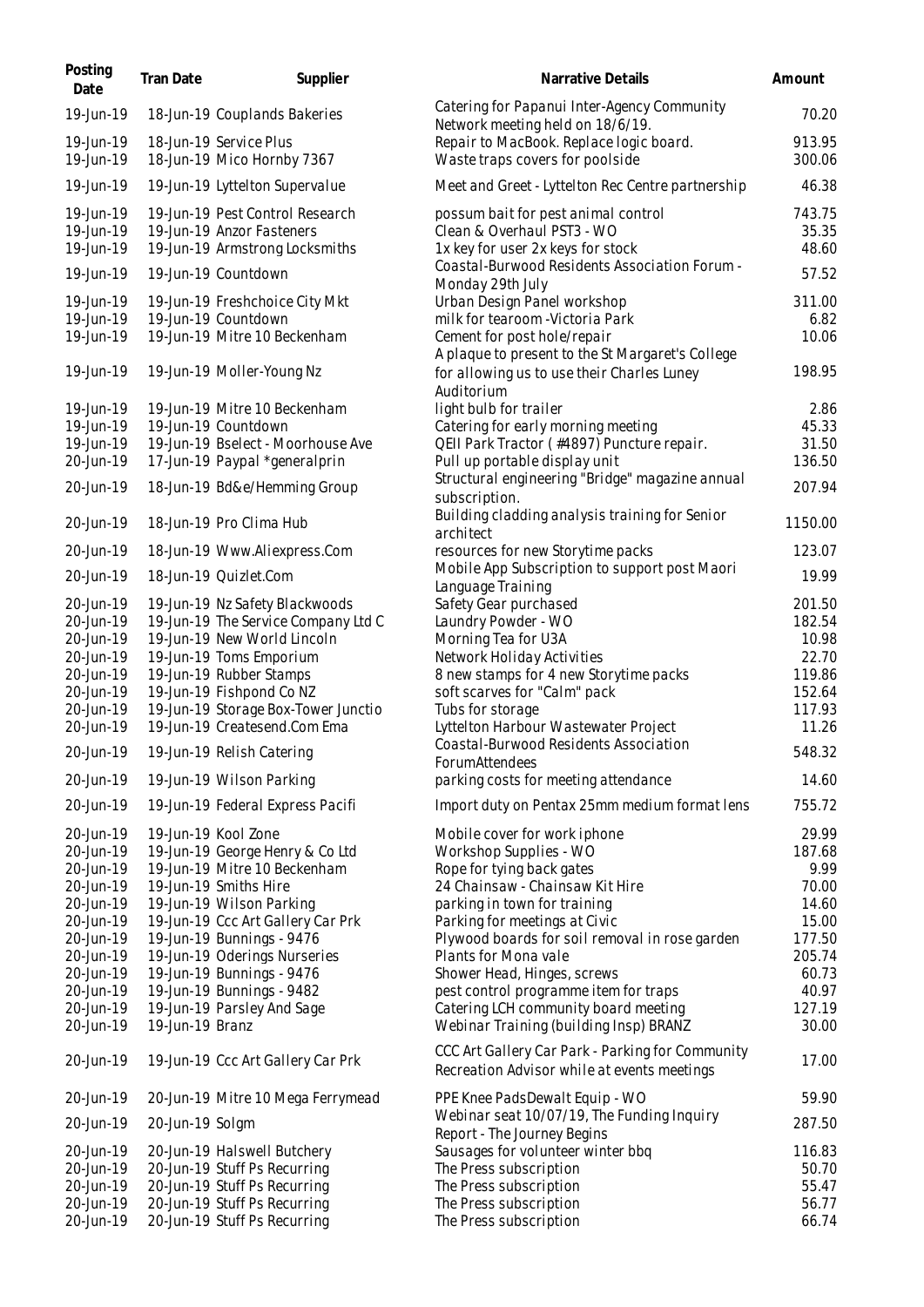| Posting<br>Date                     | Tran Date | Supplier                                                                                            | Narrative Details                                                                                                                           | Amount                               |
|-------------------------------------|-----------|-----------------------------------------------------------------------------------------------------|---------------------------------------------------------------------------------------------------------------------------------------------|--------------------------------------|
| 20-Jun-19                           |           | 20-Jun-19 Safetyvests Co Nz                                                                         | Hi-Vis Safety Vests purchase for Community<br>Events and General staff use for site visits etc.                                             | 133.63                               |
| 20-Jun-19<br>20-Jun-19              |           | 20-Jun-19 Placemakers Riccarton<br>20-Jun-19 Stuff Ps Recurring                                     | Two fence posts and 6 bags of Rapidset 25kg<br>The Press subscription for CAG library                                                       | 122.94<br>52.00                      |
| 20-Jun-19                           |           | 20-Jun-19 Christchurch Art Galler                                                                   | Entry to Wegman exhibition for 16 pax from<br>Dementia Canterbury (Artsheimers)                                                             | 160.00                               |
| 20-Jun-19                           |           | 20-Jun-19 Ccc Art Gallery Car Prk                                                                   | Parking while in civic for meetings                                                                                                         | 8.00                                 |
| 20-Jun-19                           |           | 20-Jun-19 Freshchoice City Mkt                                                                      | Catering for meeting - Te Hononga Council -<br>Papatipu Rūnanga Committee                                                                   | 54.00                                |
| 20-Jun-19<br>20-Jun-19              |           | 20-Jun-19 Caltex Redwood<br>20-Jun-19 Chch City Council Civic                                       | milk for Redwood staff<br>Parking coupon books                                                                                              | 3.99<br>46.50                        |
| 20-Jun-19                           |           | 20-Jun-19 Payment - Personal - Payment -<br>Thank You                                               | Payment - Personal Payment - Thank You - Peter<br>Timbs refund for overcharge                                                               | $-14.52$                             |
| 20-Jun-19<br>20-Jun-19              |           | 20-Jun-19 Burwood Produce<br>20-Jun-19 Beckenham Service Ctr                                        | animal area carrot for rabbits and pigs<br>2 x 30 minutes parking coupon books                                                              | 15.00<br>31.00                       |
| 20-Jun-19                           |           | 20-Jun-19 Modica Group Limited                                                                      | Computer to mobile device messaging invoice for<br>May 2019                                                                                 | 156.01                               |
| 21-Jun-19<br>21-Jun-19              |           | 19-Jun-19 Footnote NZ Dance<br>19-Jun-19 Jotform Inc.                                               | Footnote dance performance.<br>Monthly fee                                                                                                  | 287.50<br>29.83                      |
| 21-Jun-19                           |           | 19-Jun-19 Uber Trip Help. Uber. Com                                                                 | Personal Use in Error - to be reimbursed at<br>Service Desk                                                                                 | 15.01                                |
| 21-Jun-19<br>21-Jun-19<br>21-Jun-19 |           | 19-Jun-19 Sq *made In Mada<br>20-Jun-19 Lft Group<br>20-Jun-19 Lft Group<br>20-Jun-19 Gordon Harris | Made in Mada: Freight from Australia to NZ<br>radio earpieces for Gallery comms<br>New earpieces for radio comms<br><b>Exhibitions Gear</b> | 122.32<br>29.85<br>1029.37<br>405.23 |
| 21-Jun-19<br>21-Jun-19              |           | 20-Jun-19 Wilson Parking                                                                            | Parking > 2hrs                                                                                                                              | 14.60                                |
| 21-Jun-19                           |           | 20-Jun-19 French Bakery Limited                                                                     | Groceries for volunteer winter bbq                                                                                                          | 22.60                                |
| 21-Jun-19<br>21-Jun-19              |           | 20-Jun-19 New World St Martins<br>20-Jun-19 Pb Tech Online 09 5269200                               | Sausages for winter volunteer bbq                                                                                                           | 192.49<br>465.78                     |
|                                     |           |                                                                                                     | Harddrive - storage for TBA lab<br>Individual professional Membership to NZ                                                                 |                                      |
| 21-Jun-19                           |           | 20-Jun-19 Nz Training & Dvelpmnt                                                                    | Association for Training & Development Inc<br>Coastal-Burwood Community Service                                                             | 270.25                               |
| 21-Jun-19                           |           | 20-Jun-19 Waitikiri Golf Club                                                                       | Awards. Tuesday 2nd July 2019. Venue hire for the<br>awards ceremony<br>Coastal-Burwood Community Service                                   | 250.00                               |
| 21-Jun-19                           |           | 20-Jun-19 Waitikiri Catering                                                                        | Awards. Tuesday 2nd July 2019. Catering for the<br>awards ceremony.                                                                         | 812.00                               |
| 21-Jun-19<br>21-Jun-19              |           | 20-Jun-19 Voyager Internet Ltd<br>20-Jun-19 Bunnings - 9482                                         | Bulletin messaging<br>drill set and crc                                                                                                     | 24.96<br>51.85                       |
| 21-Jun-19                           |           | 20-Jun-19 Bridon New Zealand - Chch                                                                 | hardened trailer chain for travis buildings,<br>security                                                                                    | 133.52                               |
| 21-Jun-19                           |           | 20-Jun-19 Supervalue Sumner                                                                         | CPMS #357 Naval Point Development Plan -<br>Snacks in lieu of Koha for consultation meeting                                                 | 19.88                                |
| 21-Jun-19                           |           | 20-Jun-19 Bivouac Tower Junction                                                                    | Hand torch's purchased for AMO vehicle                                                                                                      | 199.99                               |
| 21-Jun-19                           |           | 20-Jun-19 Cial Online Parking                                                                       | Car parking at Chch airport - EA conference in<br>Auckland                                                                                  | 47.30                                |
| 21-Jun-19<br>21-Jun-19              |           | 20-Jun-19 Wilson Parking<br>20-Jun-19 Bunnings - 9482                                               | parking in town for SAP Demo<br>Drill set, hammers and screws                                                                               | 12.60<br>302.26                      |
| 21-Jun-19                           |           | 20-Jun-19 St Pierres Northlands                                                                     | Catering for Shirley Inter-Agency Community<br>Network meeting held on 20 June 2019.                                                        | 22.00                                |
| 21-Jun-19                           |           | 20-Jun-19 Couplands Bakeries                                                                        | Catering for Shirley Inter-Agency Community<br>Network meeting held on 20 June 2019.                                                        | 70.84                                |
| 21-Jun-19                           |           | 20-Jun-19 Kmart - Riccarton                                                                         | Spoons and Forks for kitchen                                                                                                                | 30.00                                |
| 21-Jun-19                           |           | 20-Jun-19 Eeny Meeny                                                                                | Credit Voucher Eeny Meeny Refund for returned                                                                                               | $-411.70$                            |
| 21-Jun-19                           |           | 20-Jun-19 Scorpio Books                                                                             | items<br>Library book                                                                                                                       | 71.00                                |
| 21-Jun-19                           |           | 20-Jun-19 Ccc Art Gallery Car Prk                                                                   | CCC Art Gallery Car Park - Parking for Community<br>Recreation Advisor while at events meetings                                             | 17.00                                |
| 21-Jun-19                           |           | 21-Jun-19 Countdown                                                                                 | Cleaning Water Horses -                                                                                                                     | 23.96                                |
| 21-Jun-19                           |           | 21-Jun-19 Lyttelton Picture Frame                                                                   | Picture framing<br>Blue Star Taxi - Christchurch Airport to home -                                                                          | 1000.00                              |
| 21-Jun-19                           |           | 21-Jun-19 Blue Star Taxis                                                                           | Civic Financial Services AGM in Wellington                                                                                                  | 37.00                                |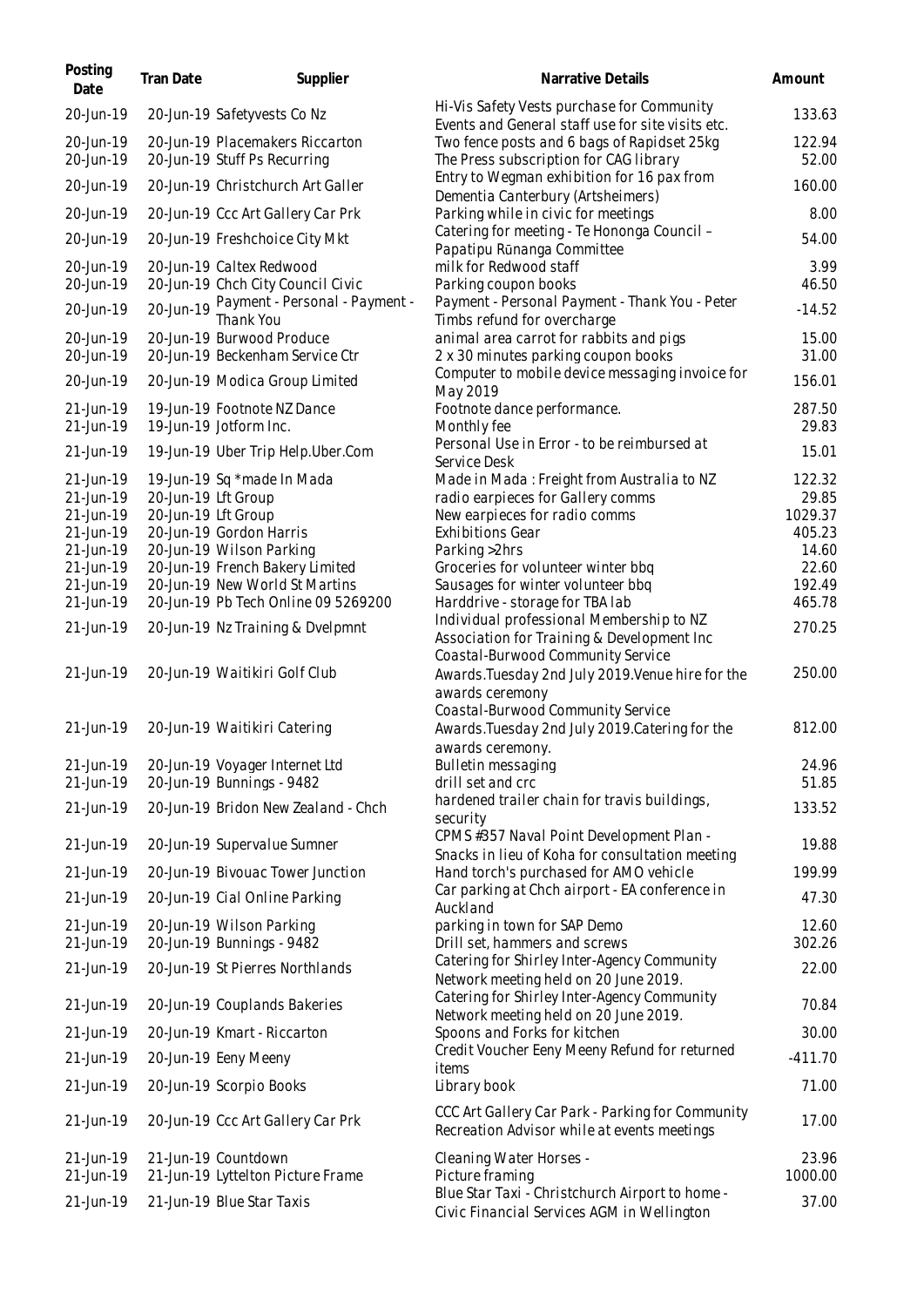| Posting<br>Date        | Tran Date           | Supplier                                                          | Narrative Details                                                                                                         | Amount           |
|------------------------|---------------------|-------------------------------------------------------------------|---------------------------------------------------------------------------------------------------------------------------|------------------|
| 21-Jun-19              |                     | 21-Jun-19 Wgtn Combined Taxis                                     | Taxi Wellington Airport to City - Civic Financial<br>Services AGM                                                         | 39.20            |
| 21-Jun-19              |                     | 21-Jun-19 Fishpond Co NZ                                          | Credit Voucher Fishpond Co Nz - bean bags<br>returned                                                                     | $-48.68$         |
| 21-Jun-19<br>21-Jun-19 | 21-Jun-19 Hrinz Inc | 21-Jun-19 F2c*elite Insulation                                    | <b>Exhibitions Gear</b><br>HRNZ June Workshop, 25 June                                                                    | 440.00<br>34.50  |
| 21-Jun-19              |                     | 21-Jun-19 Twl 123 Eastgate                                        | Coastal-Burwood Community Service<br>Awards. Tuesday 2nd July 2019                                                        | 69.72            |
| 21-Jun-19              |                     | 21-Jun-19 Fox And Ferret Shirley                                  | Coastal-Burwood Community Service<br>Awards. Tuesday 2nd July 2019                                                        | 730.00           |
| 21-Jun-19              |                     | 21-Jun-19 New World Durham Street                                 | RT Combined training day resources                                                                                        | 157.78           |
| 21-Jun-19              |                     | 21-Jun-19 Dragon Pc                                               | Time Machine backup disc for studio computer. 2<br>x 25 pack BlueRay discs.                                               | 536.46           |
| 21-Jun-19              |                     | 21-Jun-19 Mitre 10 Mega Ferrymead                                 | Gloves, rubber mallets (for plant stakes) for<br>community planting day                                                   | 138.26           |
| 21-Jun-19              |                     | 21-Jun-19 Noel Leeming 12                                         | 4 x external disc drives for curatorial office -<br>laptops upgraded without capacity to play DVDs.                       | 399.96           |
| 21-Jun-19              |                     | 21-Jun-19 Countdown                                               | Milk for resale in the shop                                                                                               | 37.73            |
| 24-Jun-19              |                     | 19-Jun-19 Paypal *ergostyle                                       | Posturite Perching Stool                                                                                                  | 454.83           |
| 24-Jun-19<br>24-Jun-19 |                     | 20-Jun-19 Paypal *conservatio<br>20-Jun-19 Vistapr*vistaprint.Com | Exhibitions Gear<br>Event Equipment.Corflute sign stands for use at<br>community events.                                  | 105.64<br>48.98  |
| 24-Jun-19              |                     | 20-Jun-19 B&h Photo 800-606-6969                                  | Lumu colour temperature/light meter for iPhone                                                                            | 207.33           |
| 24-Jun-19              |                     | 20-Jun-19 Cafe Valentino Ltd                                      | Pizzas and nibbles for leaving function - As per<br>policy quidelines                                                     | 284.50           |
| 24-Jun-19              |                     | 20-Jun-19 Christchurch Airport                                    | Airport parking - Walking Summit<br>newly published Fieldguide to NZ Reptiles and                                         | 30.00            |
| 24-Jun-19              |                     | 21-Jun-19 Trademe W252 Ping                                       | Amphibians for ranger staff information<br>resources                                                                      | 43.90            |
| 24-Jun-19              |                     | 21-Jun-19 Bunnings - 9476                                         | Safety Gear                                                                                                               | 29.50            |
| 24-Jun-19              |                     | 21-Jun-19 Nz Safety Blackwoods                                    | Safety Gear                                                                                                               | 33.99            |
| 24-Jun-19              |                     | 21-Jun-19 Wsl South City                                          | Office Stationery                                                                                                         | 89.92            |
| 24-Jun-19              |                     | 21-Jun-19 Hilti (New Zealand)<br>21-Jun-19 Nz Safety Blackwoods   | Laser for measuring distances on site<br>PPE                                                                              | 240.35           |
| 24-Jun-19<br>24-Jun-19 | 21-Jun-19 Stevens   |                                                                   | Tealights for Light It Up Term 3                                                                                          | 210.31<br>256.80 |
| 24-Jun-19              |                     | 21-Jun-19 Sp * Thw Shop                                           | Francis Upritchard art work 'Surly Baboon'                                                                                | 1046.53          |
| 24-Jun-19              |                     | 21-Jun-19 Metro Glasstech Chch                                    | acquisition for CAG.                                                                                                      | 2119.50          |
| 24-Jun-19              |                     | 21-Jun-19 Amf Magnetics                                           | Museum glass for framing of works<br>Magnets                                                                              | 116.40           |
| 24-Jun-19              |                     | 21-Jun-19 Capital Taxis                                           | Taxi Wellington City to Airport - Civic Financial                                                                         | 44.60            |
| 24-Jun-19              |                     | 21-Jun-19 Ccc Art Gallery Car Prk                                 | Services Meeting<br>Parking for Interviews                                                                                | 17.00            |
| 24-Jun-19              |                     | 21-Jun-19 Createsend.Com Ema                                      | Gymnastics Rollover - Term 3 2019                                                                                         | 8.10             |
| 24-Jun-19              |                     | 21-Jun-19 Createsend.Com Ema                                      | Gymnastics Progression - Term 3 2019                                                                                      | 8.22             |
| 24-Jun-19              |                     | 21-Jun-19 Createsend.Com Ema                                      | Coastal Futures newsletter                                                                                                | 11.62            |
| 24-Jun-19              |                     | 21-Jun-19 Createsend.Com Ema                                      | Creating is                                                                                                               | 20.67            |
| 24-Jun-19              |                     | 21-Jun-19 Createsend.Com Ema                                      | Newsline 21 June 2019                                                                                                     | 51.78            |
| 24-Jun-19              | 21-Jun-19 Q Store   |                                                                   | Coastal-Burwood Community Service<br>Awards. Tuesday 2nd July 2019 - Wrapping<br>Coastal-Burwood Community Service Awards | 11.64            |
| 24-Jun-19              |                     | 21-Jun-19 Clarkson Sign Studio 2006                               | 2019. Addition of the 2019 award recipients<br>names                                                                      | 319.70           |
| 24-Jun-19              |                     | 21-Jun-19 Ccc Art Gallery Car Prk                                 | Parking for a full day of interviewing at Civic.                                                                          | 17.00            |
| 24-Jun-19              |                     | 21-Jun-19 Eeny Meeny                                              | Decorative paper for the KidsFest holiday<br>programme - Dog's Life                                                       | 34.21            |
| 24-Jun-19              |                     | 21-Jun-19 New World Ferry Road                                    | Paper cups hals well quarry volunteer event                                                                               | 25.35            |
| 24-Jun-19              |                     | 21-Jun-19 Twl 175 South City                                      | artificial grass for volunteer event                                                                                      | 58.00            |
| 24-Jun-19<br>24-Jun-19 |                     | 21-Jun-19 Paknsave Moorhouse<br>21-Jun-19 Wilson Parking          | Halswell Quarry volunteer BBq event<br>Parking for meeting at Civic Building                                              | 157.67<br>6.60   |
|                        |                     |                                                                   | A frame for the certificate of appreciation                                                                               |                  |
| 24-Jun-19              |                     | 21-Jun-19 Briscoes Chch Salisbury                                 | presented to the St Margaret's College<br><b>ITTI Perimeter Network</b>                                                   | 43.35<br>233.02  |
| 24-Jun-19              |                     | 21-Jun-19 Computer Dynamics Ltd                                   |                                                                                                                           |                  |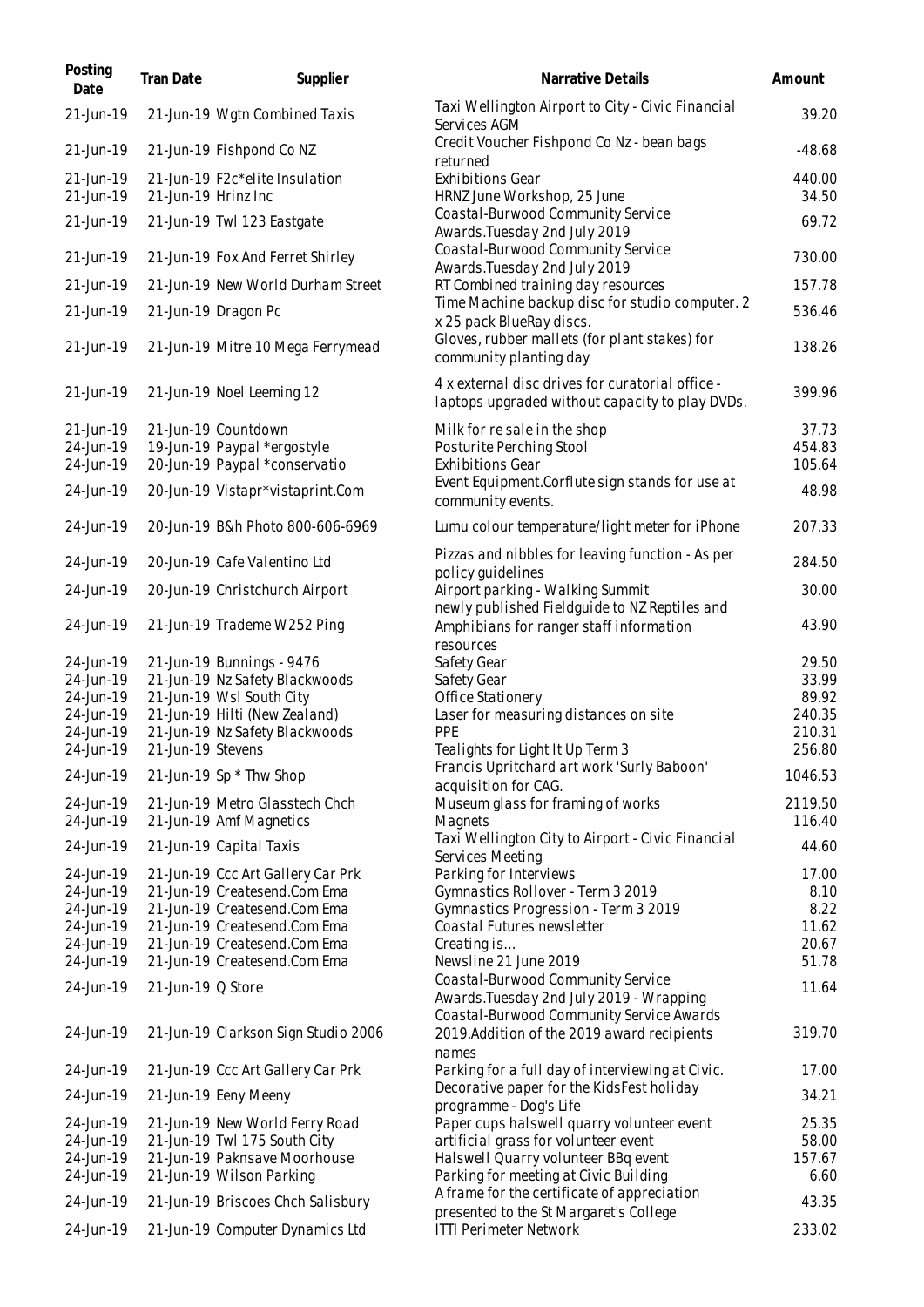| Posting<br>Date | <b>Tran Date</b>   | Supplier                          | Narrative Details                                                             | Amount  |
|-----------------|--------------------|-----------------------------------|-------------------------------------------------------------------------------|---------|
| 24-Jun-19       |                    | 21-Jun-19 Ccc Art Gallery Car Prk | Parking for meetings at Civic                                                 | 11.00   |
| 24-Jun-19       |                    | 21-Jun-19 South Island Bearing    | Fan belts for drill press                                                     | 29.90   |
| 24-Jun-19       |                    | 21-Jun-19 Ascent Technology Ltd   | 6 x replacement HDMI cables for TU                                            | 65.34   |
| 24-Jun-19       |                    | 21-Jun-19 Mulford Plastics (Nz    | Plastic cover sheets for large poster displays<br>poolside                    | 98.60   |
| 24-Jun-19       |                    | 21-Jun-19 K9 Control Limited      | 2x Replacement webbing collars for bark collar<br>units                       | 39.90   |
| 24-Jun-19       |                    | 21-Jun-19 Heritage Nz             | Library book                                                                  | 35.00   |
| 24-Jun-19       |                    | 21-Jun-19 Abebooks Gxw9y3         | Library book                                                                  | 46.26   |
| 24-Jun-19       |                    | 21-Jun-19 Wilson Parking          | Attending an Inclusive Council meeting at Civic                               | 10.60   |
| 24-Jun-19       |                    | 21-Jun-19 Bp Connect Marshlands   | Gas bottle fill for Volunteers plantings                                      | 116.97  |
| 24-Jun-19       |                    | 22-Jun-19 Wrike.Com               | Yearly Wrike Subscription                                                     | 1720.38 |
| 24-Jun-19       |                    | 22-Jun-19 New World Prestons      | Drinks and Prizes for Young Adults After Hours<br><b>Playstation Training</b> | 24.14   |
| 24-Jun-19       |                    | 22-Jun-19 Pizza Hut - 769         | Pizza for the Young Adults Playstation Training<br>session.                   | 61.99   |
| 24-Jun-19       |                    | 22-Jun-19 Tfl Travel Ch           | Transport fare                                                                | 2.99    |
| 24-Jun-19       |                    | 22-Jun-19 New World Prestons      | food for volunteers workers                                                   | 24.74   |
| 24-Jun-19       |                    | 23-Jun-19 Mitre 10 Mega Hornby    | Health and safety barriers, hoses and aquaknead                               | 536.90  |
| 24-Jun-19       |                    | 23-Jun-19 Ecodrop Metro           | Dump fees                                                                     | 10.14   |
| 24-Jun-19       |                    | 23-Jun-19 Goldpine Christchurch   | 48 mtrs of 200mmx50mm RS H4 timber                                            | 865.54  |
| 24-Jun-19       |                    | 24-Jun-19 Just Incredible         | Tealights for Light It Up                                                     | 54.00   |
| 24-Jun-19       |                    | 24-Jun-19 Hurrell Holdings Ltd    | Cardigans for facilities team - uniform                                       | 269.11  |
| 24-Jun-19       |                    | 24-Jun-19 New World Fendalton     | Supplies for Community Board meeting                                          | 7.94    |
| 24-Jun-19       |                    | 24-Jun-19 New World Fendalton     | Walk n Talk Volunteer expenses                                                | 23.96   |
| 24-Jun-19       |                    | 24-Jun-19 Bridgestone Northwood   | tyre repair on small Avant                                                    | 30.60   |
| 24-Jun-19       |                    | 24-Jun-19 Convention Management   | SOLGM Event Registration                                                      | 1250.00 |
| 24-Jun-19       | 24-Jun-19 Relay    |                                   | replacement stationary whilst attending<br>conference/meetings in Auckland    | 12.99   |
| 24-Jun-19       | 24-Jun-19 Nzc Taxi |                                   | Travel from airport to conference                                             | 35.00   |
| 24-Jun-19       |                    | 24-Jun-19 Hoyts Colombo           | Thank you to volunteers                                                       | 180.00  |
| 24-Jun-19       |                    | 24-Jun-19 Joes Garage Cbd         | Thank you to outgoing team management. Rescue<br><b>RTs</b>                   | 300.00  |
| 24-Jun-19       |                    | 24-Jun-19 Jaycar Pty Ltd          | Head torch x 2 purchased for AMO vehicles                                     | 139.80  |
| 24-Jun-19       |                    | 24-Jun-19 New World Durham Street | Afternoon tea for Mayor and Councillors from<br>Hamilton                      | 19.40   |
| 24-Jun-19       |                    | 24-Jun-19 Wedderburn Scales       | Repairs to gym scales.                                                        | 218.39  |
| 24-Jun-19       |                    | 24-Jun-19 Mitre 10 Beckenham      | tools for survey vehicles                                                     | 364.43  |
| 24-Jun-19       |                    | 24-Jun-19 Loose Change            | Greeting cards for Sister City Committee members<br>farewell.                 | 7.50    |
| 24-Jun-19       |                    | 24-Jun-19 Ballantynes             | Farewell gift for the Chair of Songpa Gu Sister City<br><b>Committee</b>      | 200.00  |
| 24-Jun-19       |                    | 24-Jun-19 Caltex Redwood          | milk for Redwood staffroom                                                    | 7.98    |
| 24-Jun-19       |                    | 24-Jun-19 Countdown               | Milk for Carlyle                                                              | 7.32    |
| 24-Jun-19       |                    | 24-Jun-19 New World Prestons      | Milk for staff                                                                | 6.78    |
| 25-Jun-19       |                    | 23-Jun-19 Pmi - Membership        | PMI membership 2019                                                           | 310.52  |
| 25-Jun-19       |                    | 24-Jun-19 Southern Woods Nursery  | Specimen trees for Charlesworth Reserve<br>freshwater pond edge               | 220.80  |
| 25-Jun-19       |                    | 24-Jun-19 London Street Dairy     | dairy account from July 2018 (Milk for Library<br>and Customer Services)      | 149.60  |
| 25-Jun-19       |                    | 24-Jun-19 Westfield Gift Voucher  | Volunteer Expenses for Fendalton Walk n Talk                                  | 100.00  |
| 25-Jun-19       |                    | 24-Jun-19 Secure Parking Nz       | Parking for meeting at Turanga                                                | 6.00    |
| 25-Jun-19       |                    | 24-Jun-19 Shardlows Packaging     | Cellular x 2                                                                  | 310.50  |
| 25-Jun-19       |                    | 24-Jun-19 Bunnings - 9476         | Hose for water blaster                                                        | 59.98   |
| 25-Jun-19       | 24-Jun-19 Jetstar  |                                   | Baggage expenses                                                              | 60.00   |
| 25-Jun-19       |                    | 24-Jun-19 The National Business   | Monthly Magazine Subscription                                                 | 35.00   |
| 25-Jun-19       |                    | 24-Jun-19 Createsend.Com Ema      | Pre-school Gymnastics Rollover Term 3 2019                                    | 7.63    |
| 25-Jun-19       |                    | 24-Jun-19 Createsend.Com Ema      | Art Do 2019 - Artist Collabs                                                  | 20.26   |
| 25-Jun-19       |                    | 24-Jun-19 Bubbling With Energy    | Bouncy Balls for Dusk to Dawn                                                 | 591.68  |
| 25-Jun-19       |                    | 24-Jun-19 Wilson Parking          | Parking costs for meeting attendance                                          | 12.60   |
| 25-Jun-19       |                    | 24-Jun-19 New World Durham Street | WRT fortnightly training resources                                            | 36.13   |
| 25-Jun-19       |                    | 24-Jun-19 Edwards Sound System    | new mic pack belts.                                                           | 179.00  |
| 25-Jun-19       |                    | 24-Jun-19 Wilson Parking          | Wilson Parking - Meeting                                                      | 6.60    |
| 25-Jun-19       |                    | 24-Jun-19 Bunnings - 9482         | Equipment for developing Kidsfest event props                                 | 180.00  |